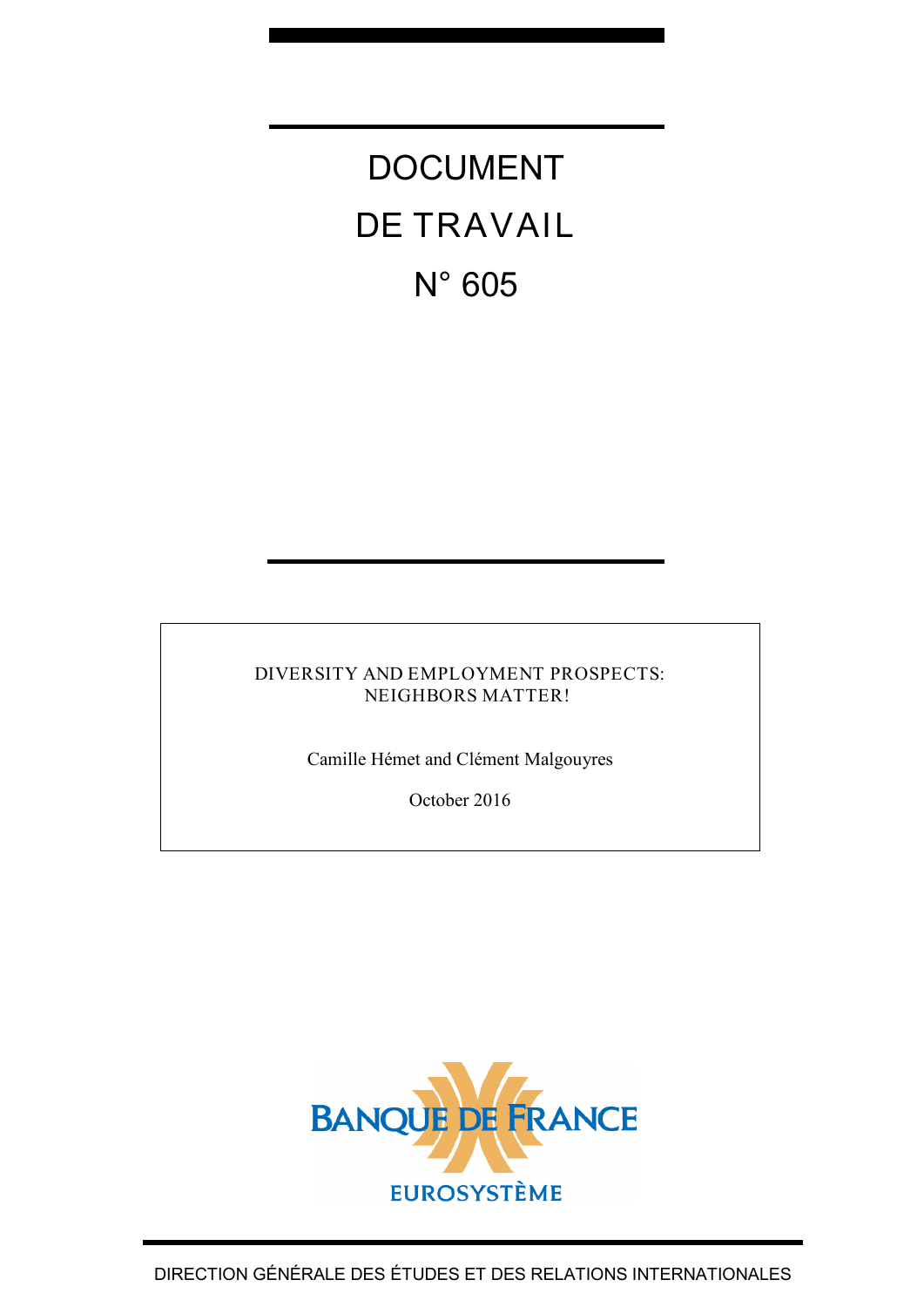## DIRECTION GÉNÉRALE DES ÉTUDES ET DES RELATIONS INTERNATIONALES

### DIVERSITY AND EMPLOYMENT PROSPECTS: NEIGHBORS MATTER!

Camille Hémet and Clément Malgouyres

October 2016

Les Documents de travail reflètent les idées personnelles de leurs auteurs et n'expriment pas nécessairement la position de la Banque de France. Ce document est disponible sur le site internet de la Banque de France « [www.banque-france.fr](http://www.banque-france.fr/) ».

Working Papers reflect the opinions of the authors and do not necessarily express the views of the Banque de France. This document is available on the Banque de France Website ["www.banque-france.fr"](http://www.banque-france.fr/).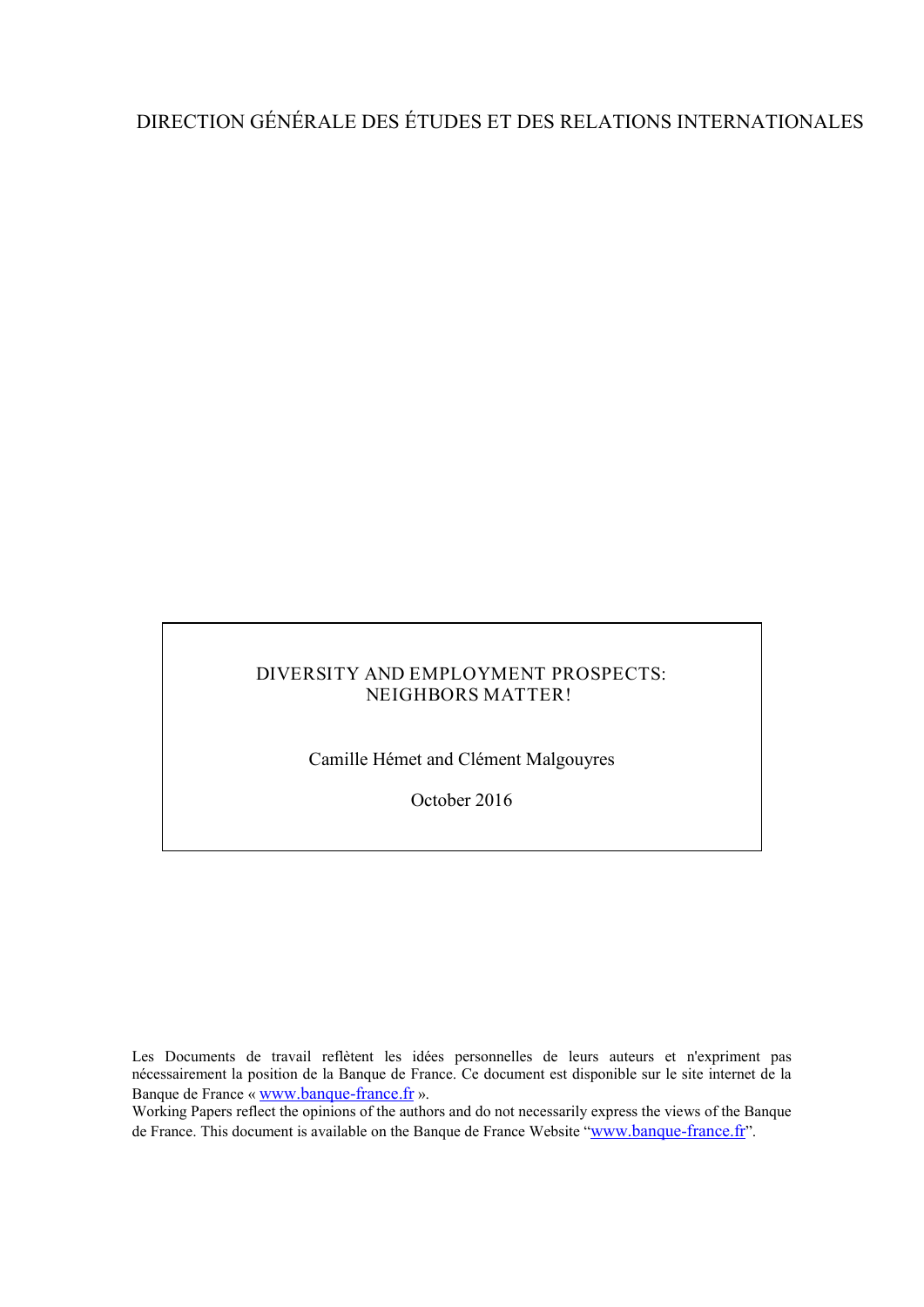### <span id="page-2-0"></span>Diversity and Employment Prospects: Neighbors Matter!

Camille Hémet <sup>∗</sup> Clément Malgouyres <sup>†</sup>

<sup>\*</sup>École Normale Supérieure (ENS), Paris School of Economics (PSE)

Contact: camille.hemet@psemail.eu, Webpage: <http://sites.google.com/site/camillehemet/> †Banque de France

Contact: clement.malgouyres@banque-france.fr

We are grateful to Yann Algan, Bruno Decreuse, Nina Guyon, Jordi Jofre Monseny, Alan Manning, Thierry Mayer, Fabien Moizeau, Hillel Rapoport, Matthieu Solignac, Maxime To, Javier Vásquez Grenno and Yves Zenou for insightful comments and discussion. We are deeply indebted to two anonymous referees whose comments helped us substantially improve the paper. We also thank participants at the following events for their remarks: Workshop on Cultural Diversity (Paris 1 Panthéon-Sorbonne),  $10^{th}$  UEA meeting, 2014 SOLE meeting, IEB seminar, National University of Singapore seminar, PSE Applied Economics lunch seminar, 62nd annual meeting of the French Economic Association (AFSE) and WZB workshop on Ethnic Diversity. The research leading to these results has received funding from the French National Research Agency (Contract reference: ANR-16-FASI-0001-01) and by the OSE Labex. This work is finally supported by a public grant overseen by the French National Research Agency (ANR) as part of the "Investissements d'avenir" program (reference : ANR-10-EQPX-17 - Centre d'accès sécurisé aux données - CASD)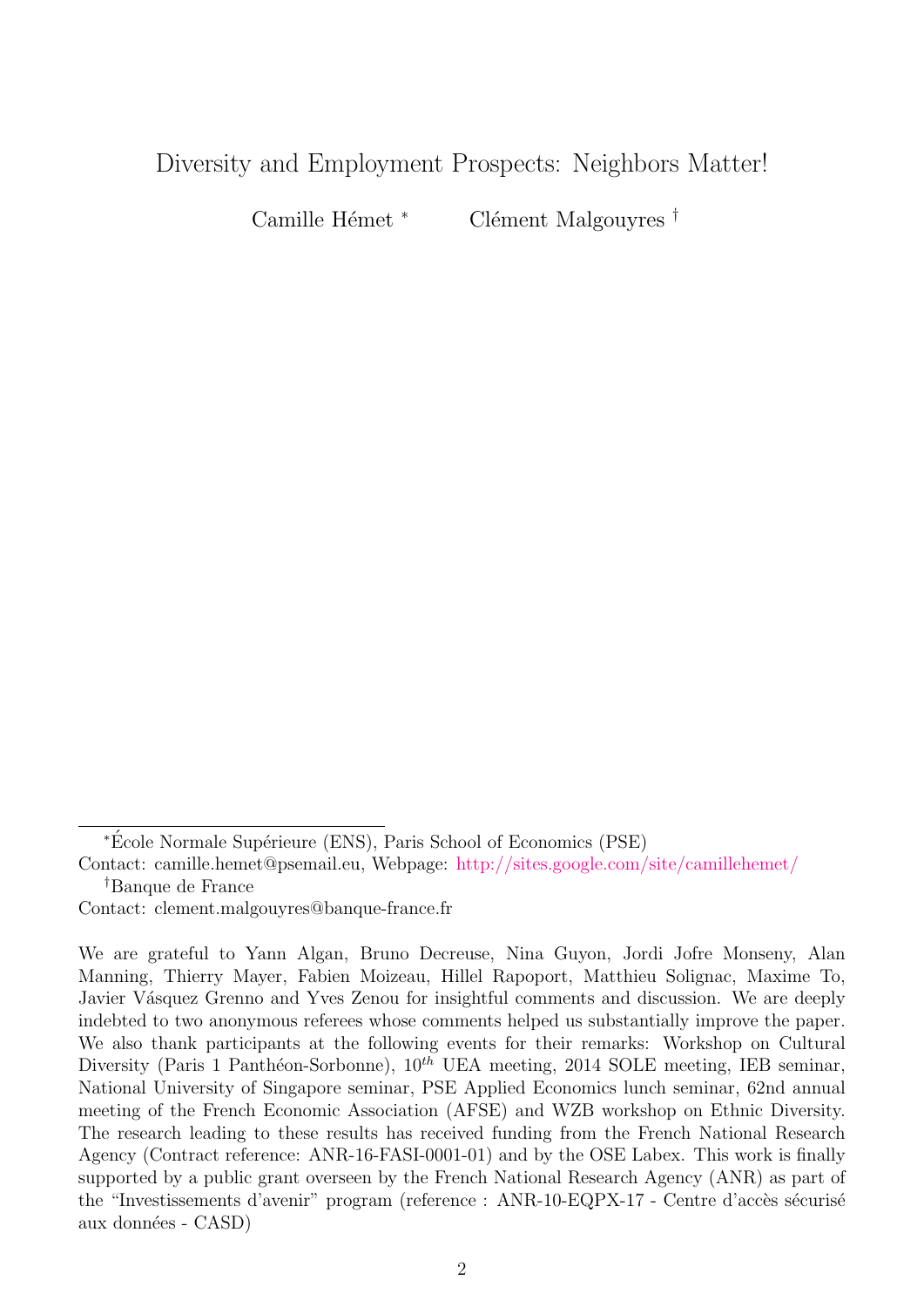#### Résumé

Cet article vise à déterminer dans quelle mesure et par le biais de quel mécanisme le niveau de diversité d'un zone géographique affecte la trajectoire sur le marché du travail de ses habitants. En utilisant les données de l'Enquête emploi française, nous mesurons la diversité à deux niveaux d'agrégation géographique: le quartier (niveau local) et le bassin d'emploi (niveau agrégé). La correlation entre diversité et taux d'emploi varie selon l'unité considérée: elle est négative au niveau du quartier et positive au niveau du bassin d'emploi. Nous prenons en compte l'endogéneité du lieu de résidence de deux manières. Nous utilisons des variables instrumentales standards ("shift-share") afin d'instrumenter pour la diversité agrégée. L'effet positif de la diversité au niveau agrégé est réduit à zéro une fois que la diversité est instrumentée, suggérant ainsi que la corrélation positive reflétait principalement une auto-sélection des immigrés dans les bassins d'emploi dynamiques. Deuxièmement, concernant la diversité au niveau local, nous adoptons une stratégie developpée par [Bayer](#page-38-0) et al. [\(2008\)](#page-38-0) qui utilise le tr'es fin niveau de localisation géographique des données. L'effet négatif au niveau local subsiste. Nous montrons également que la diversité en termes de nationalités (un proxy pour la diversité culturelle) a un effet plus net que la diversité en termes des origines nationales des parents (un proxy pour la diversité ethnique). Ces résultats révèlent que la diversité locale puisse agir comme une barrière à la communication entre habitants, empêchant la transmission locale de l'information au sujet des emplois.

JEL Classification : J15, J60, R23, Z13

Mots clés: diversité, emploi, effets de quartier

#### Abstract

This paper aims at determining whether and how the level of origins' diversity of a community affects its members' employment prospects. Relying on detailed data from the French Labor Force Survey, we measure diversity at two geographic levels: the neighborhood and the local labor market. The correlation between diversity and employment varies accordingly: it is negative at the former level but positive at the latter level. We then tackle the endogenous location selection issue in two ways. First, we rely on a standard instrumental variable approach to deal with diversity at the local labor market level, and propose a new instrument: diversity in the public housing sector. After correcting for endogeneity, the positive effect of diversity at this level is driven down to zero, revealing that it was mostly due to self-selection. Second, regarding neighborhood diversity, we adopt the strategy developed by [Bayer](#page-38-0) et al. [\(2008\)](#page-38-0) which takes advantage of the very precise localization of the data. The negative effect of diversity on employment at the neighborhood level is reinforced. We also show that diversity in terms of nationalities (a proxy for cultural diversity) matters more than diversity based on parents' origins (a proxy for ethnic diversity). These results reveal that local diversity may act as a barrier to communication, preventing job information transmission, and hence reducing employment prospects.

JEL Classification : J15, J60, R23, Z13

Keywords: diversity, employment, neighborhood effects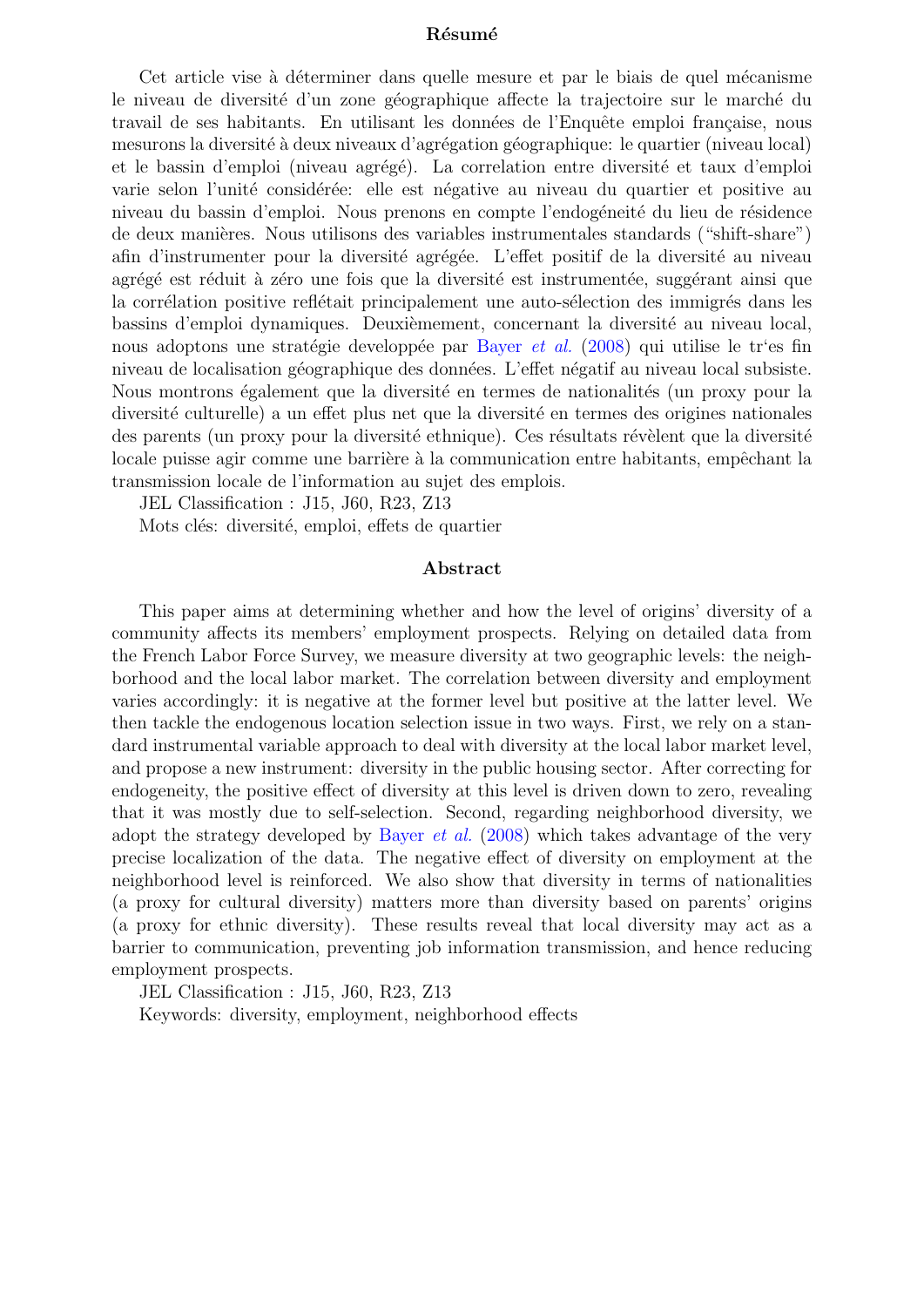## Non technical summary

Western countries are facing intensified flows of immigration due to trade development and economic integration. Therefore, they have to cope with increasingly mixed populations. Following the recent EU enlargement process and the current massive immigrants' inflows, this feature is particularly salient in the European Union, where the economic and social implications of higher heterogeneity are becoming a central issue. In particular, public opinion is generally hostile to immigrants that are often perceived as a threat to job security and wages, although this is not clear from empirical research.

In contrast to the large literature examining the economic impact of immigration on natives, papers looking at the labor market effect of diversity per se are scarce. Using US cities data, Ottaviano and Peri (2006) jointly estimate a wage and a rent equation and find that diversity is positively associated to both variables. They conclude that diversity has a net positive impact on US-born workers' productivity. In a similar setting, Prarolo et al. (2009) replicate these results for European regions. To the best of our knowledge, these are the only papers in the diversity literature dealing with labor market outcomes, although not directly with employment.

In this paper, we intend to fill this gap by assessing the impact of local diversity on individuals' employment prospects. We ask the following question: to what extent people living in heterogeneous neighborhoods have different employment probabilities than those living in more homogeneous areas? This topic is relevant given rising level of diversity in most Western countries.

At the micro level, if different ethnic or cultural groups are hermetic to each other, in the sense that no interaction takes place across groups, then diversity can act as a barrier to communication and in particular to job information transmission. Given the importance of personal networks in the job search process (see Ioannides and Datcher Loury, 2004), diversity could reduce the chance of finding a job. On the other hand, if communication across groups is not an issue, then mixing people conveying non-redundant pieces of information (e.g. due to different backgrounds) can certainly improve employment prospects.

At a more aggregate level, diversity can affect employment probability through its impact on productivity, leading to ambiguous effects as well. On the bright side, diversity can be beneficial to productivity due to complementarity in workers' skills (see Lazear, 1999; Alesina and La Ferrara, 2005). On the downside, heterogeneity can hinder productivity by preventing social capital formation (Coleman, 1988).

So, the effect of diversity on employment is theoretically ambiguous. We investigate this question empirically using detailed French employment data that allow us to disentangle the neighborhood (local) and labor market (aggregate) effects of diversity. Moreover, we measure diversity using several definitions of origins and at various geographic levels, so as to understand the mechanisms lying behind the diversity-employment relationship. Finally, we adopt several identification strategies in order to bypass the endogeneity issue that is likely to flaw any estimate of the impact of diversity. These three methodological elements are detailed below.

First, the level of diversity is measured at two different geographic levels. As discussed above, diversity could impact employment prospects locally through networks and on a larger scale through productivity. In order to account for both effects, we compute diversity at a very local neighborhood level and at the employment zone (local labor market) level. As far as we know, it is the first time that various geographic scales for diversity are simultaneously considered. Our contribution and that by Algan et al. (2016) are the first conducted at such disaggregated levels. The results reveal that employment probability is negatively correlated with neighborhood diversity, but positively correlated with employment zone diversity. It suggests a negative effect through networks and a positive one through productivity.

Second, we rely on three alternative definitions of origins to measure diversity, namely nationality, birth country, and parents' origins, while the existing literature mostly relies on ethnolinguistic and religious groups. The measure based on parents' origin encompasses first- and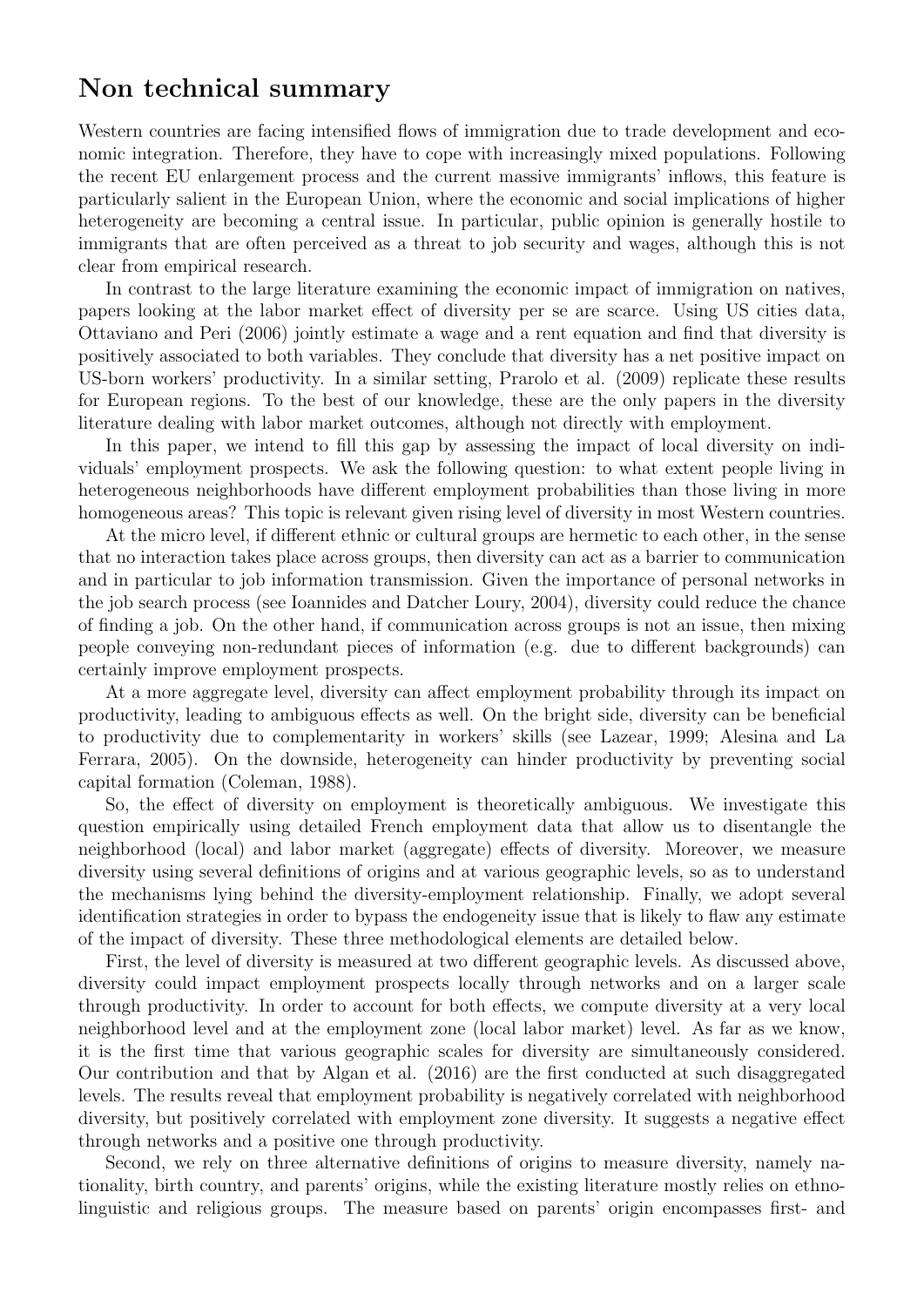second-generation immigrants and is more closely related to the standard ethnic classification of individuals. By contrast, defining kinship according to nationality introduces the notion of immigrants' integration through naturalization. This distinction allows us to draw conclusions on whether the cultural or the ethnic dimension of diversity prevails. An important crucial finding of this paper is that diversity based on nationality has a larger impact than diversity based on birth country, which is in turn more relevant than diversity based on parents' origins - suggesting a preeminent role of cultural over ethnic diversity.

Third, we tackle the endogeneity issue that is pervasive in the literature on ethnic diversity. An important concern is that individuals have a preference for living close to their co-ethnics and thus tend to gather along ethnic lines, biasing any measure of the effect of diversity. Another issue is that of reverse causality that can arise if immigrants decide to settle in more economically dynamic areas. The endogeneity of employment zones diversity is handled through a traditional instrumental variable approach, where two different instruments are proposed. Following Card (2001) and Saiz (2007), we construct the predicted level of diversity in each employment zone based on the distribution of each origin group across employment zones in 1968 and the current number of individuals from each origin in France over the sample period of the study (2007-2010). An alternative and more innovative instrument is the level of diversity within the public housing tenants of the employment zone (see Algan et al. 2016).

Interestingly, once employment zone diversity is instrumented using any of these two variables, its positive relationship with employment is driven down to zero, confirming the intuition that the effect was actually driven by selection. To deal with the endogeneity of local neighborhood diversity, we assume that although households are able to select the precise area in which they want to live, they are, however, unable to pinpoint an exact neighborhood within this given area (Bayer et al. (2008)). Therefore, after controlling for sorting in a restricted area encompassing local neighborhoods, the assignment of individuals to a specific neighborhood within the selected area is considered as essentially random and provides a useful source of variation to identify the effect of diversity. After controlling for residential sorting, the effect of neighborhood diversity remains significantly negative, though slightly attenuated. This suggests that sorting resulted in more economically deprived individuals living in more diverse neighborhoods.

The main findings of this paper bring new insights to the literature on diversity:

- First, measuring diversity based on various definitions of origins reveals that diversity in terms of nationalities matters more than diversity in terms of parents' origins. This is a key result, as it suggests that diversity of origins plays a role through the variety of cultures and languages rather than through ethnic diversity per se. This is in favor of the idea that diversity affects employment prospects by altering job information transmission;

- Second, measuring diversity at different geographic levels reveals that this effect depends on the level of aggregation. Neighborhood diversity reduces employment prospects, while employment zone diversity is neutral, after correcting for endogenous sorting. This implies that the mechanisms through which diversity hinders employment at a local level are counterbalanced at a more aggregate level. In particular, job seekers might be unable to develop efficient networks in their own neighborhood because of diversity, but they might instead rely on a network established in a larger area.

More generally, this work calls for a new approach of the literature on diversity, since it shows that (i) the notion of diversity hides various aspects that can influence the outcome considered in different ways, and that (ii) the effect of diversity can vary according to the geographical level considered. Although, apart of this paper is devoted to test the hypothesis that the negative impact of local diversity on employment prospects is related to job information transmission, much remains to be done in this direction. In addition, a natural subsequent question is that of the quality of the job found in terms of tenure or wage for instance. These issues remain open for future research.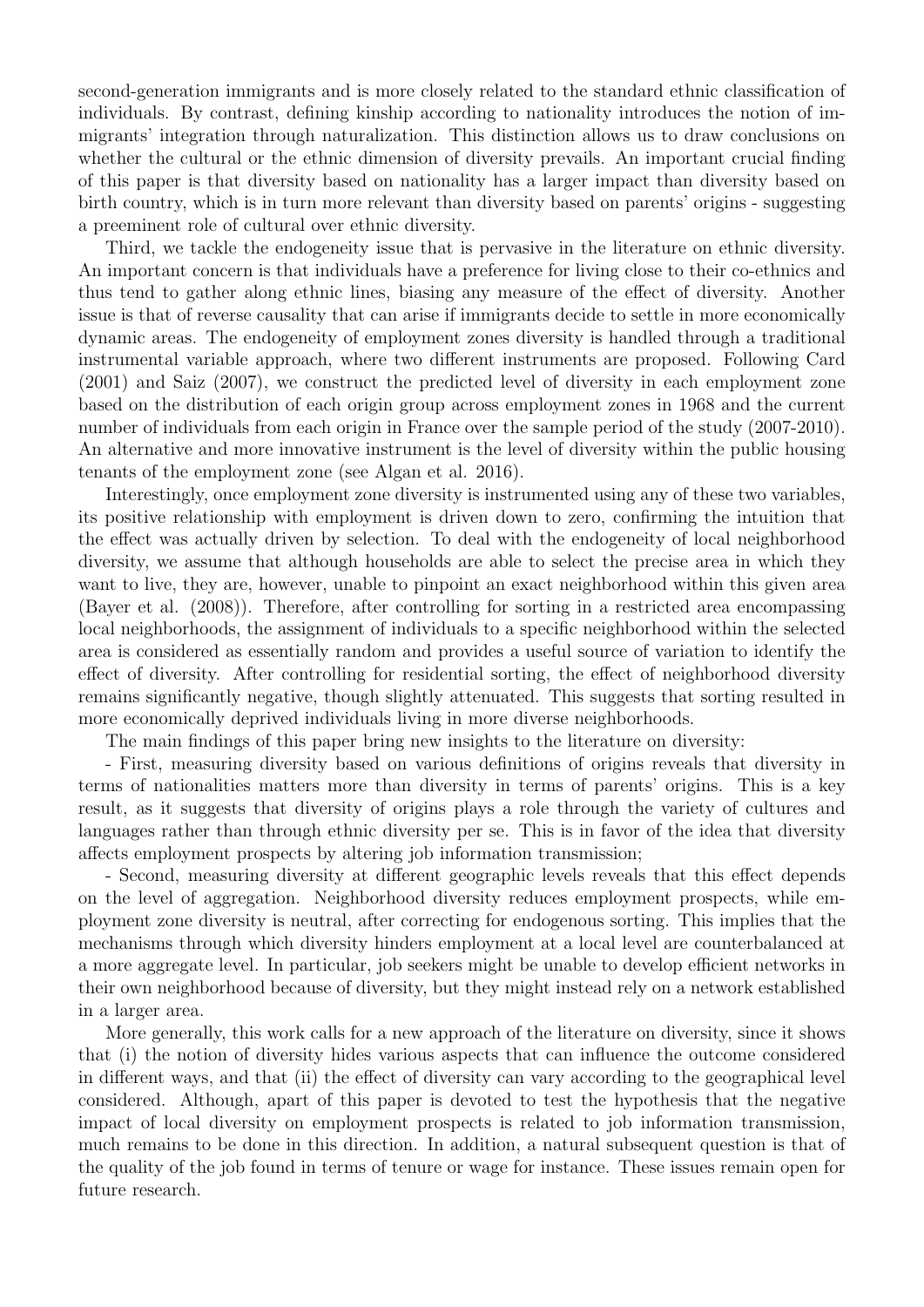# 1 Introduction

Western economies are facing intensified flows of immigration due to trade development and economic integration, and consequently have to cope with increasingly mixed populations. Following the recent EU enlargement process and the current massive immigrants inflows, this feature is particularly salient in European Union countries, where the economic and social implications of higher heterogeneity are becoming central issues. In particular, public opinion is generally hostile to immigrants that are often perceived as a threat to job security and wages, although this is not clear from empirical research. In the latest paper on the topic, [Ottaviano and Peri](#page-39-0) [\(2012\)](#page-39-0) adopt a general equilibrium approach and show that the massive immigration to the US over the 1990-2004 period actually increased natives wages, contradicting the influential paper by [Borjas](#page-38-1) [\(2003\)](#page-38-1). In contrast to the large literature studying the economic impact of immigration on natives, papers looking at the labor market effect of diversity per se are scarce. Using US cities data, [Ottaviano and Peri](#page-39-1) [\(2006\)](#page-39-1) jointly estimate a wage and a rent equations and find that diversity is positively associated to both variables. They conclude that diversity has a net positive impact on US-born workers' productivity. Using a similar setting, [Prarolo](#page-40-0) et al. [\(2009\)](#page-40-0) replicate these results for European regions. To the best of our knowledge, these are the only two papers in the diversity literature dealing with labor market outcomes, although not directly with employment.

This paper intends to fill this gap by assessing the impact of local diversity on individuals' employment prospects. It asks the following question: to what extent people living in heterogeneous neighborhoods have different employment probabilities than those living in more homogeneous areas? In other words, this work investigates how individuals cope with increasing levels of diversity, and in particular how this affects their employment prospects. It is relevant in the current context of high unemployment, especially in high immigration countries such as France, Italy and more recently Spain. At the micro level, if different ethnic or cultural groups are hermetic to each other, in the sense that no interaction takes place across groups, then diversity can act as a barrier to communication and in particular to job information transmission. Given the importance of personal networks in the job search process (see [Ioannides and Datcher Loury,](#page-39-2) [2004\)](#page-39-2), diversity could therefore reduce the chance of finding a job. On the other hand, if communication across groups is not an issue, then mixing people conveying non-redundant pieces of information (e.g. due to different backgrounds) can certainly improve employment prospects. At a more aggregate level, diversity can affect employment probability through its impact on productivity, leading to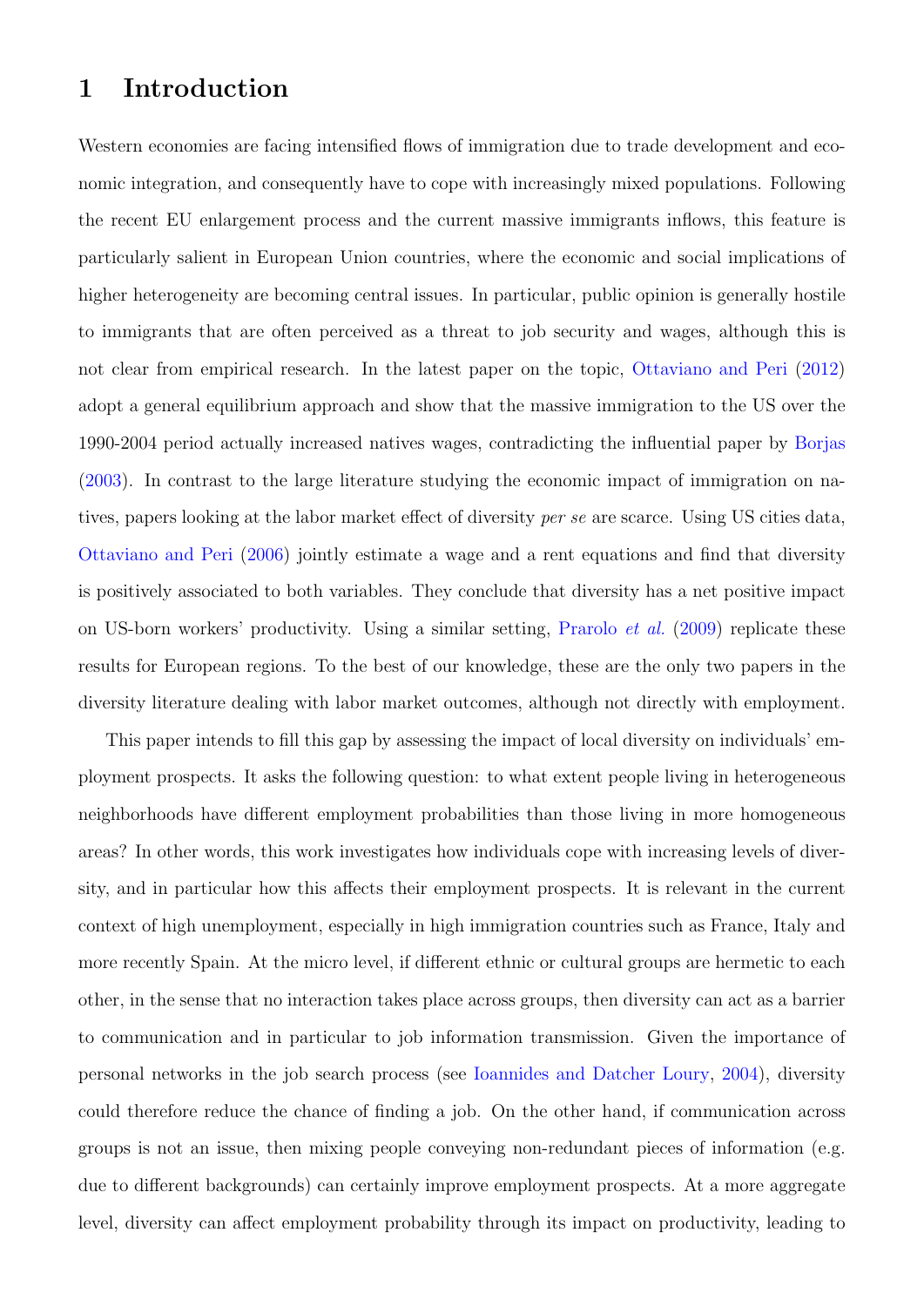ambiguous effects as well. On the bright side, diversity can be beneficial to productivity due to complementarity in workers' skills (see [Lazear,](#page-39-3) [1999;](#page-39-3) [Alesina and La Ferrara,](#page-38-2) [2005\)](#page-38-2). On the downside, heterogeneity can hinder productivity by preventing social capital formation [\(Coleman,](#page-38-3) [1988\)](#page-38-3).[1](#page-2-0)

As we see from this brief discussion, the effect of diversity on employment is theoretically ambiguous. We investigate this question using detailed French employment data that allow us to disentangle the neighborhood (local) and labor market (aggregate) effects of diversity. We consider this exercise as the main contribution of our work. Specifically, we measure diversity using several definitions of origins and at various geographic levels, so as to understand as precisely as possible the mechanisms lying behind the diversity-employment relationship. In addition, we adopt several identification strategies in order to bypass the endogeneity issue that is likely to flaw any estimate of the impact of diversity. These three methodological elements allowing us to answer the central question of this paper are detailed below.

First, the level of diversity is measured at two different geographic levels. As discussed above, diversity could impact employment prospects locally through networks and on a larger scale through productivity. In order to account for both effects, we compute diversity at a very local neighborhood level and at the employment zone (local labor market) level. As far as we know, it is the first time that various geographic scales for diversity are simultaneously considered. In addition, this and [Algan](#page-38-4) *et al.* [\(2016\)](#page-38-4) are the first studies conducted at such disaggregated levels. The results reveal that employment probability is negatively correlated with neighborhood diversity, but positively correlated with employment zone diversity, suggesting a negative effect through networks and a positive one through productivity.

Second, we rely on three alternative definitions of origins to measure diversity, namely nationality, birth country, and parents' origins, while the existing literature mostly relies on ethnolinguistic and religious groups. The measure based on parents' origin encompasses first- and second-generation immigrants and is therefore more closely related to the standard ethnic classification of individuals. By contrast, defining kinship according to nationality introduces the notion

<sup>1</sup>Not only is the impact of diversity on productivity unclear, but the impact of productivity on employment is ambiguous as well: [Nordhaus](#page-39-4) [\(2005\)](#page-39-4) finds that more rapid productivity growth leads to increased rather than decreased employment in manufacturing, a sector that recently experienced a large employment decline. On the contrary, [Michelis](#page-39-5) et al. [\(2013\)](#page-39-5) find a strong negative relationship between TFP growth and labor input.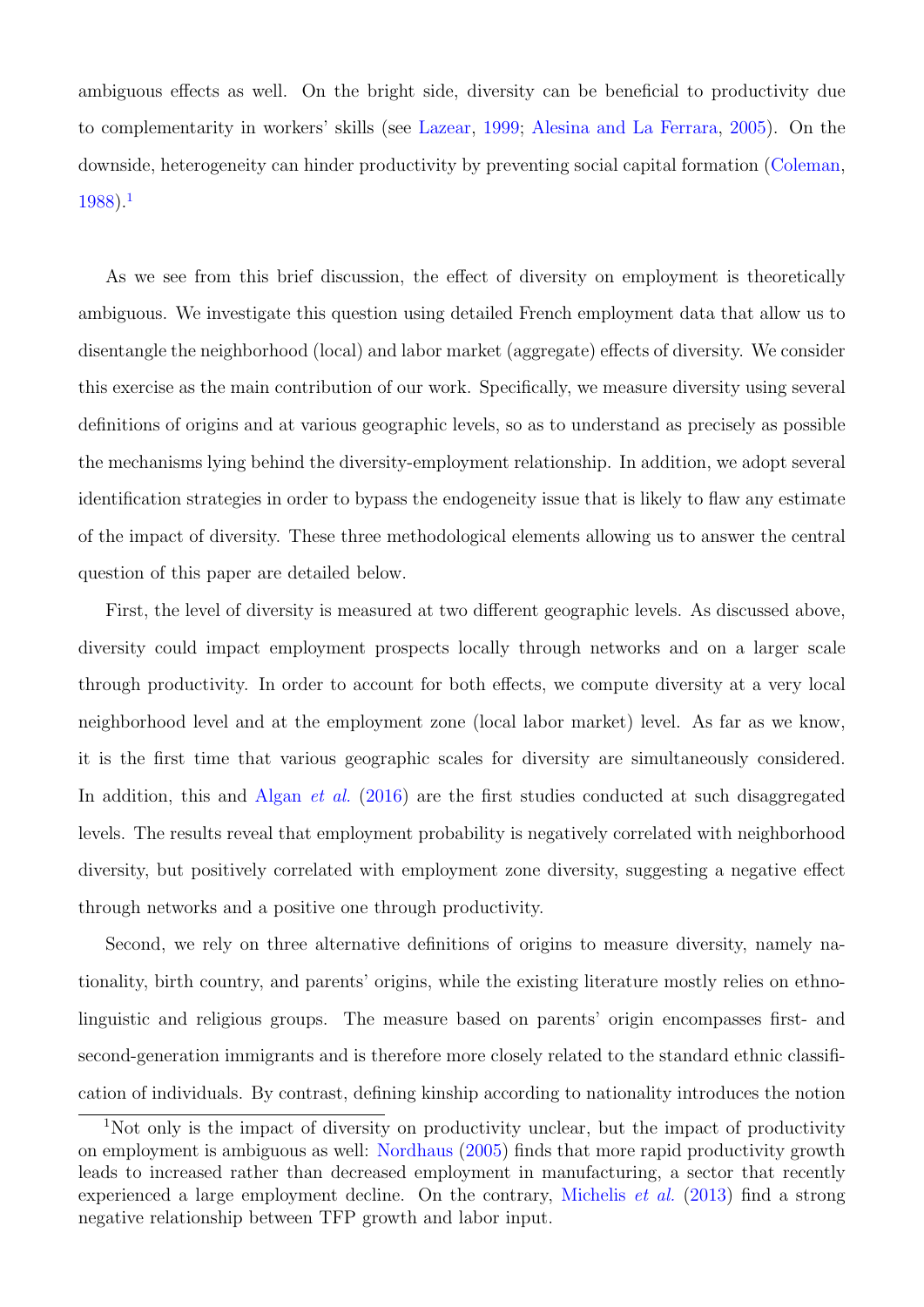of immigrants' integration through naturalization. This distinction allows us to draw conclusions on whether the cultural or the ethnic dimension of diversity prevails. An important finding of this paper is that diversity based on nationality has a larger impact than diversity based on birth country, which is itself more relevant than diversity based on parents' origins, suggesting a preeminent role of cultural over ethnic diversity.

Third, we tackle the endogeneity issue that is pervasive in the literature on ethnic diversity. An important concern is that individuals have a preference for living close to their co-ethnics and thus tend to gather along ethnic lines, biasing any measure of the effect of diversity. Another issue is that of reverse causality that can arise if immigrants decide to settle in more economically dynamic areas. The endogeneity of employment zones diversity is handled through a traditional instrumental variable approach, where two different instruments are proposed. Following [Card](#page-38-5) [\(2001\)](#page-38-5) and [Saiz](#page-40-1) [\(2007\)](#page-40-1), we construct the predicted level of diversity in each employment zone based on the distribution of each origin group across employment zones in 1968 and the current number of individuals from each origin in France at the time of the study (2007-2010). An alternative and more innovative instrument is the level of diversity within the public housing tenants of the employment zone. It builds on Algan, Hémet and Laitin [\(2016\)](#page-38-4) who show that the allocation of households across public housing units in France does not take their origins or their preference for diversity into account, so that public housing diversity can be considered as exogenous. Interestingly, once employment zone diversity is instrumented using any of these two variables, its positive relationship with employment is driven down to zero, confirming the intuition that the effect was actually driven by selection. To deal with the endogeneity of local neighborhoods diversity, we follow [Bayer, Ross and Topa](#page-38-0) [\(2008\)](#page-38-0) and assume that although households are able to select the precise area in which they want to live, they are, however, unable to pinpoint an exact neighborhood within this given area. Therefore, after controlling for sorting in a restricted area encompassing local neighborhoods, the assignment of individuals to a specific neighborhood within the selected area is considered as essentially random and provides a useful source of variation to identify the effect of diversity. After controlling for residential sorting, the effect of neighborhood diversity remains significantly negative, though slightly attenuated. This suggests that sorting resulted in more economically deprived individuals living in more diverse neighborhoods.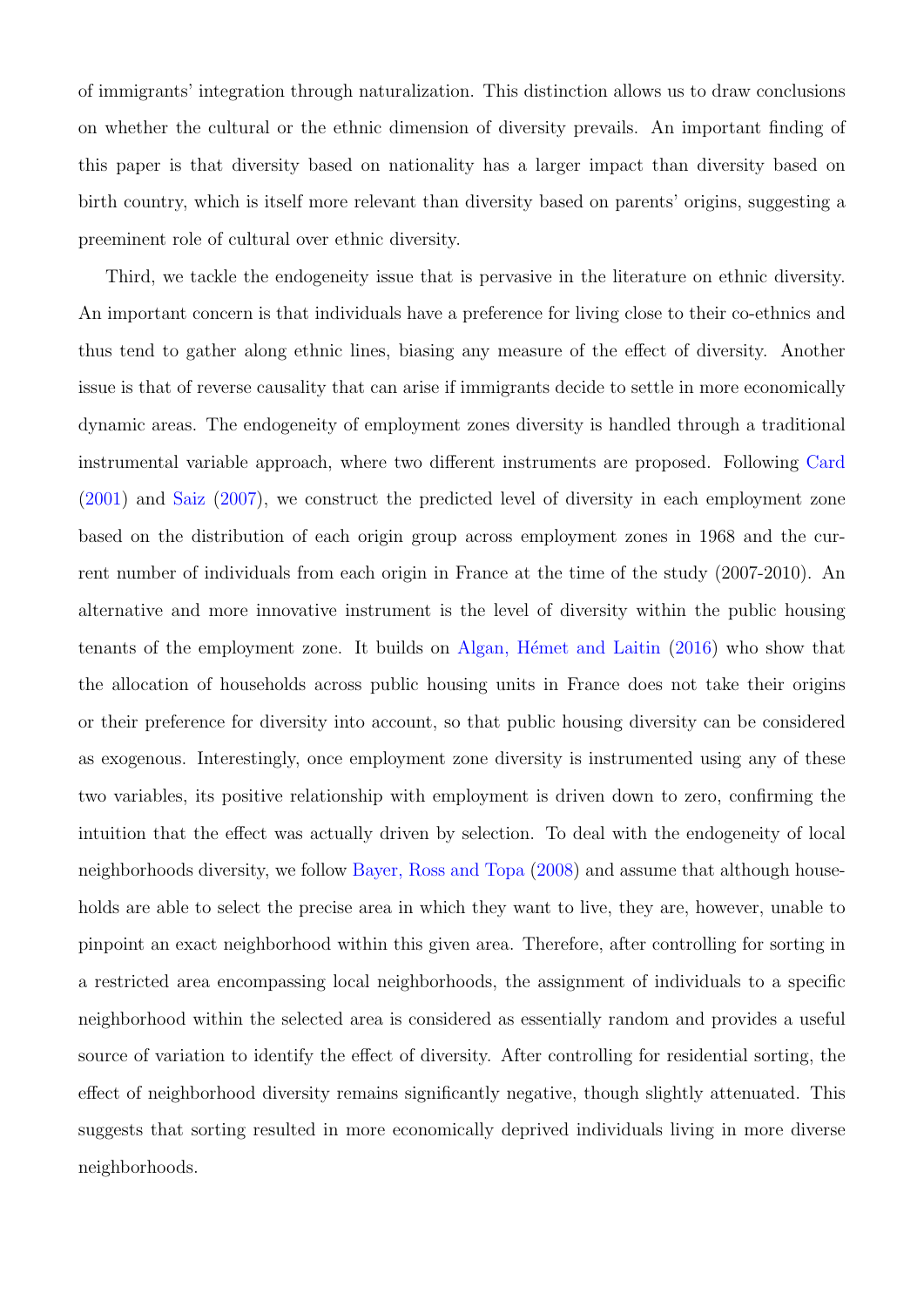The remainder of the paper is organized as follows. In Section [2,](#page-9-0) we extensively discuss the various channels through which diversity can affect employment prospects, building on existing empirical and theoretical studies. We carefully document our data set and its particular sampling design in Section [3,](#page-12-0) where we also describe the various measures of diversity. Section [4](#page-15-0) deals with the main analysis of the paper: after presenting our baseline specification in Section [4.1,](#page-15-1) we deal with the issue of endogeneity in Sections [4.2](#page-18-0) and [4.3.](#page-22-0) In Section [5,](#page-26-0) we propose an interpretation of the previous results and their underlying mechanisms, before concluding in Section [6.](#page-29-0)

### <span id="page-9-0"></span>2 Diversity and employment prospects

The interest in the effect of diversity on economic performance and social peace has been rooted in economic research since the seminal paper by [Easterly and Levine](#page-39-6) [\(1997\)](#page-39-6) showing that Africa's high levels of ethnic diversity help understand its "tragic growth performance". The subsequent literature covers a very broad set of issues. Diversity is generally found to reduce public good provision, because the threat of sanction to punish defectors is not credible across groups, or because different groups do not share the same preferences and cannot aggree on the type of public good to be produced. This result holds in developing countries and developed countries alike (see [Miguel and Gugerty](#page-39-7) [\(2005\)](#page-39-7) for Kenya, [Alesina](#page-38-6) et al. [\(1999\)](#page-38-6) for the US and [Algan](#page-38-4) et al. [\(2016\)](#page-38-4) for France).<sup>[2](#page-2-0)</sup> Another trend of the literature focuses rather on the social impact of diversity, and shows that it is associated with lower participation to civic life or community activities [\(Alesina](#page-38-7) [and La Ferrara](#page-38-7) [\(2000\)](#page-38-7), [Costa and Kahn](#page-38-8) [\(2003\)](#page-38-8)) and reduced trust [\(Alesina and La Ferrara](#page-38-9) [\(2002\)](#page-38-9)).

The present paper focuses on employment and is therefore more closely related to the branch of the literature that studies productivity. At the macro level, diversity can affect employment through its effect on productivity. A large part of the literature supports the idea that diversity has a positive impact on diversity related to skills complementarity, that dominates the negative effects linked to coordination issues. Indeed, workers from different origins are more likely to have been exposed to diverse cultures and distinct school systems (especially if they come from different countries), acquiring various skills and learning different approaches to the same problem, so that their collaboration can increase productivity and facilitate innovation. More formally, [Hong and](#page-39-8)

 $\sqrt[2]{2}$ An exception is [Glennerster](#page-39-9) *et al.* [\(2013\) who do not find any particular effect of diversity in](#page-39-8) [Sierra Leone villages.](#page-39-8)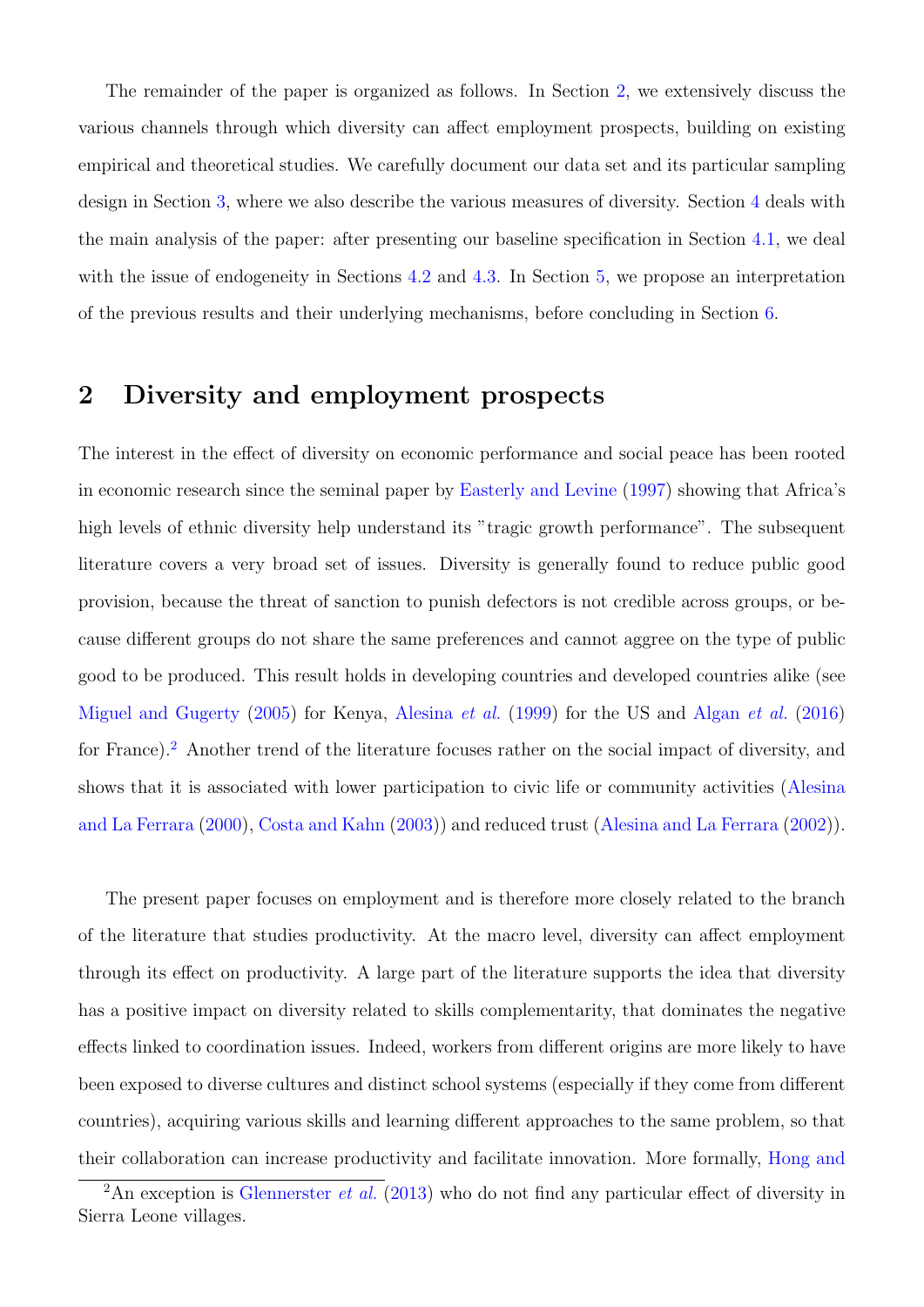[Page](#page-39-8) [\(2001\)](#page-39-8) develop a model showing that team work may benefit more from low-skilled but cognitively diverse workers than from homogenous high-skilled workers. In a different theoretical setting, [Lazear](#page-39-3) [\(1999\)](#page-39-3) shows that when multicultural workers are complementary in the sense that they can exchange non-redundant and relevant information, the benefits from diversity offset its costs (e.g. barriers to communication).

Several recent papers also bring empirical support to the beneficial impact of diversity on productivity and economic performance more generally. Using data from 160 metropolitan areas in the US, [Ottaviano and Peri](#page-39-1) [\(2006\)](#page-39-1) jointly estimate a wage and a rent equations and find that diversity, measured in terms of birth countries, is positively associated to both variables. These results are robust to the inclusion of many confounding factors proxying for productivity and amenity shocks across cities, as well as to the instrumentation of diversity to correct for endogeneity. They conclude that diversity has a net positive impact on US-born workers' productivity. A similar methodology is adopted by [Prarolo](#page-40-0) et al. [\(2009\)](#page-40-0) who reach the same con-clusion for European regions. Finally, [Alesina](#page-38-10) *et al.* [\(2013\)](#page-38-10) investigate the relationship between birth country-based diversity and economic development in a cross-section of countries. Potential endogeneity due to reverse causality is addressed through instrumental variable estimation. They compute a predicted measure of immigrants diversity by estimating a gravity model based on exogenous geographic and cultural bilateral variables. They find that while standard ethnolinguistic fractionalization is detrimental to economic success, the impact of diversity in terms of birth countries is positive, especially in more developed countries.<sup>[3](#page-2-0)</sup>

At a more micro level, diversity may affect individuals' employment prospects through the channel of networks and job information transmission, if it prevents communication about relevant information for instance. There is considerable evidence that information transmission plays a key role on the labor market.[4](#page-2-0) Many empirical studies conducted over various time periods and on diverse countries aggree that relying on friends and family is a very popular job search method and that on average half of jobs are found through social networks [\(Corcoran](#page-38-11) *et al.*) [\(1980\)](#page-38-11), [Granovetter](#page-39-10) [\(1995\)](#page-39-10), [Holzer](#page-39-11) [\(1988\)](#page-39-11), [Wahba and Zenou](#page-40-2) [\(2005\)](#page-40-2)). Theoretically as well,

<sup>3</sup>This paper also provides a comprehensive review of the literature on the costs and benefits of diversity.

<sup>&</sup>lt;sup>4</sup>[Ioannides and Datcher Loury](#page-39-2) [\(2004\)](#page-39-2) and [Ioannides and Topa](#page-39-12) [\(2010\)](#page-39-12) provide comprehensive surveys on the topic.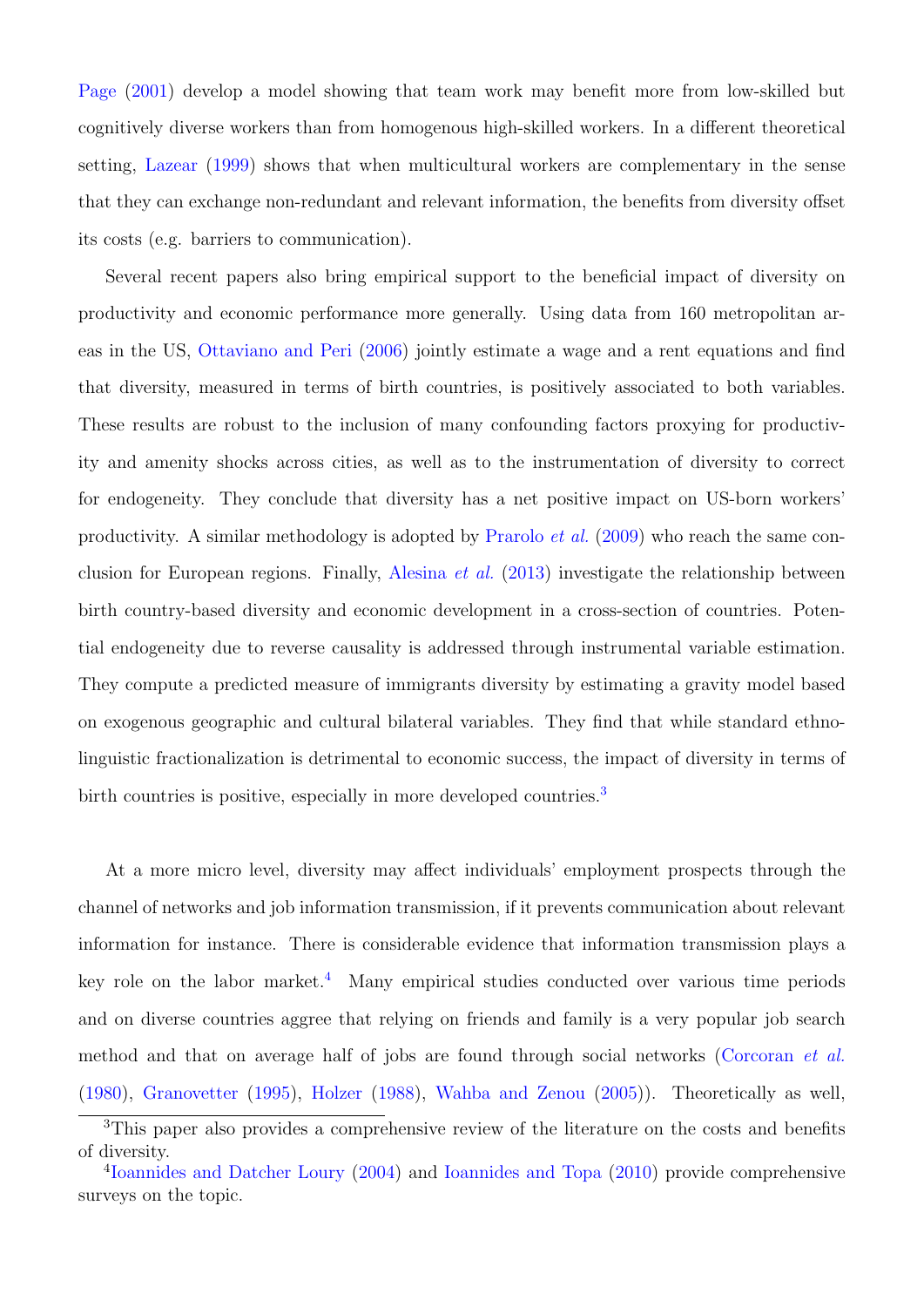[Calv-Armengol and Jackson](#page-38-12) [\(2004\)](#page-38-12) show that employment probability increases both with the number of links an agent has, and with the employment rate in the individual's network. In particular, several papers focus on the role of ethnic and immigrant networks. A recent paper by [Battu](#page-38-13) et al. [\(2011\)](#page-38-13) shows that ethnic minorities in the UK rely extensively on personal networks when searching for a job, although this does not necessarily lead to better employment prospects. The sociology literature also emphasizes the importance of ethnic networks in business relations and entrepreneurship, through an increased capacity to cooperate due to common languages and values [\(Light and Rosenstein](#page-39-13) [\(1995\)](#page-39-13), [Light](#page-39-14) [\(2005\)](#page-39-14)).

On the other hand, a few recent works investigating the racial dimension of social networks in the United States provide evidence consistent with the notion that interactions within racial groups is more intense than across. This would tend to support the idea that diversity could hinder communication, hence reducing employment prospects. Although this literature remains limited, [Hellerstein](#page-39-15) et al. [\(2008\)](#page-39-15) show for instance that the employment probability of black workers is primarily affected by black job density rather than job density as a whole. [Ananat](#page-38-14) [et al.](#page-38-14) [\(2013\)](#page-38-14) also demonstrate that black workers' wages benefit less from agglomeration economies than native workers' wages. The race specificity of gains associated with higher levels of economic density suggests that the strength of agglomeration economies is weaker across than within races, presumably because of a lower level knowledge spillovers and exchange of ideas between workers in the same location (a demonstrated channel underpinning agglomeration economies). Some insight can also be gained from the literature on "oppositional identities" which investigates the fact that individuals may decide to reject the dominant culture. In particular, the size or the racial composition of a community are put forward as potential determinants of such behavior (see for instance Bisin *[et al.](#page-38-15)*, [2011\)](#page-38-15). Thus, individuals living in more diverse communities may tend to develop oppositional identities (depending on the relative size of the different groups for instance), which could in turn affect their ability to search for jobs (either due to a different access to a given social network, or possibly due to different social skills and norms than those of the dominant group).

Because communication across ethnic groups may be hindered by a tendency to self-segregate, by different religious beliefs and culture, and above all by differences in the languages spoken, diversity may prevent network formation and information transmission, thus having a negative impact on individuals' labor market performances. This effect could be amplified if diversity exists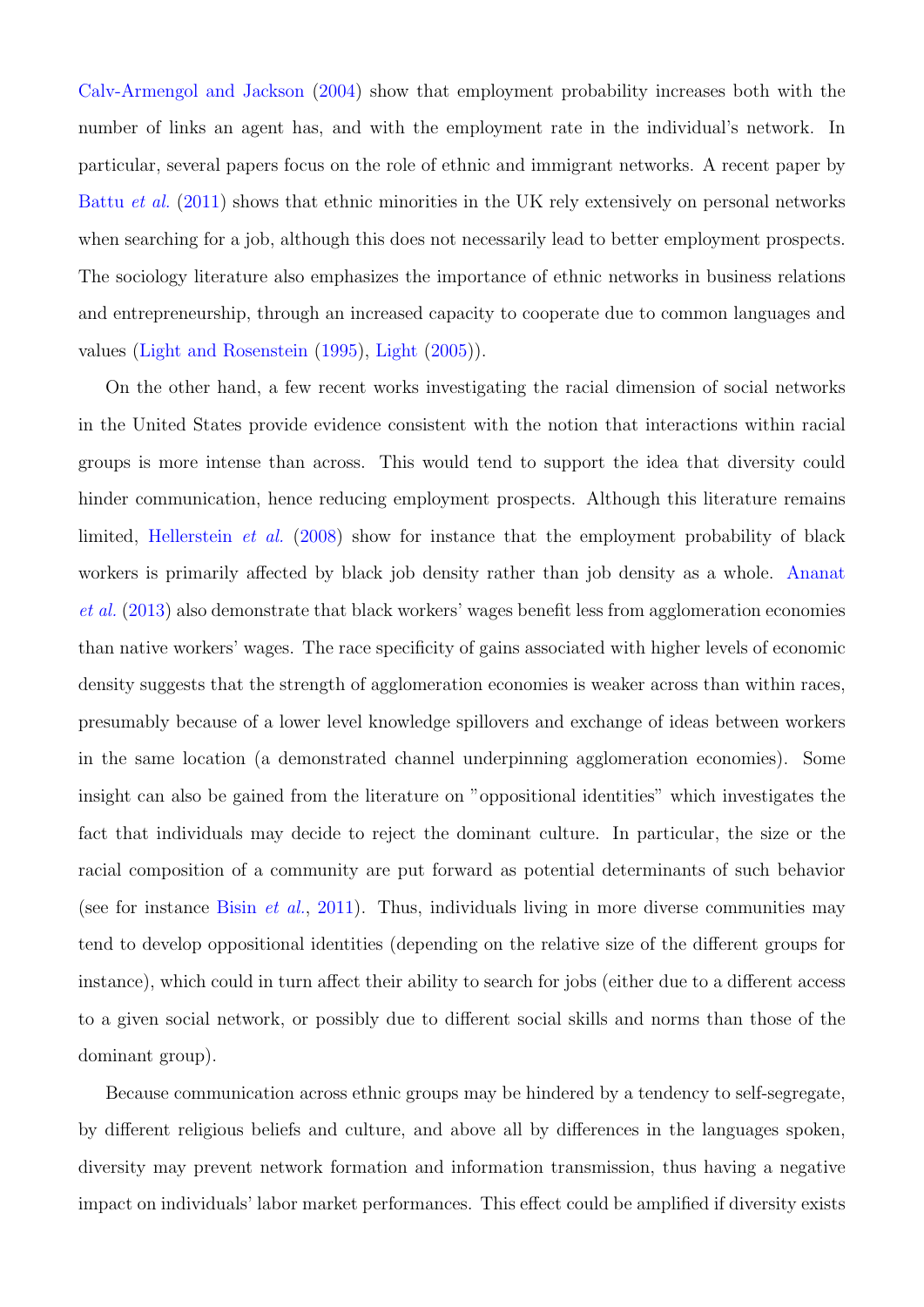at the neighborhood level, as networks tend to be very local (see for instance [Wellman](#page-40-3) [\(1996\)](#page-40-3)). In particular, a few recent studies have shown that local social interactions within neighborhoods do affect employment and wage outcomes. For instance, [Weinberg](#page-40-4) et al. [\(2004\)](#page-40-4) show that a one standard deviation increase in neighborhood employment is associated with a 6.1% increase in annual hours worked for adult males on average. [Bayer](#page-38-0) et al. [\(2008\)](#page-38-0) estimate that living in the same block increases by more than 33% the probability to work at the same location. In a paper dealing explicitly with ethnic networks, [Patacchini and Zenou](#page-39-16) [\(2012\)](#page-39-16) show that the individual probability of finding a job increases with the number of ties, but that the magnitude of the effect decreases with distance. To summarize, if individuals are unable to create social ties within their neighborhood because they live in a diverse environment, this might hinder their ability to search and find job through the network.

### <span id="page-12-0"></span>3 Data and descriptive statistics

This paper relies on the French Labor Force Survey (*Enquête Emploi*, INSEE, hereafter the LFS), a quasi-panel surveying about 72,000 individuals quarterly since 2003. The LFS is characterized by a particular sampling scheme that makes it extremely valuable for studying neighborhood effects. Because it is central to our identification of neighborhood diversity effects, we start by providing a detailed description of this sampling design.

The French territory is initially partitioned into about 2,500 "primary units", which are in turn divided into "sectors". Each sector is demarcated by obvious topographical boundaries, such as streets, roads, railways or rivers, and is designed to include between 120 and 240 homes. One sector is then randomly selected in each primary unit, with a probability proportional to the number of homes it contains. The baseline sample is thus made of about 2,500 sectors.These sectors are in turn split into contiguous areas of 20 homes on average, corresponding to what we refer to as "local neighborhoods" (aires in French). Sectors containing 120 homes are divided into exactly 6 adjacent local neighborhoods, while larger sectors (a minority) may include more than 6 local neighborhoods. In the former case, all six local neighborhoods are included in the baseline sample; otherwise, six local neighborhoods are drawn randomly. The baseline sample eventually contains all individuals living in the six contiguous local neighborhoods included in each sector. Thus, the sample is not drawn from a selection of homes, but from a selection of local neighbor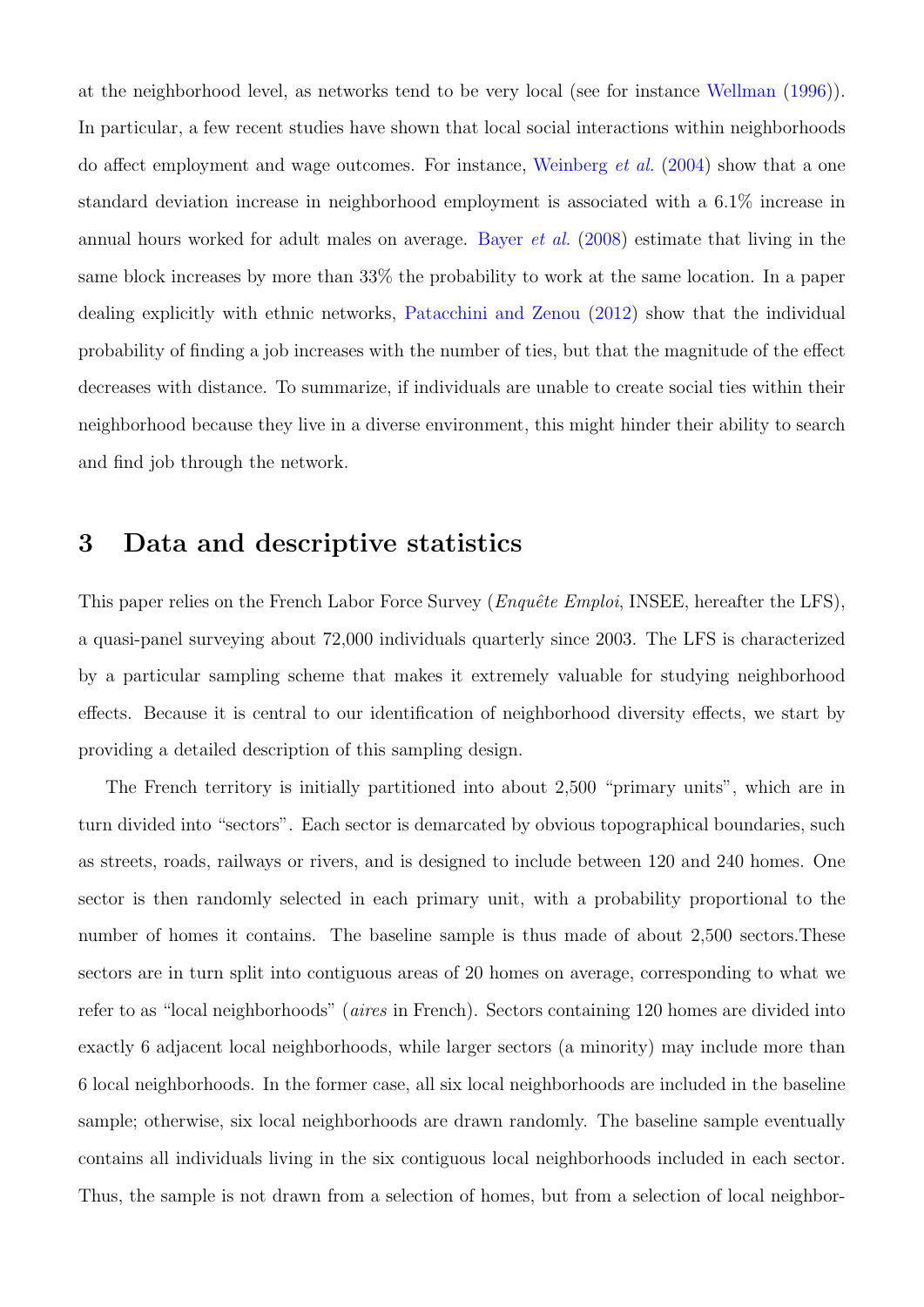hoods.Only a fraction of this baseline sample is then included in the rotating panel for each wave. More specifically, the first neighborhood of a sector is exhaustively surveyed over six quarters, before being replaced by the second one for the next six quarters. This process goes on until all six neighborhoods of the sector are surveyed.<sup>[5](#page-2-0)</sup> This particular sampling strategy implies that we observe all individuals living in these local neighborhoods, so that we can perfectly characterize their socio-economic and demographic environment. Interestingly, it also implies that we are able to observe individuals living in contiguous local neighborhoods within the same sector, a feature that is key to our identification of neighborhood diversity effects, as will be explained in Section  $4.3.^6$  $4.3.^6$  $4.3.^6$ 

The LFS contains precise information about individuals' labor market situation: employment status, wage, type of contract, tenure, job search methods and socio-economic category. It also provides relevant individual characteristics, such as age, gender, education, and marital status. Because we are interested in individuals' employment status, we restrict the sample to working-age individuals (16 to 65 years-old) and we drop the students. Importantly, we can infer individuals' origins using three alternative variables: nationality, birth country, and parents' nationality at birth. This last variable was not properly included in the survey before 2007, so that we limit the study to the 2007 to 2013 period. A final sample restriction comes from the needs of the strategy used to identify the effects of local neighborhood diversity. The general idea is to compare individuals surveyed in a given neighborhood during a given quarter to individuals surveyed in an adjacent neighborhood during the subsequent quarter. This requires us to keep only the first and the first and the last (sixth) observations of each individual, as is carefully explained in Section [4.3.](#page-22-0) In the end, our sample contains about 396,000 observations. Table [1](#page-30-0) summarizes the main employment-related individual characteristics for this sub-sample.

We characterize individuals' origins in three different ways. Not only do we use their nationality and country of birth as reported in the survey, but we also build a third measure combining information on individuals' and their parents'. Importantly, this third measure takes second generation immigrants into account, possibly imputing them a foreign origin even when they were born French in France. More precisely, according to this "parents' origins" classification, an individual

<sup>5</sup>Note that not all sectors were included at the same time in the main sample so that not all households are replaced at once. In fact, only  $1/6$  of the sample is renewed each quarter.

<sup>&</sup>lt;sup>6</sup>Refer to [INSEE documentation](http://www.insee.fr/fr/methodes/sources/pdf/methodologie_eeencontinu_anglais.pdf) for more details on the sample composition and selection.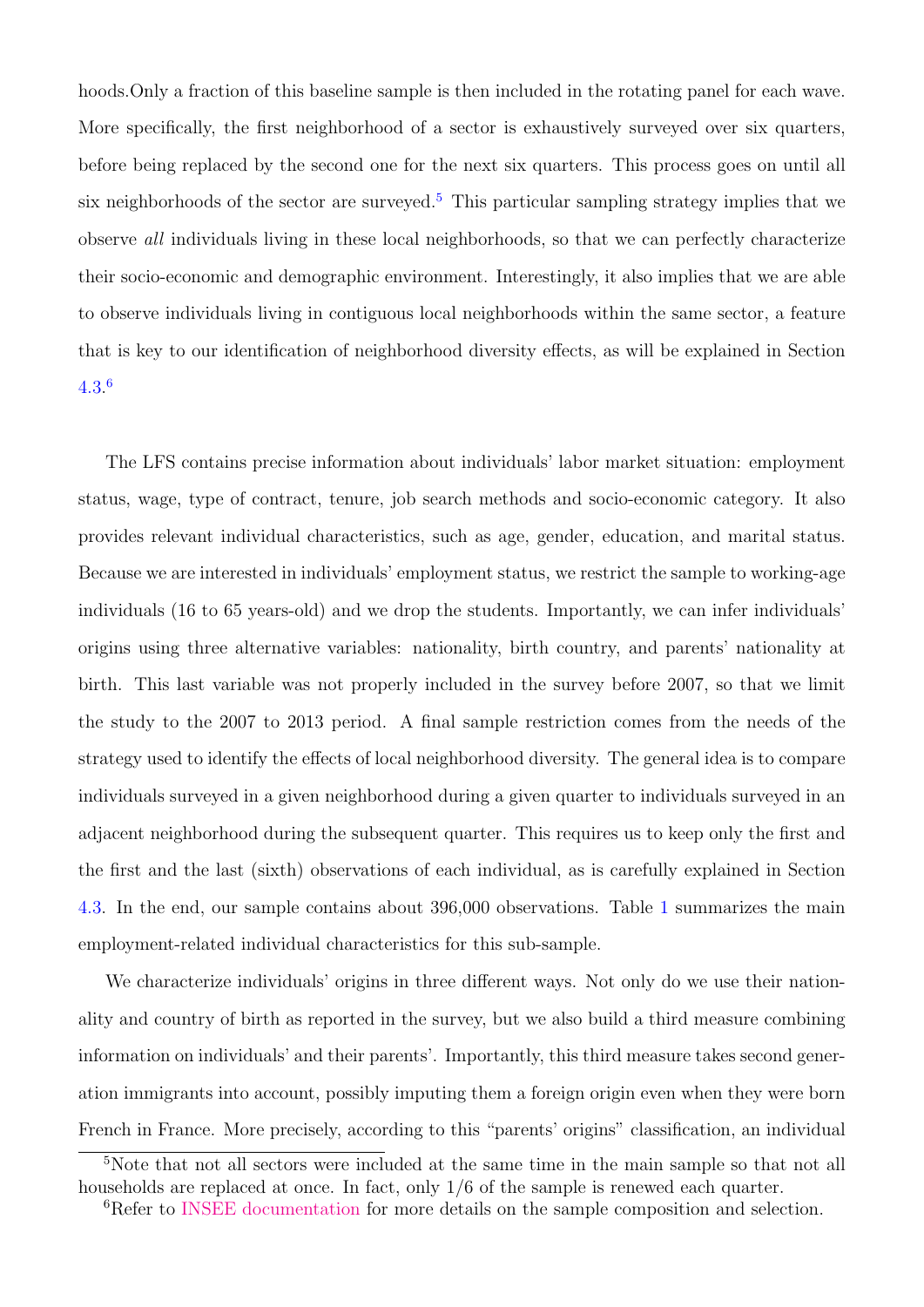belongs to a given non-French category if at least one of her or his parents belongs to this group. For instance, a French person, born in France, but whose parents were born Tunisian, is allocated to the "North African" (or Maghreb) group.<sup>[7](#page-2-0)</sup> The three alternative measures of origins, to which we refer as Nationality, Birth country, and Parents' origins are each divided into the following six categories: France, Southern Europe, other European countries, Maghreb, other African countries and Rest of the World.<sup>[8](#page-2-0)</sup> Table [2](#page-30-1) describes the sample along the three dimensions of origins.

Using these various classifications of origins, we compute three corresponding measures of diversity. The level of diversity in a given area reflects the probability that two randomly drawn individuals from the population belong to two different groups. Formally, it is computed using the standard fractionalization index used in the literature (see [Alesina](#page-38-16) et al. [\(2003\)](#page-38-16) for an extensive description):

$$
DIV_j = \sum_{i=1}^{N} s_{ij} (1 - s_{ij}) = 1 - \sum_{i=1}^{N} s_{ij}^2
$$
 (1)

where  $s_{ij}$  is the share of individuals from group i (i=1, ..., 6) (as defined above) in geographic area *i*. This index takes its minimum at 0 when the population living in area *i* is fully homogeneous, and it converges to 1 as the population heterogeneity increases. As argued in Section [2,](#page-9-0) diversity may impact employment through different channels at different geographical areas. To test for this, we assess diversity at two different levels. The first level, called "employment zone", corresponds to a local labor market. It is defined as an area within which most of the labor force lives and works, and in which firms can find most of the labor force necessary to fill the vacant positions. There are about 300 employment zones in mainland France. Measuring diversity at an aggregate level corresponding to a consistent local labor market is particularly useful to capture the potential effect of diversity on employment through the channel of productivity. The second level is much more disaggregated, and corresponds to the local neighborhood

<sup>7</sup>Very few individuals have have parents belonging to two different non-French groups. In the few cases encountered, we assigned the individual to the father's group, but all results presented below hold when either (i) assigning the mother group (ii) dropping the individual from the estimating sample.

<sup>8</sup> In the survey, the parents' origins variables contain 9 categories as opposed to 28 for country of birth and nationality. For the sake of homogeneity between our three measures of origins, we initially divided all of them into 9 identical categories. Then, because some of the defined groups, such as "Northern Europe" or "Asia", represent such small shares of the population living in France, we eventually defined six more aggregate categories.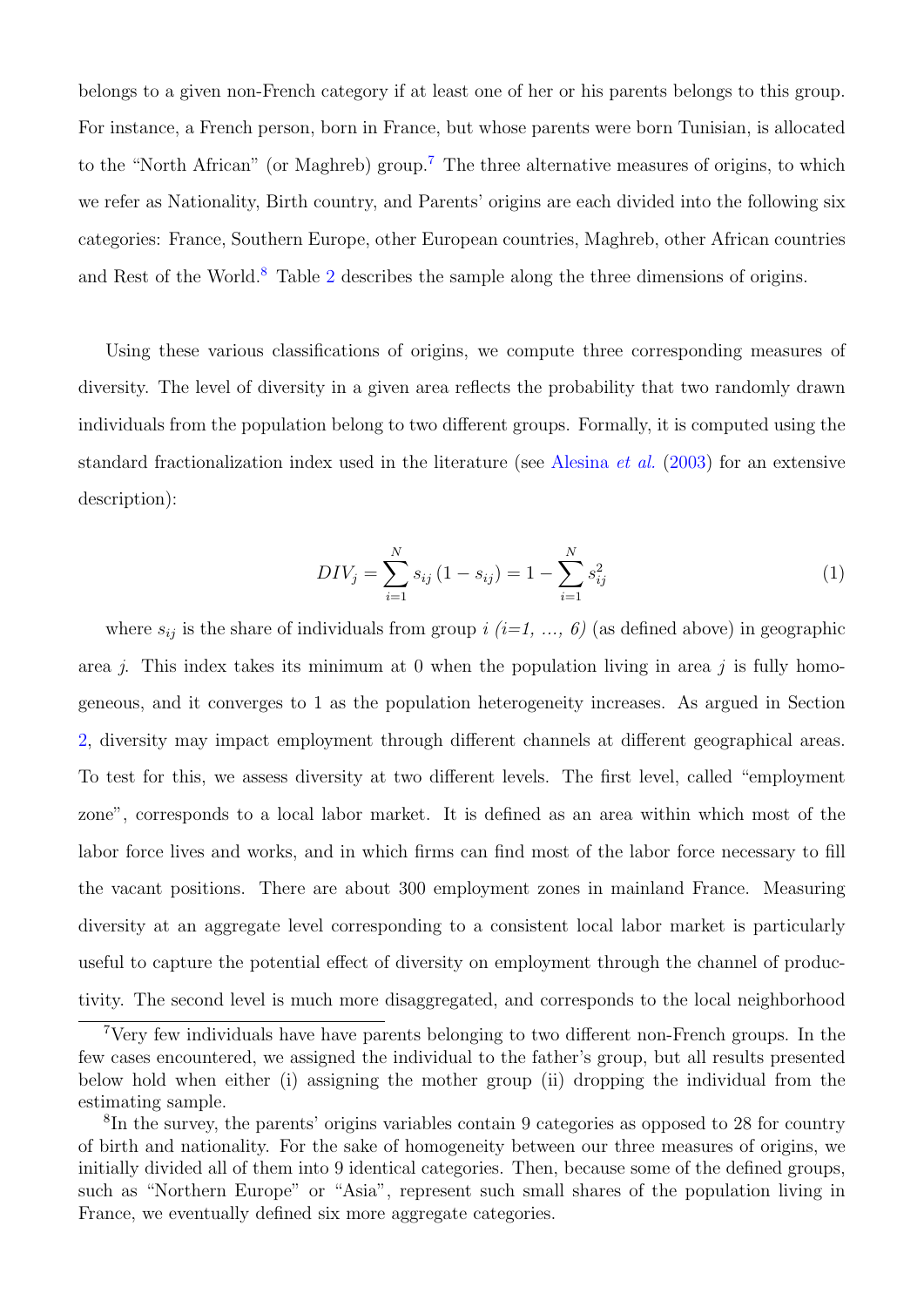made of about twenty households (LFS sampling unit). Measuring diversity at such a local level aims at accounting for local interactions between immediate neighbors to test the job information transmission mechanism.

In addition, using three different definitions of origins enables us to capture various dimensions of diversity. We argue that parents' origins-based diversity is the best proxy for ethnic diversity as it is more likely to reflect individual's phenotype. For instance, a person whose parents were born Senegalese is very likely to be black, even though s/he is French and born in France. This measure of diversity is therefore the closest to ethnic diversity that we can get using French data. On the other hand, diversity based on nationality tends more to reflecting *cultural* rather than ethnic diversity. Indeed, two individuals sharing the same nationality are more likely to speak a common language and to share other cultural traits. This can be true for two native individuals, as well as for naturalized French who spent several years in France, learning French before being naturalized. Given what precedes, we consider birth country diversity as an intermediate measure.

Table [3](#page-30-2) describes the levels of diversity prevailing in individuals' local neighborhoods and employment zones. It is immediate to see that diversity is the lowest when measured in terms of nationalities, and the highest when computed based on individuals' and parents' origins, which is not surprising. Consider for instance an area made of three French individuals, one born in France from French parents (e.g. native French), one born in France from Vietnamese parents (e.g. second generation immigrant), and one born in Morocco from Moroccan parents (e.g. first generation immigrant). This population is completely homogeneous  $(DIV<sub>i</sub>=0)$  if we consider the individuals' nationality only. However, diversity is larger (0.44) once birth countries are taken into account, and even more (0.67) once parents origins are considered. Note also that employment zone diversity is slightly larger than neighborhood diversity.

### <span id="page-15-0"></span>4 Results

### <span id="page-15-1"></span>4.1 Baseline specification

In this section, diversity is considered as exogenous, and its impact on employment status is estimated through the following equation:

$$
EMP_{it} = \alpha + \beta_1 DIV_{z(i)t} + \beta_1 DIV_{n(i)t} + \eta_1 W_{z(i)t}^z + \eta_2 W_{n(i)t}^n + \gamma X_{it} + \phi_{d(i)} + \phi_t + \varepsilon_{it} \tag{2}
$$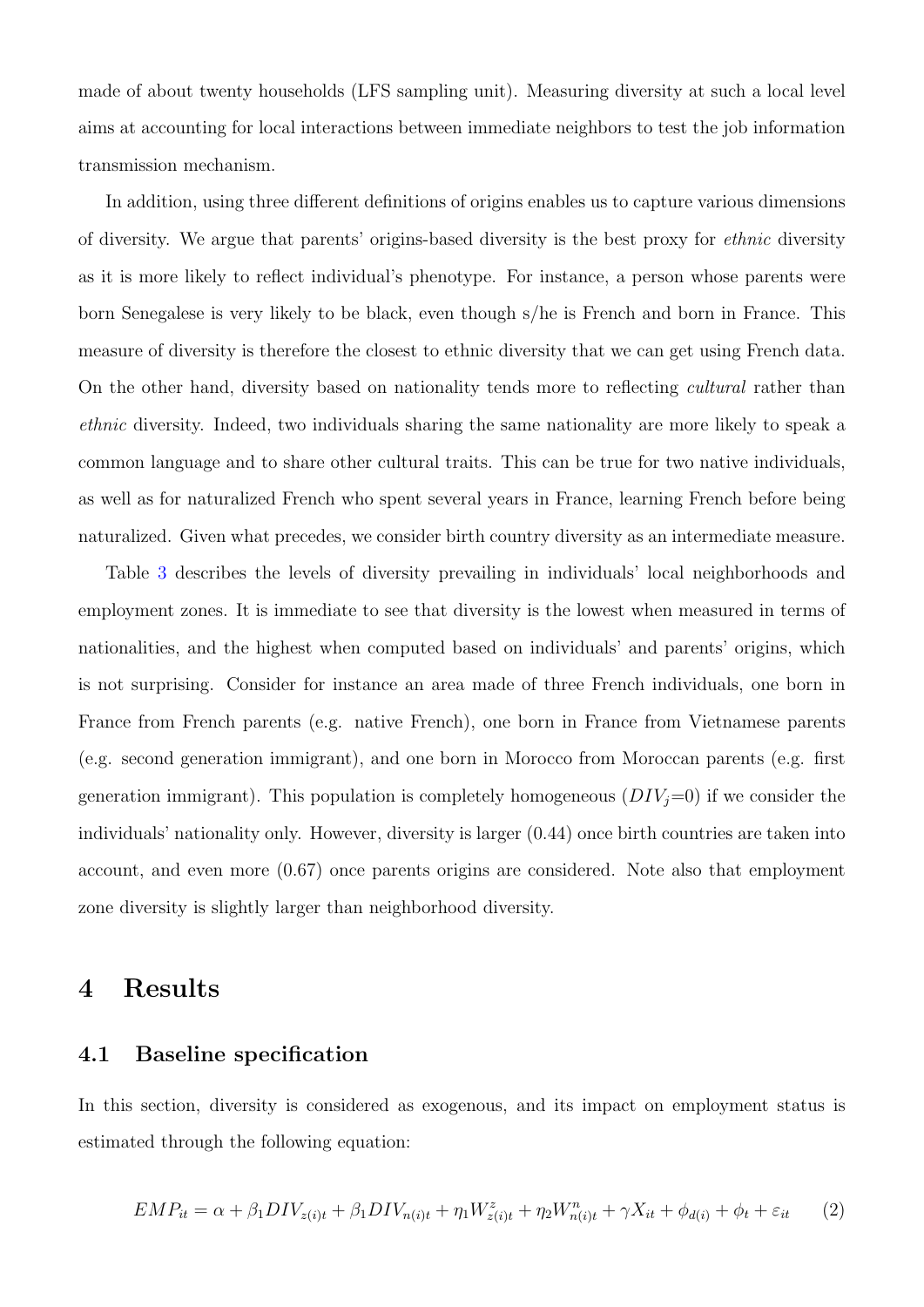where  $EMP_{it}$  is the employment status of individual i living in employment zone  $z(i)$  and neighborhood  $n(i)$  at time t. It is a dummy variable equal to 1 if the individual is employed, and 0 otherwise (unemployed or inactive).<sup>[9](#page-2-0)</sup>  $DIV_{z(i)t}$  and  $DIV_{n(i)t}$  refer to diversity, respectively at the the employment zone and neighborhood level at time t.  $W_{z(i)t}^z$  and  $W_{n(i)t}^n$  are vectors of (average) socio-economic and demographic characteristics at the employment zone and neighborhood level respectively.  $X_{it}$  is a set of individual control variables. We also include *départements* fixed effects  $\phi_{d(i)}$ <sup>[10](#page-2-0)</sup> along with time fixed effects  $\phi_t$  (quarter dummies). Finally,  $\varepsilon_{it}$  is an error term. The two coefficients of interest are  $\beta_1$  and  $\beta_2$ .

The various measures of diversity (nationality-based, birth country-based and parents' originbased) are included separately, in different regressions. The inclusion of average socio-economic and demographic characteristics at both employment zone and neighborhood levels is meant to account for the fact that diversity could otherwise capture other observable neighborhood characteristics. These location-specific covariates control for the average level of education (share of dropouts, lower-education and higher-education graduates, with the intermediate high-school graduates as the reference group), for the share of single-parent households and for the share of individuals with North African (Maghreb) origins, the largest immigrants group in France.<sup>[11](#page-2-0)</sup> Controlling for the share of individuals with North African origins is also important to the extent that this population is more likely subject to employment discrimination, hence affecting their employment prospects as well as their neighbors'.

The set of individual controls  $X_{it}$  comprises the standard socio-demographic variables: age (quadratic form), gender, origin, education, socio-economic category and potential experience (quadratic function). The origin variable corresponds to one of the six origin categories described in Section [3.](#page-12-0) Specifically, we alternatively include nationality, birth country and parents origin

 $9<sup>9</sup>$ An alternative dummy variable considered takes value 1 if the individual is employed, and 0 if s/he is unemployed, letting aside inactive individuals. Using this alternative dependent variable does not significantly alter the estimated coefficients.

<sup>&</sup>lt;sup>10</sup>There are 96 departments in metropolitan France, corresponding to administrative units – comparable to counties in the United States – usually in charge of managing a number of social and welfare programs, primary and secondary schools, buildings and technical staff, local roads, rural buses, and other large public infrastructure. Some employment areas stretch over several departments but all departments contain several employment areas.

<sup>&</sup>lt;sup>11</sup>Given the negligible influence of variables such as average age and share of males, we decided to report results controlling only for average human capital, family structure and share of Maghrebians (which are also the most economically relevant characteristics) in the paper.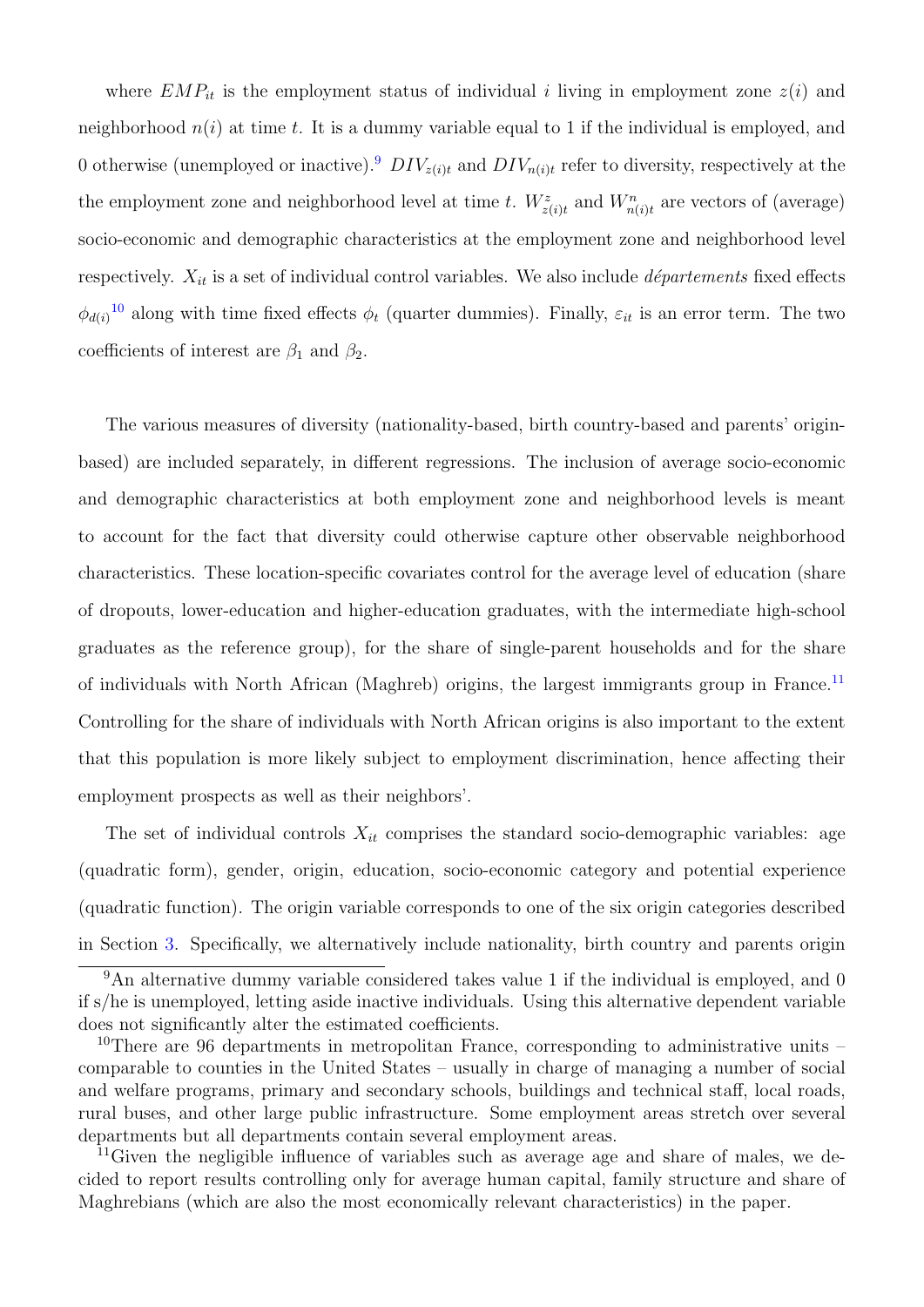indicators when diversity is measured based on nationality, birth country and parents' origin respectively. The education variable describes the highest degree obtained by the individual, aggregated into the following four categories: dropouts, lower-education, high-school and higher-education.<sup>[12](#page-2-0)</sup> We control for six possible socio-economic categories: *Craftsman or Shopkeeper*, Executive or other high position, Intermediate occupation, Employee and (Factory) worker. Potential experience is measured as the number of years since the highest degree was awarded.

To get an first insight on the effects of diversity on employment, we start by estimating a lin-ear probability model.<sup>[13](#page-2-0)</sup> The results presented in Table [4](#page-31-0) thus derive from simple OLS estimates, with robust standard errors clustered at the employment zone.<sup>[14](#page-2-0)</sup> For simplicity, Table [4](#page-31-0) only reports the estimates for diversity in alternative specifications.[15](#page-2-0). The three panels correspond to the alternative measures of diversity (nationality, country of birth and parents' origin), estimated in separate regressions. In column 1, we only include time and geographic fixed effects. We progressively add more controls in the subsequent specifications: individual characteristics in column 2, local average of socio-economic characteristics in column 3, and share of North African individuals in the neighborhood and the employment zone in column 4. Remarkably, the estimates of local neighborhood diversity are significantly negative for all types of diversity and across all specifications, revealing that local diversity is negatively associated to the probability of being employed. The coefficients are attenuated by the inclusion of all the relevant controls, consistent with the notion that they are correlated to diversity. In particular, controlling for the share of North African significantly reduces the estimates. This does not come as a surprise given the high level of correlation between this variable and the diversity measure (around 60 %). For this reason, we use the specification presented in column 3 as the baseline specification in the rest of

<sup>&</sup>lt;sup>12</sup>Lower-education includes junior high-school (*BEPC*), early vocational training (*CAP*, *BEP*); high school includes general and technical high school degrees ( $Baccalauréat général, technologique$ ) *ou professionel*); higher-education includes *Undergraduate* (two years after the *Baccalauréat*), Bachelor's (three years after the Baccalauréat), Graduate (four years after the Baccalauréat), and higher degree (*Master's*  $\mathcal{B}$  *PhD*).

<sup>&</sup>lt;sup>13</sup>Logistic regressions lead to qualitatively similar results, but OLS estimates are displayed for simplicity.

<sup>&</sup>lt;sup>14</sup>The level of clustering (employment zone) corresponds to the highest-level of variation of the diversity variable as well as other controls. Employment zone level variables are, by definition, perfectly correlated within employment zone which magnifies the downward bias of traditional standard errors in case of an even mild within-employment zone correlation in the error term. [\(Cameron and Miller,](#page-38-17) [2015\)](#page-38-17).

<sup>&</sup>lt;sup>15</sup>The full set of estimates is displayed in Appendix  $A.2$  Table [9](#page-36-1)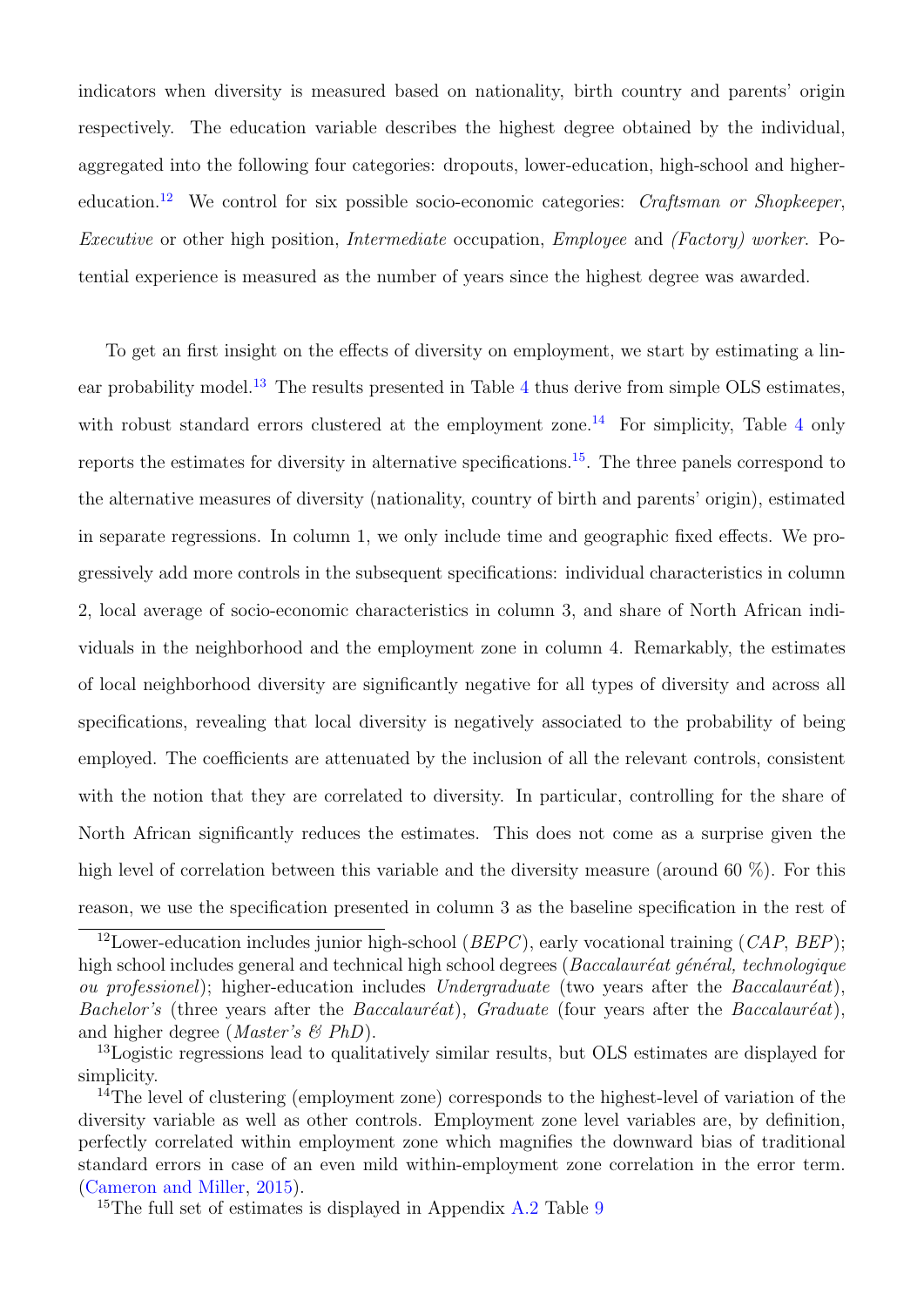the paper. On the other hand, the estimates for employment zone diversity all have a significantly positive sign across all specifications, except for diversity based on parents' origins. Interestingly, the correlation between diversity and employment is always the largest (in absolute terms) with the nationality measure and the weakest with the parents' origins measure, suggesting a preeminent role of cultural over ethnic diversity.

There are however several reasons to suspect that diversity might actually be endogenous. First, individuals who have a taste for diversity might both self-select into high diversity areas and be more able or willing to communicate with their neighbors. In this case, people living in more diverse area should be more likely to communicate with each other and the negative effect found previously would be overestimated (less negative than the true effect). Reverse causality could also be a problem if immigrants are attracted by more economically dynamic places, where jobs are more abundant. The issue of endogeneity related to the non-random location of individuals is addressed in the next two subsections, where we propose alternative identification strategies for the different levels of diversity.

#### <span id="page-18-0"></span>4.2 Employment zone diversity: an instrumental variable approach

We start by dealing with the issue of endogeneity at the employment zone level. To this aim, we rely on standard instrumental variables estimations. A plausible instrument should be correlated with employment zone level of diversity (e.g. employment zone population composition), but uncorrelated to labor market outcomes. We propose two different instruments that we think satisfy these assumptions.

The first instrument relies on the "shift-share" methodology initiated by [Card](#page-38-5) [\(2001\)](#page-38-5) and more recently used by [Saiz](#page-40-1) [\(2007\)](#page-40-1) and [Ottaviano and Peri](#page-39-1) [\(2006\)](#page-39-1) in a setting close to this paper's. It builds on the idea that new migrants to a country tend to settle where former migrants from the same origin previously settled, i.e. ethnic enclaves [\(Munshi](#page-39-17) [\(2003\)](#page-39-17), [Winters](#page-40-5) et al. [\(2001\)](#page-40-5)). Using past settlements of immigrants from various countries across French employment zones, it is possible to construct a predicted measure of current diversity in each employment zone. More precisely, we use the 1968 population census data to compute the distribution of each origin group across French employment zones. Because employment zones did not exist in 1968, and because their frontiers evolved over time, we apply the 2010 employment zones borders to the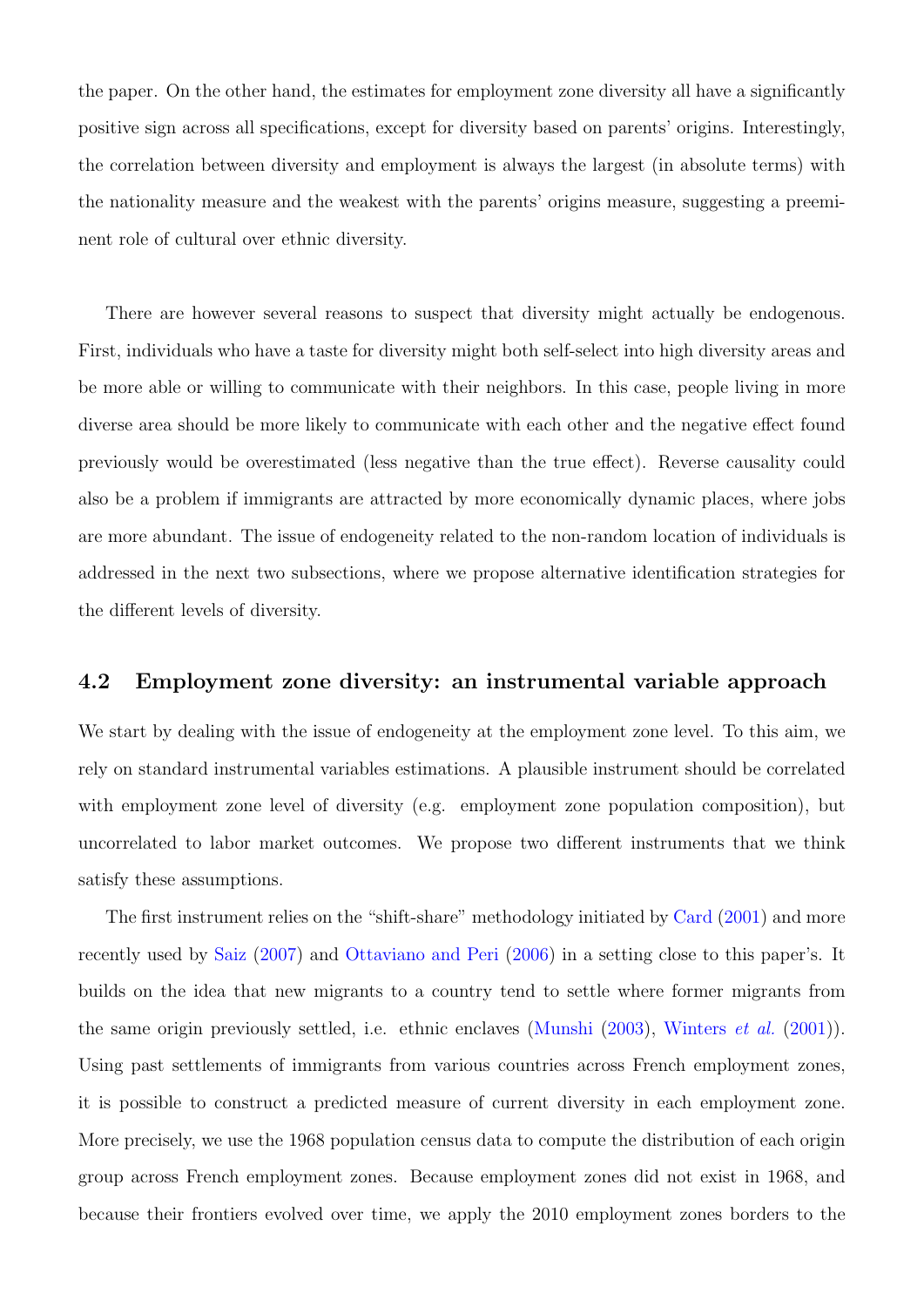1968 population. The origin groups considered are limited by the information contained in the 1968 census. In particular, no information about parents is available. We alternatively rely on nationalities and birth countries, grouped into the six categories defined previously. Then, for each origin group, we apply the 1968 distribution of groups across employment zones to the current (2007 to 2013) total population in France. Doing so, we compute the expected number of individuals from each origin in each employment zone, solely based on the ethnic enclaves pull factor. From this, we can deduce the predicted composition of each employment zone population. Once the predicted shares of each group are computed, we can eventually construct the predicted level of diversity in each employment zone over the 2007 to 2013 period. By construction, the predicted measure of diversity depends only on 1968 population settlements and not on any employment zone-specific shock (e.g. productivity shock), and can thus be used to instrument actual diversity. A more formal description how the predicted level of diversity is computed can be found in Appendix [A.](#page-35-0)

Although this type of instrument is highly relied upon in the immigration literature, a potential concern may arise if the 1968 distribution of immigrants across zones is related to contemporaneous economic conditions. Immigrants' location in 1968 was actually to a large extent related to regional industrial composition: immigrants were hired in very specific industries which required massive labor force inflows during the post-war reconstruction period (1950s) and the industrialization process (1960s onwards). Immigrants were thus directed towards construction and industry jobs, such that areas characterized by high concentration of jobs in these sectors attracted the bulk of immigrants. To address this issue, we control for the 1968 sectoral composition of the local economy (share of local employment in construction, heavy manufacturing and light manufacturing) and for the 1968 share of low-skilled workers in the employment zones, as potential confounding factors.

The alternative instrument is more innovative and builds on [Algan](#page-38-4) *et al.* [\(2016\)](#page-38-4). In this paper, the authors provide evidence that the allocation of households across public housing units within French départements does not take their origins or their preference for diversity into account, so that diversity can be considered as exogenous in the public housing sector. Not only do legal rules prohibit housing allocation based on ethnic backgrounds, but the characteristics of the public housing sector, which is very tight and highly regulated, also make it very complicated to bypass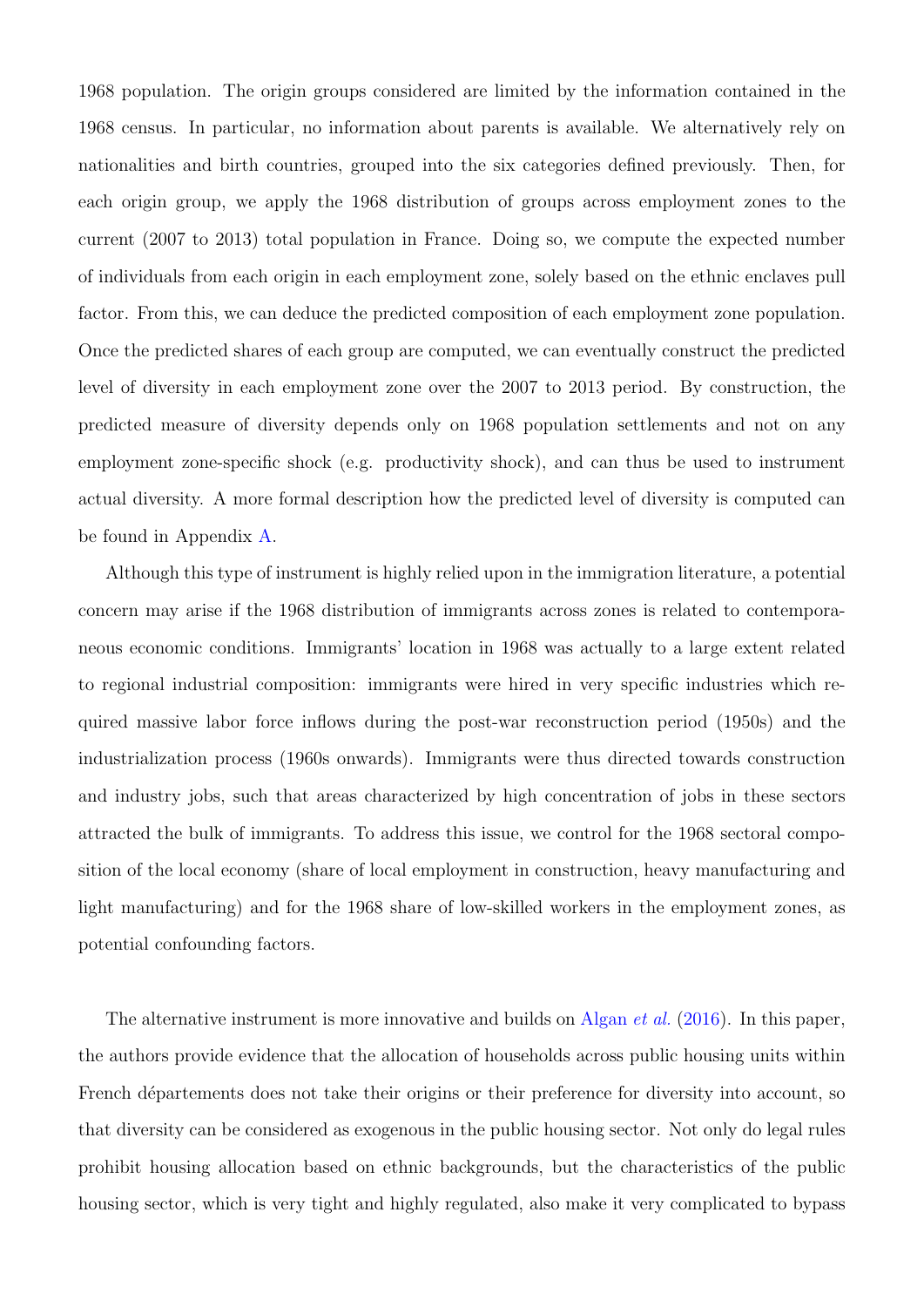the law in practice. In addition to presenting these general arguments, the authors conduct a variety of formal statistical tests to verify the absence of self-sorting on ethnic characteristics. In particular, they show that the observed spatial distribution of residents across public housing blocks is not statistically different from a random distribution. The level of diversity within the public housing sector of a given area is necessarily correlated to the global level of diversity of this area. Indeed, because the public housing population is part of the total population, fractionalization based only on this sub-population is mechanically proportional to fractionalization based on the population as a whole. Also, it is reasonable to think that individuals living in the private housing market, and who are therefore less constrained upon their location choice, are influenced by the composition of the public housing population. Otherwise stated, people from a given group might be attracted by an area where some of their co-ethnics were located through the public housing allocation process, so that diversity in the area is likely to reflect diversity in the area's public housing sector. In a nutshell, public housing diversity can be considered as exogenous, and it is correlated to general diversity both mechanically and through a magnet effect on immigrants living in the private sector. It can therefore reasonably be used to instrument the general level of diversity.

The effects of diversity on employment are estimated using two-stage least square procedures, where the two instrumental variables described above are alternatively employed. Aside from the inclusion of the instrument, the specification corresponds to our baseline specification.<sup>[16](#page-2-0)</sup> The results are summarized in Table [5,](#page-32-0) where we only report the coefficients and statistics of interest. For the sake of comparability, we report nave OLS estimates in the first column. Column 2 displays the results obtained using the predicted measure of employment zone diversity as an instrument for employment zone diversity. More precisely, in the first part of the table, which deals with diversity based on nationality, the predicted diversity is also based on nationality. In the second part of the table dealing with birth country-based diversity, we use the predicted diversity based on birth country instead.<sup>[17](#page-2-0)</sup> In both cases, we observe that the coefficient for employment

<sup>&</sup>lt;sup>16</sup>Note that all specifications include quarter fixed effects  $(2007Q1, 2007Q2, \ldots, 2013Q4)$  so that all identifying variation in our IV regressions comes from cross-sectional variation in exposure to the instruments.

<sup>&</sup>lt;sup>17</sup>Given that we do not have any information about parents' origins in the 1968 census, we are unable to compute the predicted level of diversity based on this particular measure of origins. As a consequence, we have alternatively instrumented parents' origins-based diversity by the predicted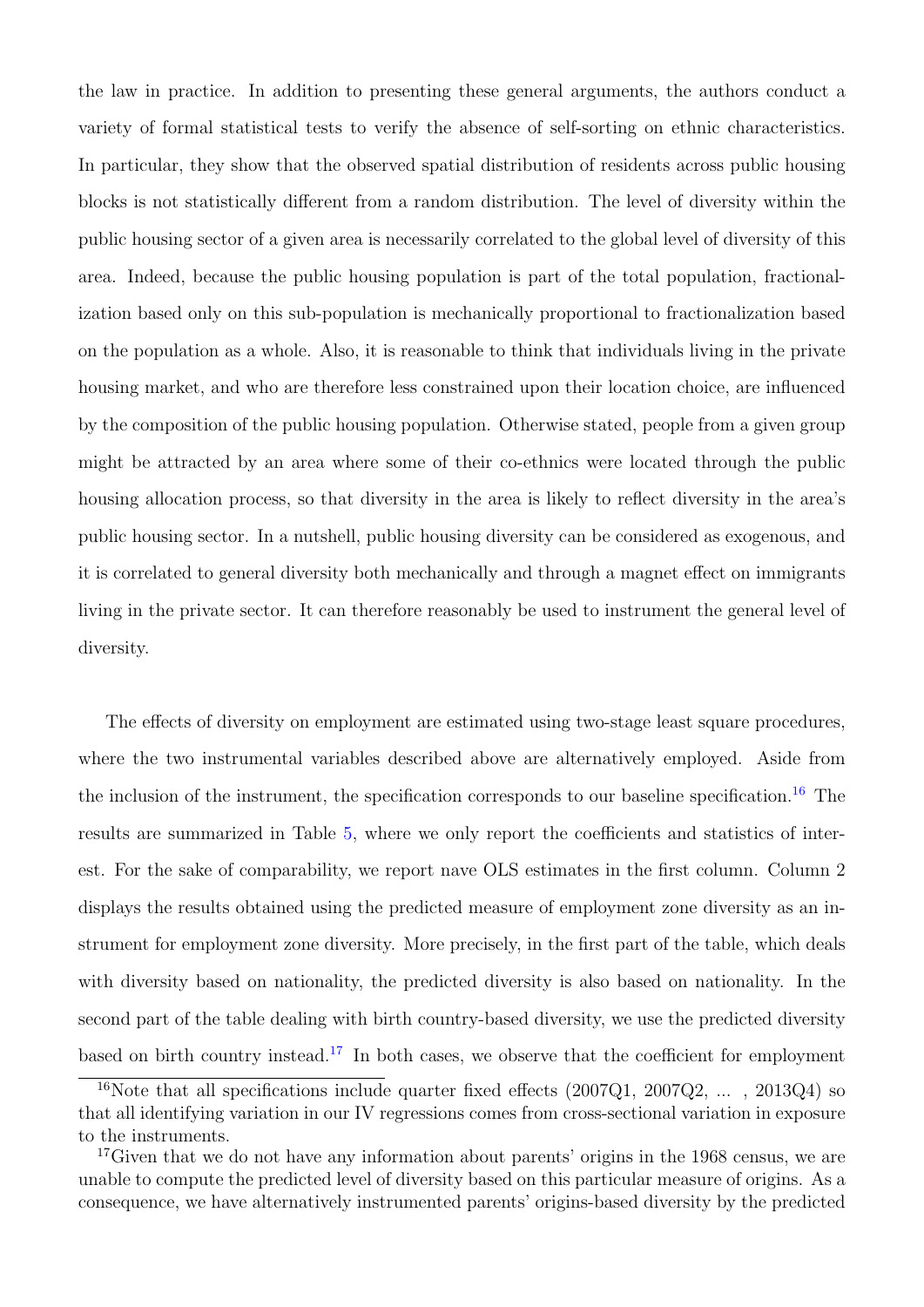zone diversity is no longer significant once it is instrumented by the predicted level of diversity. The first-stage KP statistics reported at the bottom of each panel illustrate the strength of the excluded instrument. These results are robust to the inclusions of three potential confounding factors accounting for economic conditions that likely explained immigrants' localization in 1968, as reported in column 3. The results obtained using the second instrument - public housing diversity - reported in column 4 lead to the same observation: the coefficient for employment zone diversity loses significance once instrumented. Note that the results obtained when controlling for the neighborhood and employment zone shares of North Africans (not presented but available upon request) do not differ much from those in the baseline specification. To summarize, these results show that employment zone diversity does not have any causal impact individuals' employment status, confirming the suspicion that the naive estimates derived in the previous section were biased upward, due to a selection of immigrants into more economically dynamic areas.

A comment on local neighborhood diversity is in order here. The corresponding estimates reported in Table [5](#page-32-0) are most likely biased due to endogenous selection into local neighborhoods. Yet, we think that running an analysis strictly focused on employment zone diversity (i.e. excluding local neighborhood diversity) would be inappropriate as it would present a risk of omitted variable bias. As we explain in section [2,](#page-9-0) diversity could influence employment at the local (neighborhood) or aggregate (employment zone) levels through different mechanisms. Excluding local diversity from the regression would imply that the coefficient for diversity at the aggregate level also absorb the effect of local diversity. The next subection specifically deals with endogeneity of local neighborhood diversity. Yet, we now propose a side-specification in which diversity is exogenous at both aggregate and local levels, although in a very specific context.

Building on [Algan](#page-38-4) *et al.* [\(2016\)](#page-38-4), we use the fact that within a given department, people have very little choices in terms of public housing location, thus making the diversity within public housing plausibly exogenous, conditional on department fixed-effects.<sup>[18](#page-2-0)</sup> In this context, simple OLS estimates of the effect of diversity on employment should be unbiased. Accordingly, we regress employment on local neighborhood and employment zone diversity, including the full set of controls, restricting our sample to the specific subpopulation of public housing tenants. level of diversity based on nationality and on birth country. The results are comparable to those reported in the table for the other measures of diversity, and are available upon request.

<sup>18</sup>The public housing diversity instrument is also based on this intuition.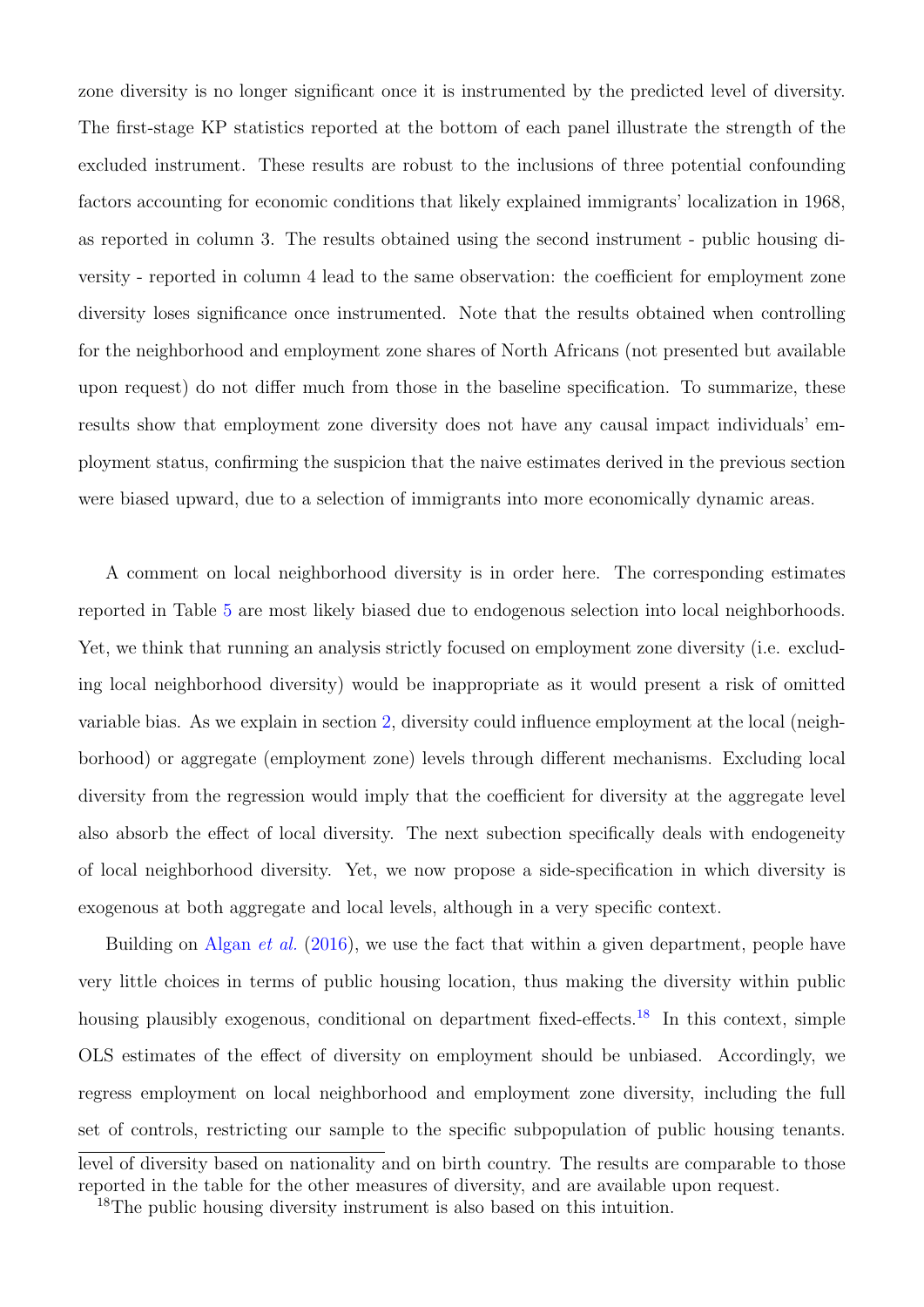The results, reported in Table [10](#page-37-0) in Appendix [A.2,](#page-36-0) are qualitatively remarkably in line with those obtained on the full sample: we find a significantly negative effect of local neighborhood diversity and no effect of employment zone diversity on employment. An exception is for diversity based on parents' origins, which has a positive effect though limited and only weakly significant. Expectedly, the magnitude of the local neighborhood diversity effect is larger than in the general case, given that public housing neighborhoods are generally characterized by larger immigration, lower education and more generally, poorer economic situation. Although we do not wish to report these estimates as our main results given the specificities of this subpopulation, they still comfort us on the general direction of the different effects.

### <span id="page-22-0"></span>4.3 Neighborhood diversity: a local approach

We now specifically deal with the endogeneity of local neighborhoods diversity. The approach adopted here builds on the very local nature of the data. It follows [Bayer](#page-38-0) et al. [\(2008\)](#page-38-0) who study the role of neighbors on work location. The idea is that although households are able to select a given area in which they want to live, they are, however, unable to select a precise neighborhood within this given area. This assumption means that even if households are able to choose a given residential area, there will not be any correlation in unobserved factors affecting employment probability among individuals living in the same neighborhood within the larger selected area.<sup>[19](#page-2-0)</sup>

Here, we assume that the households select into sectors, the areas encompassing six contiguous local neighborhoods described in section [3,](#page-12-0) that is containing on average 120 households. Several standard arguments support the assumption that even if households were able to select a precise sector, they would not be able to chose among the various local neighborhoods within this selected sector. First, because the housing market is very tight, it is reasonable to think that an individual targeting a given sector is very unlikely to have a choice over the precise neighborhood where s/he will end up in this area. This would indeed require that at least one housing unit satisfying the other decision criteria of the individual (e.g. size) be vacant in each local neighborhoods within the target sector at the time when the individual is searching a new place. A second consideration is that it may be difficult for prospecting individuals to identify neighborhood-by-neighborhood

<sup>19</sup>[Schmutte](#page-40-6) [\(2015\)](#page-40-6) follows a similar approach to study the propensity of neighbors to share information about high employers. We carry out a sorting test on observables in the spirit of that paper.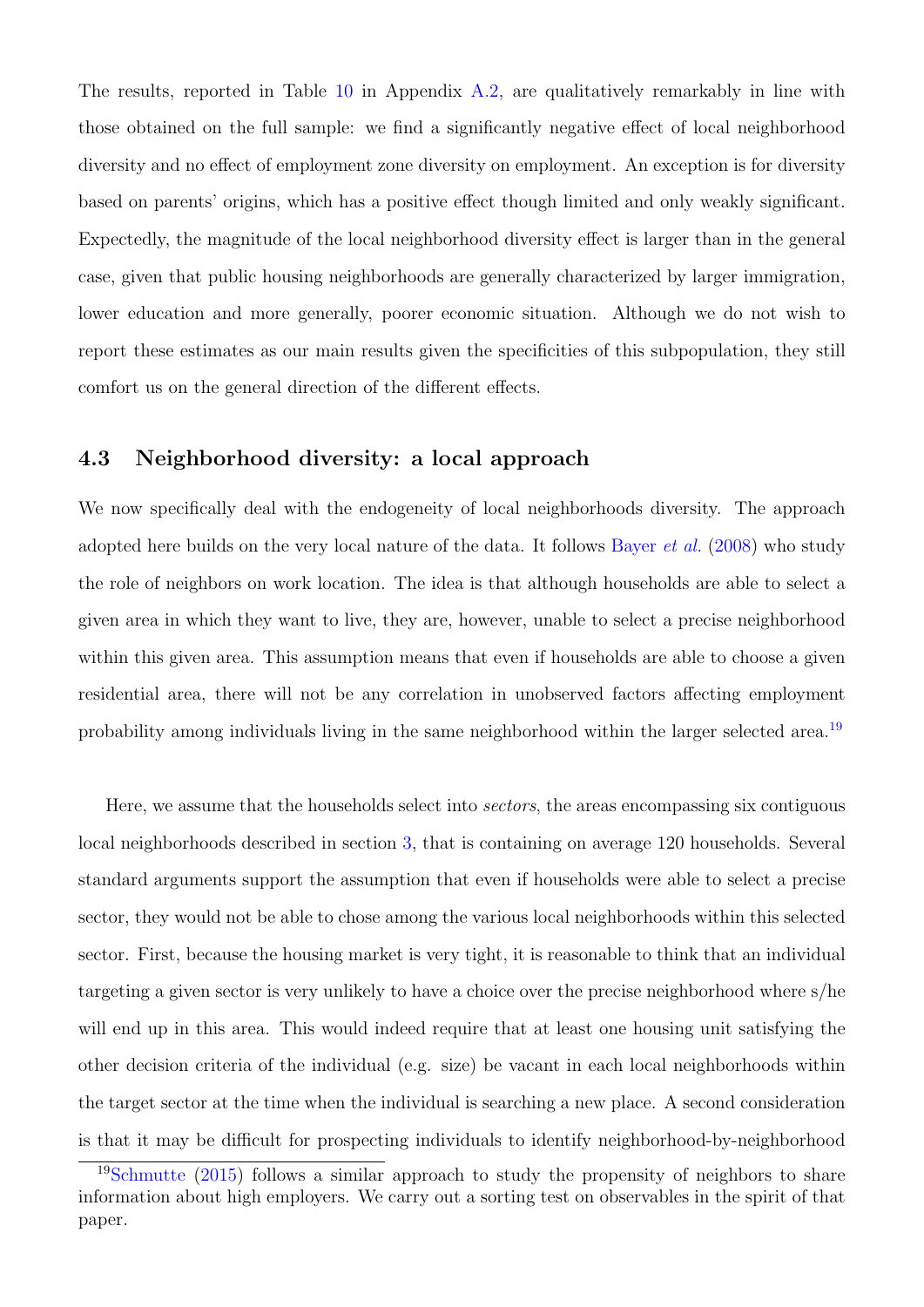variation in neighbors and contextual characteristics, prior to moving into the neighborhood. To put it differently, although the individual may have a realistic ex-ante view on the characteristics of the targeted sector, it is less likely that s/he is actually able to identify differences in these characteristics across the various neighborhoods of the sector. This is particularly reasonable when the local neighborhoods considered consist in about twenty households. Finally, the local neighborhoods studied here do not correspond to any administrative or official frontiers (nor do sectors). People do not know where the borders are, and more generally do not even know what a local neighborhood (aire in the LFS) is, as it is only used as the sampling unit of the LFS.

For those reasons, it is close to impossible that French households purposely decide to live in a given local neighborhood rather than the next one in a given sector. All these arguments support the validity of the assumption that there should be no correlation in unobserved factors affecting employment among neighbors living in the same neighborhood within the same sector. As a consequence, once we control for the characteristics of the sector selected by the individual, the remaining spatial variance of diversity across neighborhoods within the sector is supposed to be exogenous. This is done through the inclusion of sector fixed effects: in this case the comparison group for individuals living in a given local neighborhood is made of all individuals living in the same sector but in a different local neighborhood.

A potential limit of this approach can come from the fact that, by construction, the comparison group includes individuals who are not surveyed at the same time - although they live in a very limited geographic zone (in cross-section). In other words, when we include sector fixed effects, we use as a "control group" individuals who live in the same place (same sector but different local neighborhood), but at different points in time. Note that all aggregate shocks that have a uniform effect across periods are absorbed by the inclusion of time (quarter) fixed effects. This still ensures that our identifying variation does not rely directly on variation in employment probability across periods. Yet, it does not solve the problem of time varying shocks that could affect different communities differently. To bypass this issue, we propose a more constraining alternative strategy whereby we include fixed effects for an even more restrictive zone, which we call subsector. A subsector encompasses only these two local neighborhoods in a given sector which are surveyed exactly one after the other: individuals living in the same subsector are those surveyed in the last (sixth) wave of a local neighborhood and those surveyed in the first wave of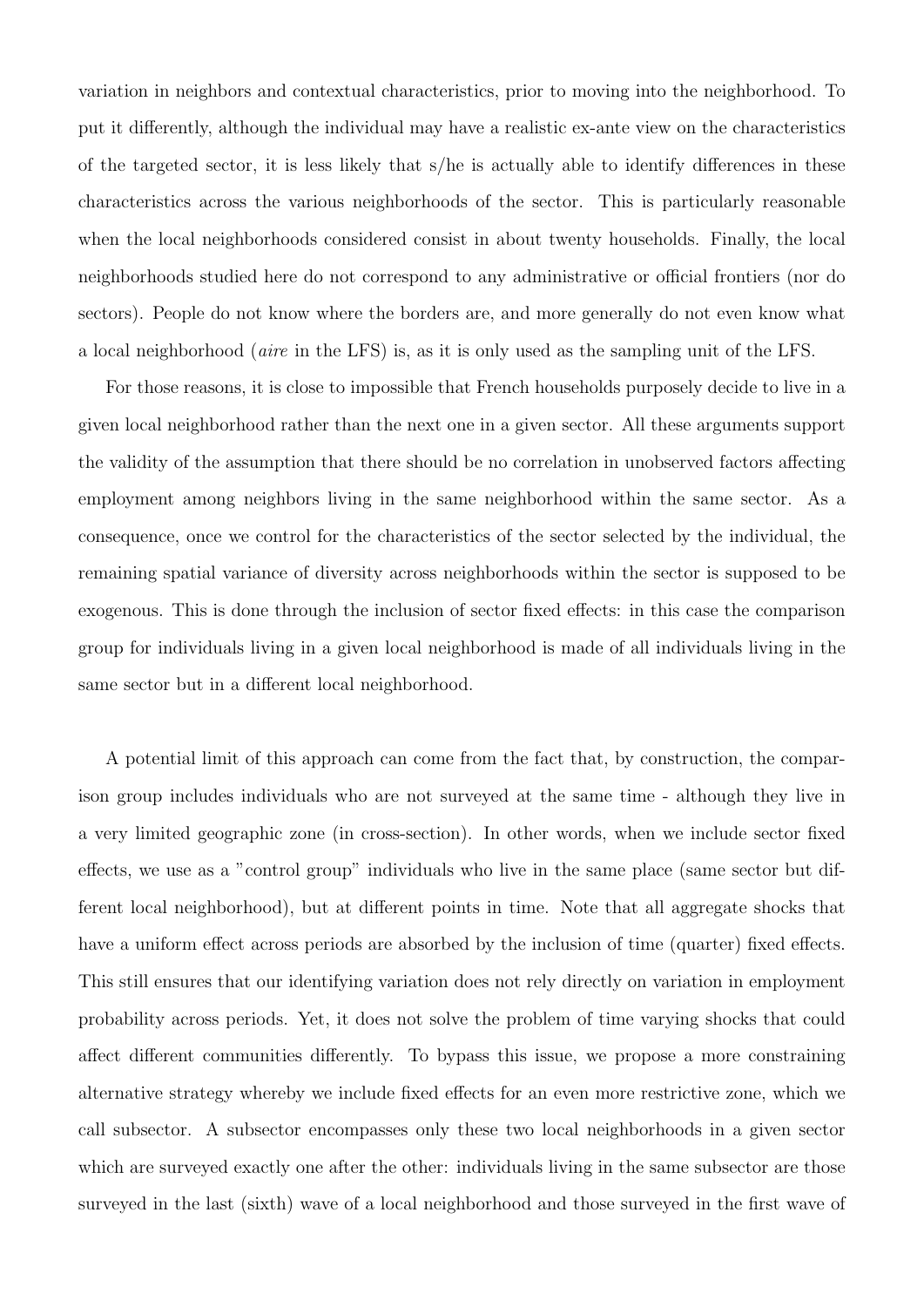the adjacent local neighborhood.<sup>[20](#page-2-0)</sup> With this strategy, the reference group is made of individuals who are not only observed living in two contiguous local neighborhoods of the same sector, but who are also observed living there at the same time (at most one quarter apart). It is precisely to allow for the inclusion of these subsectors that we needed to restrict our sample to the the first and last (sixth) wave of each local neighborhood, as mentioned in Section [3.](#page-12-0) [21](#page-2-0)

In addition to the general arguments supporting this strategy presented above, we provide a more formal sorting test to verify that there is very little remaining sorting on the basis of observables once we control for selection into higher level areas (sectors and subsectors). The general idea of the test is to assess whether individuals systematically tend to locate in neighborhoods where residents are similar to themselves regarding a number of observable characteristics (such as educational attainment or origin for instance). If, as we argue, households select their residence at the level of the (sub)sector (at worst), but do not pick a specific area (local neighborhood) within this (sub)sector, then we should not observe much systematic correlation between local neighbors' observable characteristics once we control for (sub)sector fixed effects.

In each local neighborhood, we randomly pick one individual<sup>[22](#page-2-0)</sup> and regress her observable characteristics (education, nationality, age) on the local neighborhood average of the same variable (excluding the individual and her household), alternatively without and with (sub)sector fixed effects. We then collect the R-squared of each regression, which we expect to be large in the unconditional (no fixed effect) regressions, while close to zero (or at least much lower) in the conditional ones. We repeat this process a hundred times and finally compute the average R-squared for each type of regression. The mean R-squared are reported in Table [6.](#page-33-0) The different observable characteristics that we use to detect sorting are in lines and each column corresponds to an

<sup>&</sup>lt;sup>20</sup>Consider for instance local neighborhood  $z$ ,  $LN_z$ , which is surveyed six quarters in a row:  $LN_z^1$ ,  $LN_z^2,...$   $LN_z^6$ . Afterwards, the adjacent local neighborhood,  $LN_{z+1}$  is included for the next six waves of the survey:  $LN_{z+1}^1$ ,  $LN_{z+1}^2$ ,...,  $LN_{z+1}^6$ . The last wave of a given local neighborhood,  $LN_z^6$ , thus takes place exactly one quarter before the first wave of the subsequent local neighborhood,  $LN^1_{z+1}.$ 

 $21$ Obviously, the first wave of survey of the first local neighborhood of a given sector cannot be matched with a previous one, nor can the last wave of the last local neighborhood be matched with a next one. Therefore, we have two observations for people living in  $LN_2$  to  $LN_5$ , and only one for those living in  $LN_1$   $(LN_1^6)$  and  $LN_6$   $(LN_6^1)$ .

<sup>&</sup>lt;sup>22</sup>The draw of a single individual in the neighborhood is intended to avoid the systematic negative bias related to the fact that neighborhood averages of covariates exclude the reference individual, as explained in [Bayer](#page-38-0) et al. [\(2008\)](#page-38-0).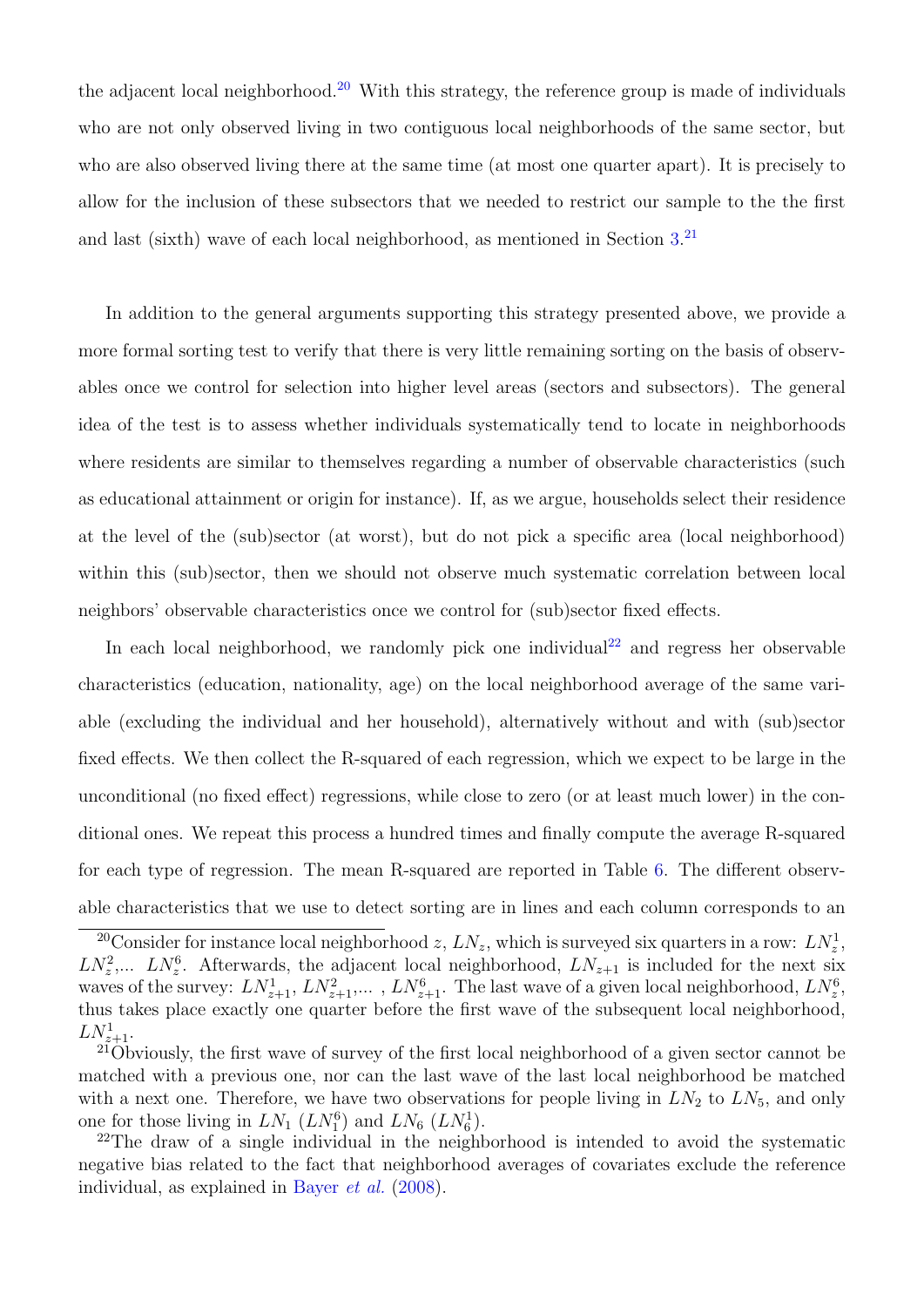alternative specification. In column 1, we report the R-squared of the unconditional regressions. The results presented in column 2 are obtained when we control for department fixed effects, for the sake of comparison. Obviously, departments are rather large administrative areas (96 departments in mainland France) across which people easily sort, and within which sorting is very likely. Therefore, it is not surprising that the R-squared remain very similar to those in column 1. By contrast, as soon as we include sector or subsector fixed effects (in columns 3 and 4 respectively), the R-squared are remarkably reduced towards zero. We clearly see that high-skilled individuals tend to live in areas with a high share of high-skilled neighbors, with an average R-squared of 4.9 %. However including sector fixed-effects drives the R-squared to a low 0.1 %, supporting the assumption that the amount of within-(sub)sector sorting based on college-education is negligible. The same generally holds for other levels of education, age, and the various nationalities.

Table [7](#page-33-1) reports the estimates of local neighborhood diversity correcting for sorting through the inclusion of (sub)sectors fixed effects instead of départements fixed effects. The specification used is the baseline specification including the full set of control, and including alternatively sectors fixed effects (column 2) and subsectors fixed effects (column 3). Note that this strategy forces the exclusion of employment zone diversity, since all the variation at this aggregate level is captured by the inclusion of (sub)sector fixed effects. However, excluding this variable does not put the specification at risk of any omitted bias. In addition, any effect of employment zone diversity was ruled out in the previous subsection. For this this reason and for the sake of comparability, column 1 reports the naive estimates with départements fixed effects excluding employment zone diversity. The estimates for local neighborhood diversity reported in columns 2 and 3 are very similar, suggesting similar patterns of selection into sectors and subsectors. This is not surprising given the low residential mobility, especially over short periods of time. The coefficient for all types of diversity are still significantly negative, although smaller (in magnitude) than in the naive regressions. This suggests that individuals sort across neighborhoods in such a way that more economically deprived individuals live in more diverse neighborhoods. A substantial result emerges from comparing the coefficients for the various measures of diversity: the estimated effect of nationality-based diversity (-0.063) is larger (in absolute terms) than that of birth country-based diversity (-0.048), which is also larger than parents' origins-based diversity (-0.033). When we measure the effect in terms of standard deviation of the corresponding diversity measure, the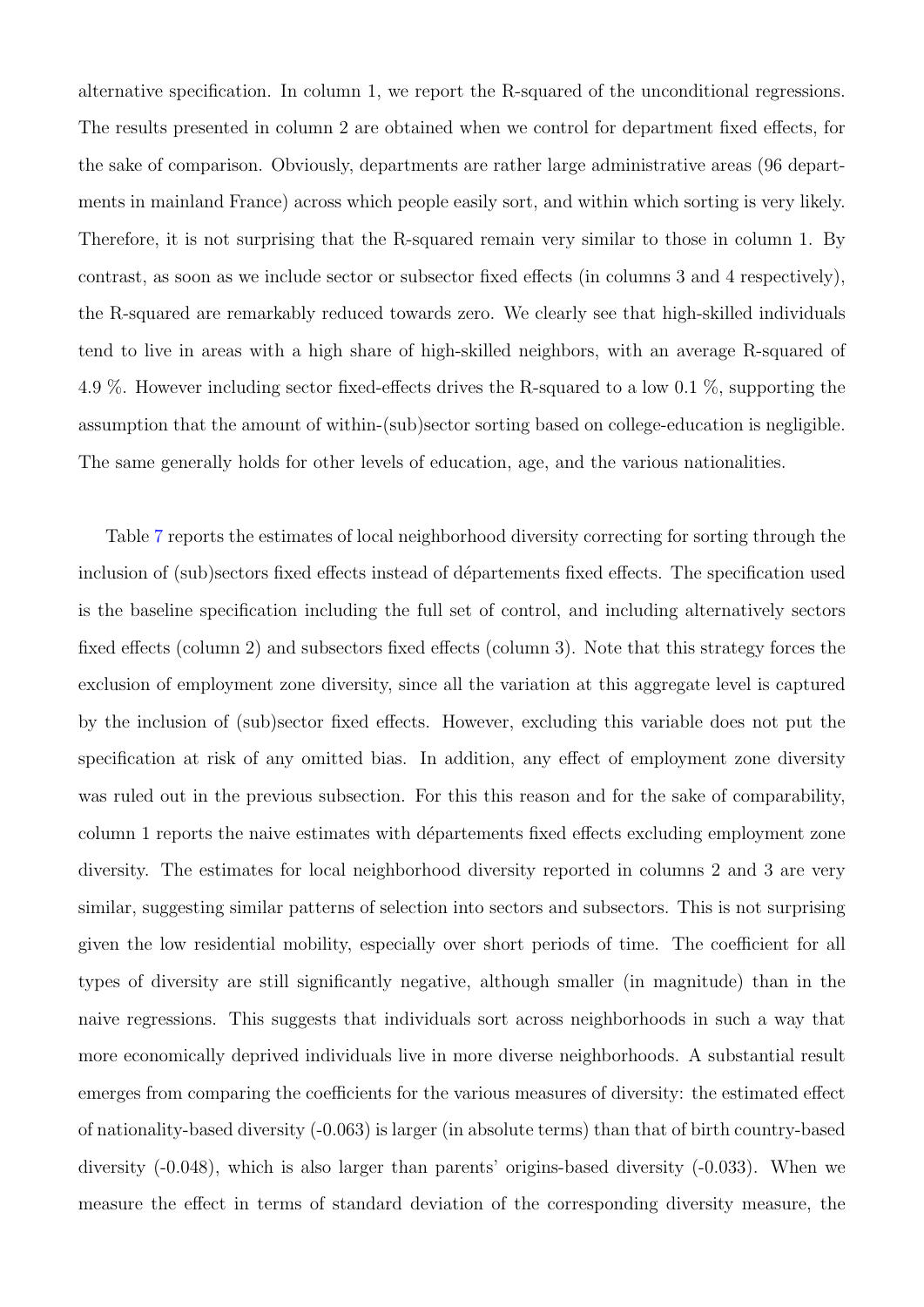differences are less pronounced because diversity by parents' origin is much more dispersed than diversity based on nationality, but this ranking remains unchanged: a one standard deviation increase in neighborhood diversity based on nationality leads to a 0.9 % decrease in employment probability, representing 1.25 % of the mean employment. The corresponding figures for local diversity based on parents' origins are 0.6  $\%$  and 0.8  $\%$ .<sup>[23](#page-2-0)</sup>

These results suggest that that living in a context where people have different nationalities matters more for employment than living in a context where people were born in different countries, and even more than living close to people whose parents are from different origins. As discussed in Section [3,](#page-12-0) parents' origins more likely reflect ethnicity than nationality, the latter being rather associated to common values and language. An interpretation of these results is therefore that neighborhood diversity lowers the probability of employment because of cultural differences, most likely including language differences, rather than ethnic differences. This reinforces the intuition that diversity affects job finding by limiting job information transmission between neighbors, that we try to test in the next section.

### <span id="page-26-0"></span>5 Interpretation of the results

So far, we have shown that the positive relationship between employment zone diversity and individuals' employment probability is merely due to self-selection and does not correspond to any causal relationship. By contrast, we have also established that living in a diverse neighborhood actually implies a lower employment probability, although this effect is limited once we correct for residential sorting. This section explores the potential mechanisms by which local diversity reduces individuals' employment prospects. As discussed in Section [2,](#page-9-0) one of the channels coming to mind when thinking about the relationship between neighborhood diversity and employment is that of communication and job information transmission between agents. Specifically, if neighbors from different origins do not communicate, e.g. because they do not speak the same language, then information about job opportunities or about how to register to an employment agency does not circulate across groups. One of the results obtained in this paper, namely that the negative effect of neighborhood diversity is stronger for nationality diversity than for parents' origins di-

<sup>&</sup>lt;sup>23</sup>As with the 2SLS results, the estimates for neighborhood diversity are qualitatively similar when we control for employment zone and neighborhood share of North American. They are available upon request.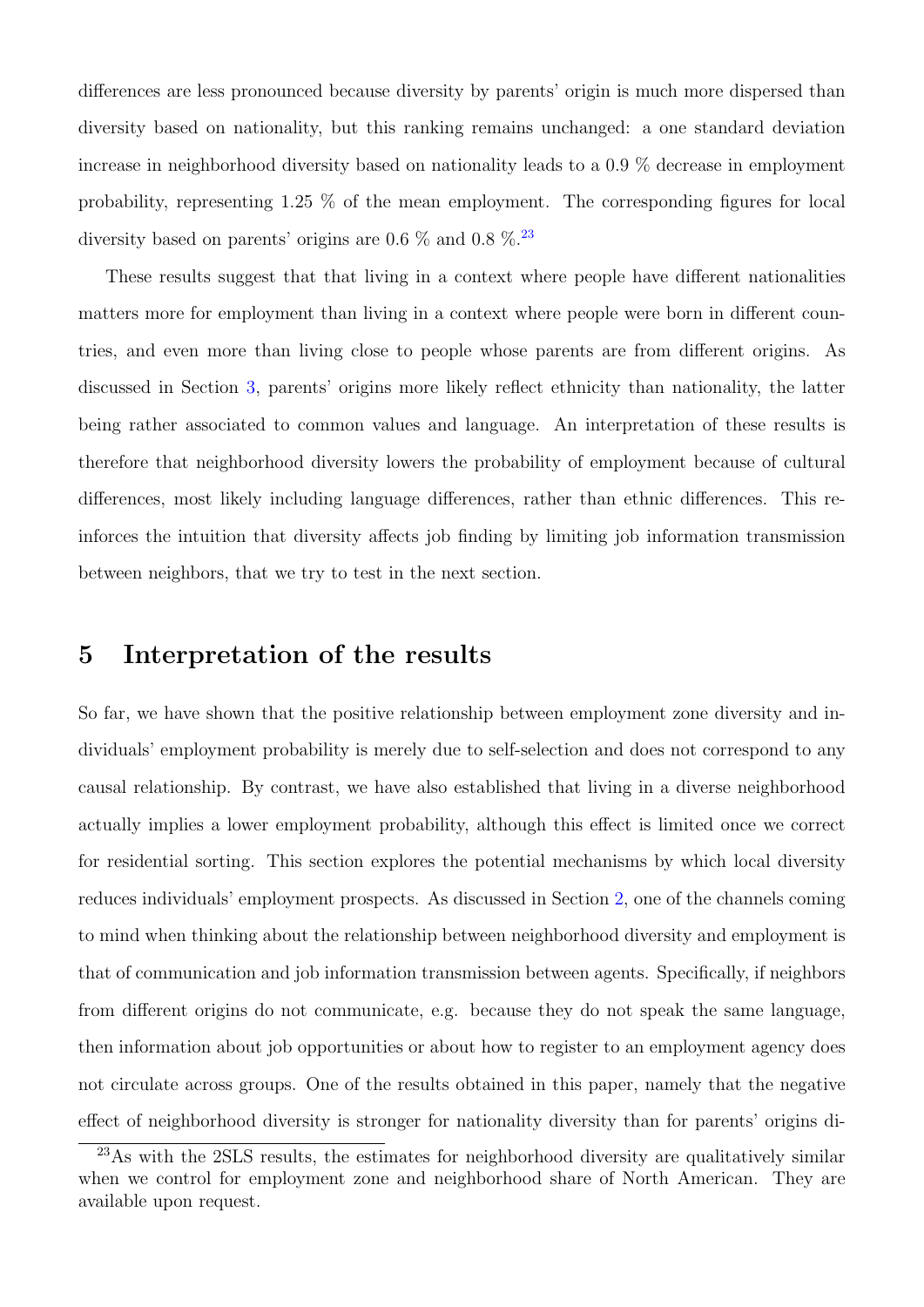versity is a first evidence supporting this intuition.

In order to dig into this potential mechanism more formally, we want to see how employment status is affected by the presence of people from the same origin group. Presumably, if the negative effect of neighborhood diversity is due to limited information transmission across groups, then living close to people from the same origin should conversely be related to better employment prospects. To this aim, we compute, for each individual, the share of the local neighborhood population belonging to the same origin group (excluding the reference individual from the computation). We then run a regression of the employment status dummy on this variable, using the same specification as in Table [7,](#page-33-1) that is including the full set of controls and sector or subsector fixed-effects. The results are presented in Table [8.](#page-34-0) The estimates presented in column 1 show that the larger the share of neighbors from one's own origin group, the higher one's employment probability. This is especially true when the individual's nationality determines his/her origin group. To put it differently, when communication is free from cultural or language barriers with a larger share of individuals, employment prospects are improved. Mechanically, more diversity implies smaller group shares, contributing to the negative effect of diversity. As a matter of fact, once we control for neighborhood diversity in column 2, the estimates of the share of people from the same group are strongly reduced (and lose their significance except for nationality).

An alternative test of this intuition is to look at the correlation between local diversity and the nature of neighborhood relationships using the 2002 French Housing Survey. Individuals are asked to qualify the relationships with their neighbors as good, average, bad, or nonexistent. In addition, we know the precise (block level) place of living of the individuals, and we are able to match it with representative block level measures of diversity from the 1999 population census. The results of multinomial logit regressions of the quality of neighborhood relationships on neighborhood diversity are presented in Appendix [A.2](#page-36-0) Table [11.](#page-37-1) Each line corresponds to a separate regression: the first line displays the estimated coefficients of diversity based on nationality at birth, those for birth country-based diversity being reported in the second line. Each regression controls for individual characteristics (age, gender, origin, employment status, education, household income), block level unemployment rate, department fixed effects and a detailed indicator of the social and economic composition of neighborhood in 27 categories.<sup>[24](#page-2-0)</sup> The results reveal that

 $24$ The socio-economic classification of French neighborhoods into 27 groups is realized by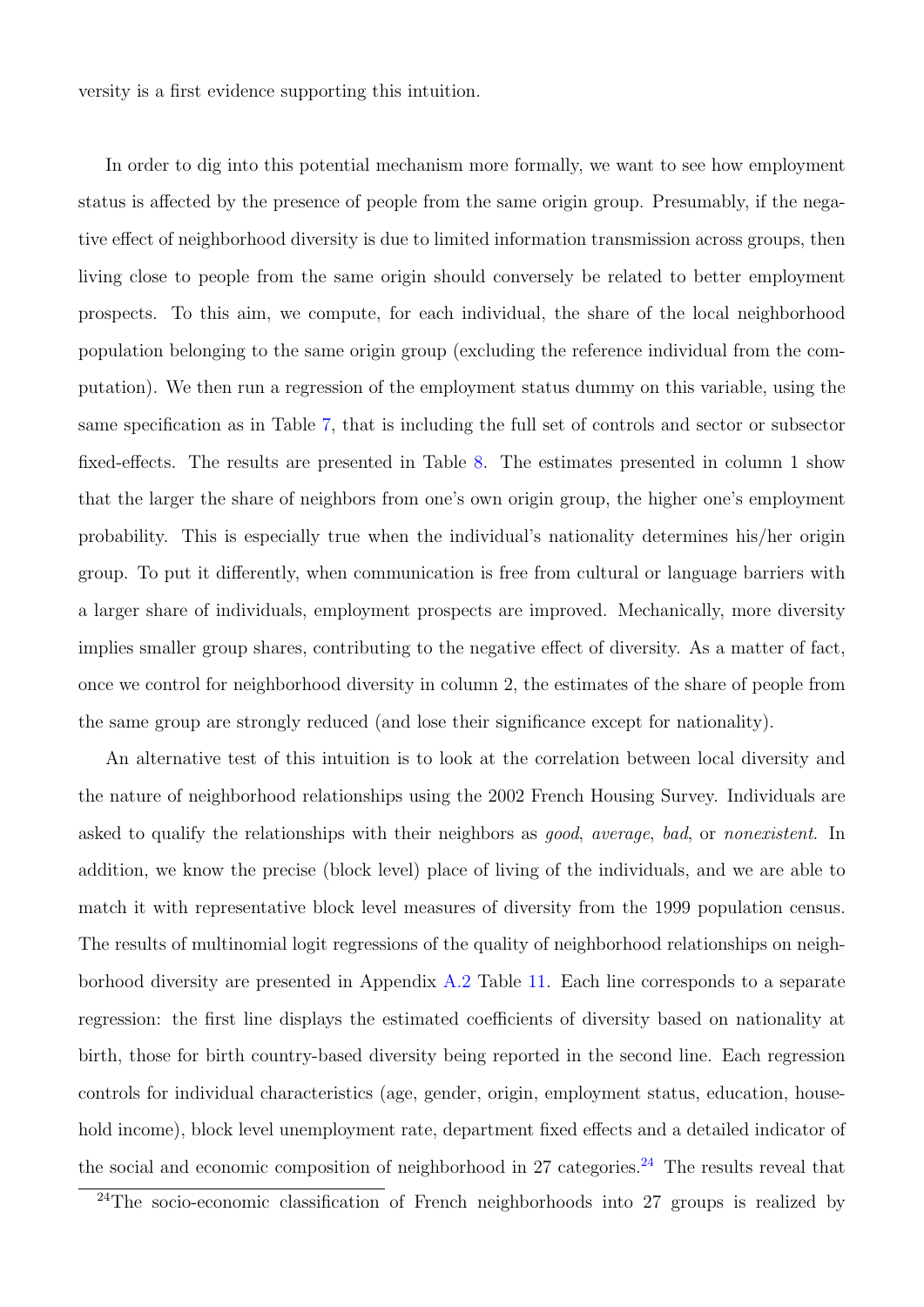individuals living in more diverse neighborhoods are less likely to report having good relationships with their neighbors. In particular, they are more likely to report having bad relationships than average relationships than no relationship at all. These simple results tend to support the idea that communication can be hindered in more diverse neighborhoods due to the poor quality of the relationships between neighbors.

The French LFS also provides information on job search and job finding methods that unable us to explore the relationship between job search and finding methods and local diversity using the same set of controls as in our baseline specification, and including sectors fixed effects. We find no evidence of a relationship between local diversity and the use of informal job search method, defined as relying (exclusively or not) on one's personal network. Yet, individuals' origin matter to some extent in explaining the use of networks to search for a job. People with Mediterranean, Maghrebian and other African origins (taking 2nd generation into account) are more likely to rely on personal networks than natives. Interestingly, European (other than South European) and African citizens are also more likely to rely exclusively on networks, revealing a low level of integration for those particular groups.[25](#page-2-0)

Then, focusing on employed individuals, we find no relationship between the local diversity and the probability of having found a job through one's personal network. However, any employed foreigner is more likely to have found his/her job using networks than French citizens. This is especially true for individuals of South European and Rest of the World nationalities. The coefficients decrease (or even vanish) as other measures of origins are considered, suggesting that networks are particularly helpful for the least integrated people, i.e. those who are of foreign origin but who have not yet been naturalized.<sup>[26](#page-2-0)</sup> Although these results are to be interpreted with caution because they do not correct for selection and do not control for the search methods that were actually used, they suggest that friends and family network is an important vector of employment for foreign individuals. Therefore, even if diversity is not directly involved in the use of networks to search and find jobs, it might still be an issue for minorities if they live in diverse areas, isolated from the core of their network.

[Martin-Houssart and Tabard](#page-39-18) [\(2002\)](#page-39-18).

<sup>25</sup>Results are not reported here but are available upon requests.

<sup>26</sup>Results are not reported here but are available upon requests.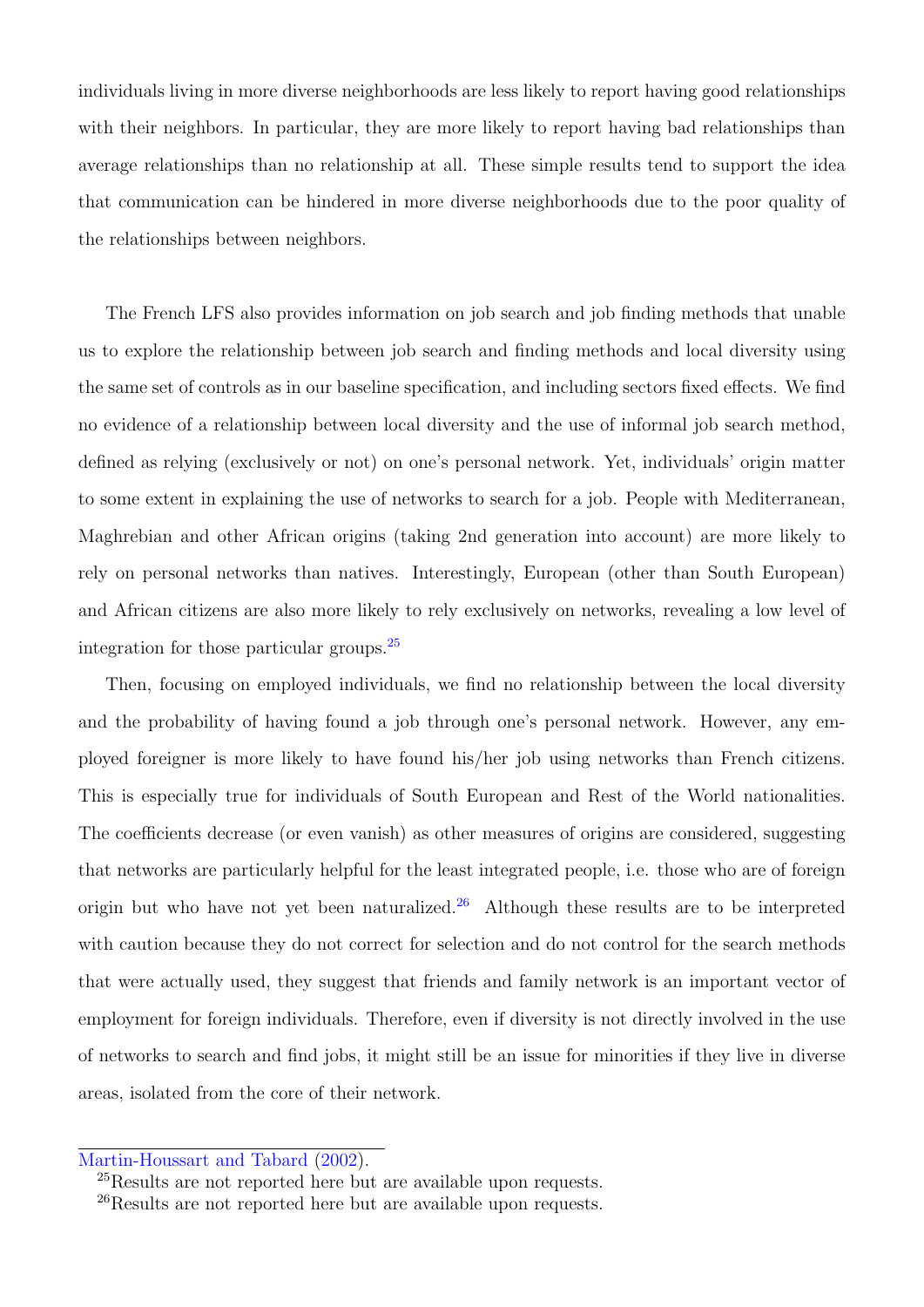## <span id="page-29-0"></span>6 Conclusion

The findings of this paper bring new insights to the literature on diversity. First, measuring diversity based on various definitions of origins reveals that diversity in terms of nationalities matters more than diversity in terms of parents origins. This is a key result, as it means that diversity of origins plays a role through the variety of cultures and languages rather than through ethnic diversity *per se*. This speaks in favor of the idea that diversity affects employment prospects by altering job information transmission. Second, measuring diversity at different geographic levels reveals that this effect is not independent from the level of observation. Neighborhood diversity reduces employment prospects, while employment zone diversity is neutral, after correcting for endogenous sorting. This implies that the mechanisms through which diversity hinders employment at a local level are counterbalanced at a more aggregate level. In particular, job seekers might be unable to develop efficient networks in their own neighborhood because of diversity, but they might instead rely on a network established in a larger area. More generally, this work calls for a new approach of the literature on diversity, as it shows that (i) the notion of diversity hides various aspects that can influence the outcome considered in different ways, and that (ii) the effect of diversity can vary according to the geographical level considered.

Although part of this paper is devoted to tests the hypothesis that the negative impact of local diversity on employment prospects is related to job information transmission, much remains to be done in this direction. In addition, a natural subsequent question is that of the quality of the job found in terms of tenure or wage for instance. These issues remain open for future research.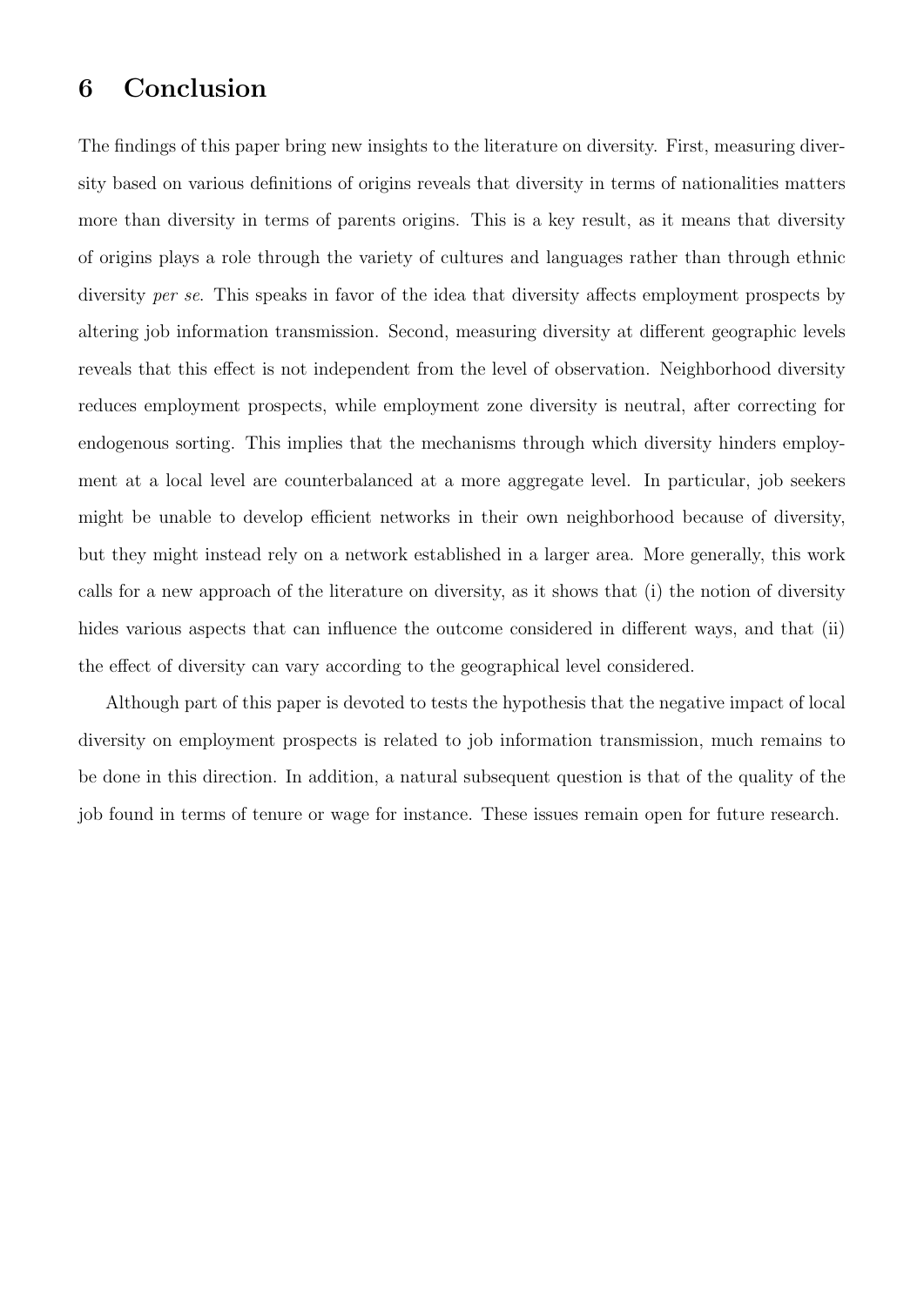# <span id="page-30-0"></span>Tables

|                                  | Min      | Max | Mean  | Std Dev) | Median |
|----------------------------------|----------|-----|-------|----------|--------|
| Demographics                     |          |     |       |          |        |
| Age                              | 16       | 65  | 44.2  | (12.4)   | 45     |
| Experience                       | $\theta$ | 63  | 24.8  | (13.8)   | 25     |
| Male                             | $\theta$ | 1   | 49    |          |        |
| <b>Employment Status</b>         |          |     |       |          |        |
| Employed                         | 0        | 1   | 0.718 |          |        |
| Inactive                         | $\Omega$ | 1   | 0.282 |          |        |
| Socio-Economic Category          |          |     |       |          |        |
| Craftsman, shopkeeper            | 0        | 1   | 0.059 |          |        |
| Executive or other high position | 0        | 1   | 0.146 |          |        |
| Intermediate occupation          | $\theta$ | 1   | 0.231 |          |        |
| Employee                         | $\theta$ | 1   | 0.307 |          |        |
| (Factory) worker                 | 0        | 1   | 0.244 |          |        |
| Unemployed never employed        | 0        | 1   | 0.011 |          |        |
| Level of Education               |          |     |       |          |        |
| No Degree                        | 0        | 1   | 0.20  |          |        |
| Degree Lower than High School    | 0        | 1   | 0.343 |          |        |
| <b>High School</b>               | $\theta$ | 1   | 0.174 |          |        |
| College                          | $\theta$ |     | 0.283 |          |        |

Table 1: Individuals controls

Notes:  $N = 396,823$ . The sample contains the first and last observations of each sampled individual during years 2007 to 2013. The sample is described in more details in Section [3.](#page-12-0)

Table 2: Nationality, country of birth and origins: share by group of countries

<span id="page-30-1"></span>

| Group of counties | <b>Nationality</b> | Country of Birth | Origins |
|-------------------|--------------------|------------------|---------|
| French            | 0.945              | 0.883            | 0.813   |
| Southern Europe   | 0.015              | 0.021            | 0.062   |
| Rest of Europe    | 0.010              | 0.018            | 0.034   |
| North Africa      | 0.014              | 0.041            | 0.052   |
| Rest of Africa    | 0.007              | 0.016            | 0.016   |
| Row               | 0.009              | 0.020            | 0.024   |

Notes:  $N = 396,823$ . The sample contains the first and last observations of each sampled individual during years 2007 to 2013. The sample is described in more details in Section [3.](#page-12-0)

<span id="page-30-2"></span>

| <b>Statistics</b>           | Nationality | Birth country | Parents' origin |
|-----------------------------|-------------|---------------|-----------------|
| 1. Local neighborhood level |             |               |                 |
| Mean                        | 0.0961      | 0.1891        | 0.2742          |
| Standard deviation          | 0.1429      | 0.1838        | 0.2065          |
| Median                      | 0           | 0.1420        | 0.2400          |
| 2. Employment zone level    |             |               |                 |
| Mean                        | 0.1140      | 0.2164        | 0.3199          |
| Standard deviation          | 0.0925      | 0.1392        | 0.1694          |
| Median                      | 0.0879      | 0.1839        | 0.3025          |

Notes:  $N = 396,823$ . The sample contains the first and last observations of each sampled individual during years 2007 to 2013. The sample is described in more details in Section [3.](#page-12-0)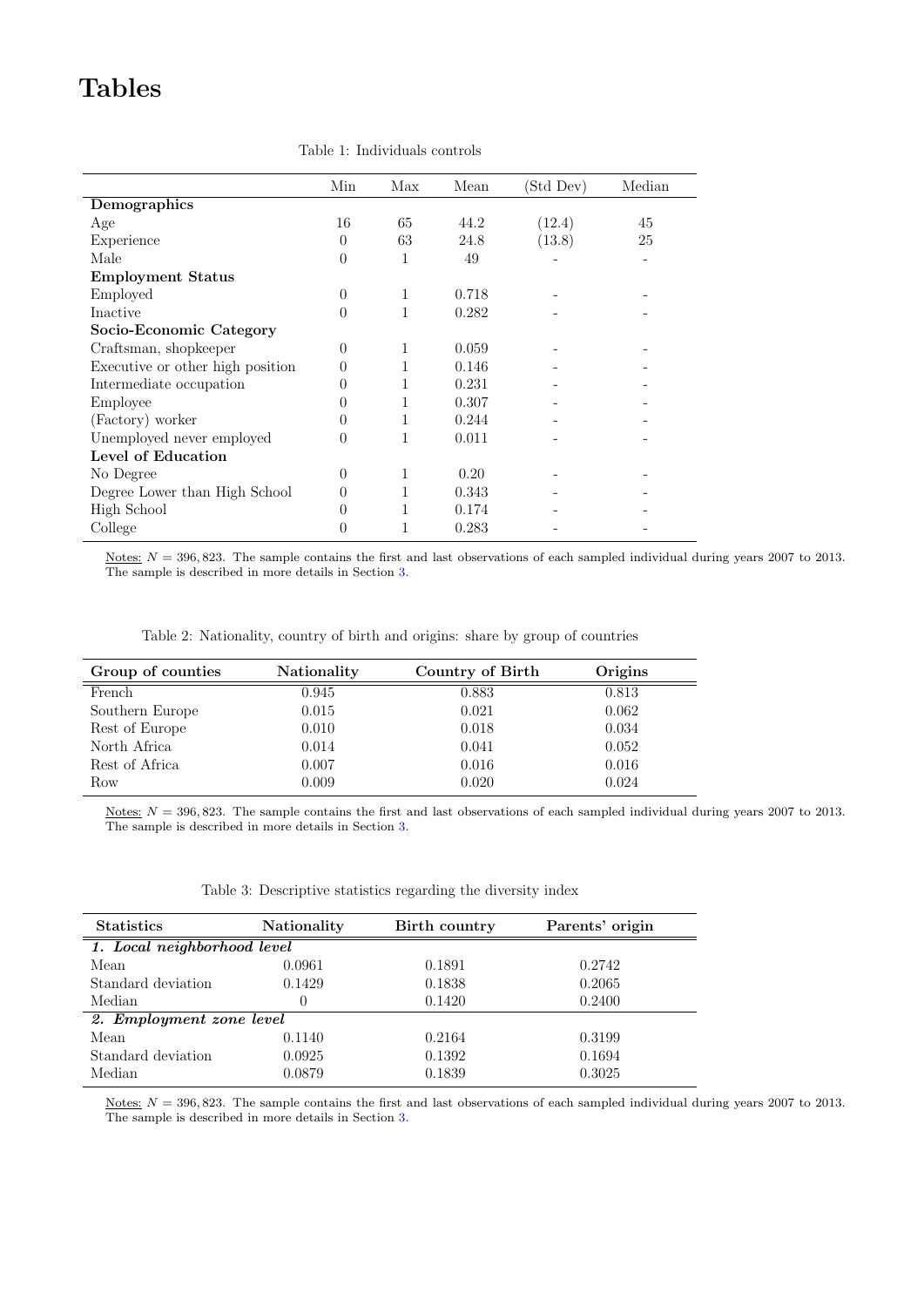<span id="page-31-0"></span>

|                                 | (1)            | (2)                           | (3)                            | (4)                                     |
|---------------------------------|----------------|-------------------------------|--------------------------------|-----------------------------------------|
|                                 |                |                               |                                | $(3 + \text{ shares of North African})$ |
| 1. Diversity by nationality     |                |                               |                                |                                         |
| Local neighborhood              |                |                               | $-0.260***$ -0.165***-0.115*** | $-0.091***$                             |
|                                 |                | $(0.026)$ $(0.022)$ $(0.017)$ |                                | (0.014)                                 |
| Employment Zone                 |                |                               | $0.091***0.057**0.064**$       | $0.091***$                              |
|                                 |                | $(0.034)$ $(0.028)$ $(0.027)$ |                                | (0.033)                                 |
| 2. Diversity by birth country   |                |                               |                                |                                         |
| Local neighborhood              |                |                               | $-0.225***-0.131***-0.090***$  | $-0.072***$                             |
|                                 |                | $(0.014)$ $(0.013)$ $(0.011)$ |                                | (0.009)                                 |
| Employment Zone                 |                |                               | $0.088***0.041**0.040**$       | $0.056**$                               |
|                                 |                | $(0.023)$ $(0.018)$ $(0.017)$ |                                | (0.023)                                 |
| 3. Diversity by parents origins |                |                               |                                |                                         |
| Local neighborhood              |                |                               | $-0.179***-0.091***-0.061***$  | $-0.046***$                             |
|                                 |                | $(0.009)$ $(0.009)$           | (0.008)                        | (0.008)                                 |
| Employment Zone                 |                | $0.043**$ 0.020               | 0.019                          | 0.023                                   |
|                                 | (0.022)        | (0.015)                       | (0.014)                        | (0.017)                                 |
| Individual controls             | No.            | Yes                           | Yes                            | Yes                                     |
| Departement FE                  | Yes            | Yes.                          | Yes                            | <b>Yes</b>                              |
| Socio-economic Env.             | N <sub>0</sub> | N <sub>0</sub>                | Yes                            | Yes                                     |
|                                 |                |                               |                                |                                         |

Table 4: OLS summary

 $Note:$   $N = 396,823.$  The sample contains the first and last observations of each sampled individual during years 2007 to 201[3.](#page-12-0) The sample is described in more details in Section 3. All specifications include quarter fixed-effects. \*  $p < 0.1$ , \*\*  $p <$  $0.05$ , \*\*\*  $p < 0.01$ . Robust standard errors in parentheses are clustered at the employment zone level.*Individual controls* include: (i) indicators for nationality (ii) four indicators for education, (iii) indicators for socio-economic status. More details on these variables can be found in Tables [1](#page-30-0) and [2.](#page-30-1)Social-economic environment controls include employment zone and local neighborhood shares of individuals with no degree, college education as well as the local share of single-parent household.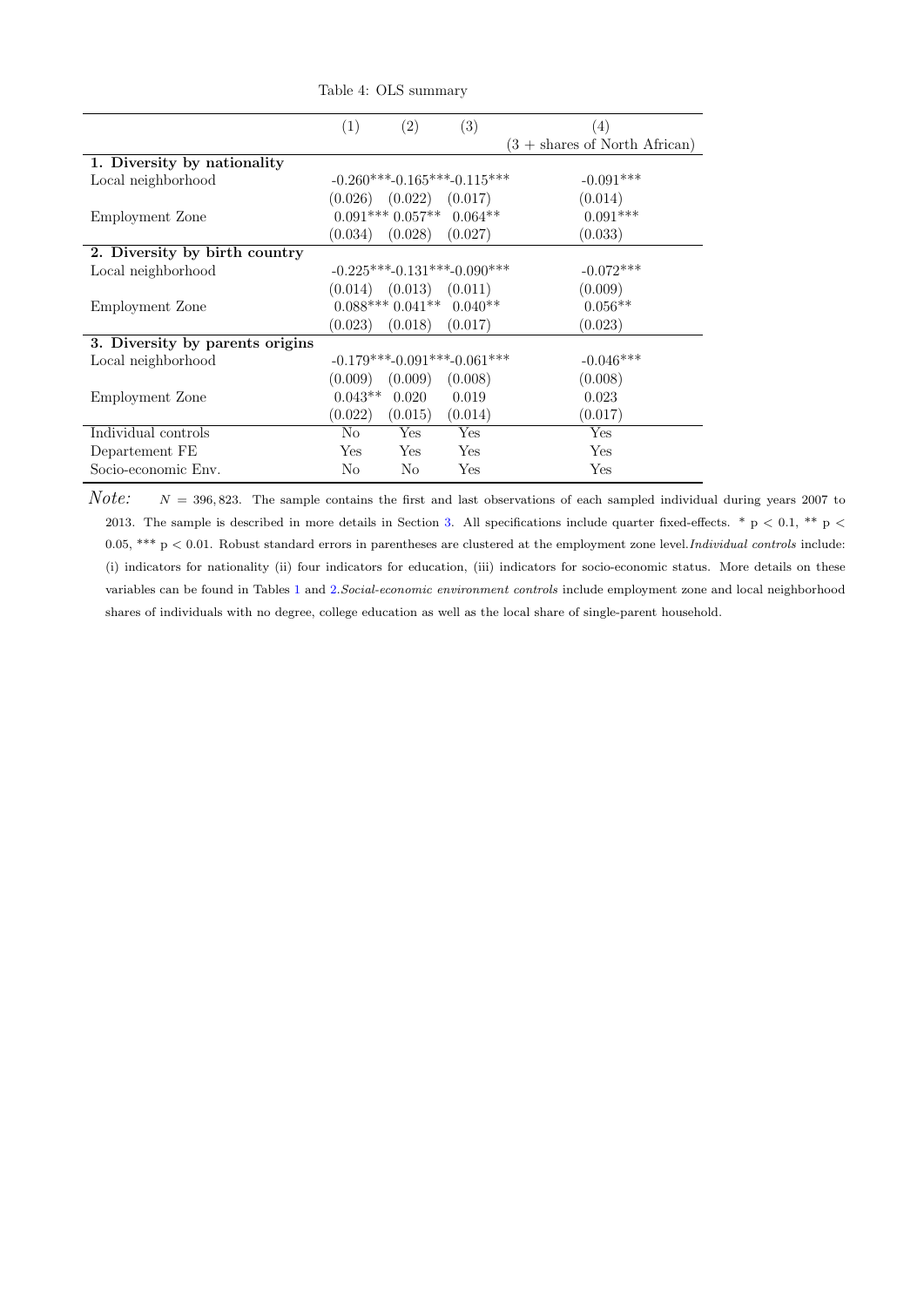<span id="page-32-0"></span>

|                                          | (1)         | (2)         | (3)         | (4)                                                                      |
|------------------------------------------|-------------|-------------|-------------|--------------------------------------------------------------------------|
|                                          | <b>OLS</b>  |             |             | IV: Expected Div. IV: Expected Div. <sup>a</sup> IV: Public Housing Div. |
|                                          |             |             |             |                                                                          |
| 1. Diversity by nationality              |             |             |             |                                                                          |
| <b>Employment Zone</b>                   | $0.064**$   | $-0.142$    | $-0.125$    | 0.078                                                                    |
|                                          | (0.027)     | (0.116)     | (0.134)     | (0.057)                                                                  |
| Local neighborhood                       | $-0.115***$ | $-0.090***$ | $-0.092***$ | $-0.116***$                                                              |
|                                          | (0.017)     | (0.019)     | (0.021)     | (0.018)                                                                  |
| KP stat                                  |             | 23.97       | 18.75       | 147.6                                                                    |
| 2. Diversity by Birth Country            |             |             |             |                                                                          |
| <b>Employment Zone</b>                   | $0.040**$   | $-0.048$    | $-0.022$    | 0.032                                                                    |
|                                          | (0.017)     | (0.059)     | (0.069)     | (0.034)                                                                  |
| Local neighborhood                       | $-0.090***$ | $-0.078***$ | $-0.082***$ | $-0.090***$                                                              |
|                                          | (0.011)     | (0.013)     | (0.014)     | (0.012)                                                                  |
| KP stat                                  |             | 42.78       | 33.97       | 147.7                                                                    |
| 3. Diversity by Origin                   |             |             |             |                                                                          |
| Exp. diversity based on nationality      |             |             |             |                                                                          |
| <b>Employment Zone</b>                   | 0.019       | $-0.036$    | $-0.030$    | 0.031                                                                    |
|                                          | (0.014)     | (0.047)     | (0.056)     | (0.029)                                                                  |
| Local neighborhood                       | $-0.061***$ | $-0.052***$ | $-0.052***$ | $-0.060***$                                                              |
|                                          | (0.008)     | (0.011)     | (0.011)     | (0.009)                                                                  |
| KP stat                                  |             | 45.13       | 40.66       | 143.1                                                                    |
| 3. Diversity by Origin                   |             |             |             |                                                                          |
| Exp. diversity based on country of birth |             |             |             |                                                                          |
| <b>Employment Zone</b>                   |             | $-0.010$    | 0.009       |                                                                          |
|                                          |             | (0.037)     | (0.044)     |                                                                          |
| Local neighborhood                       |             | $-0.056***$ | $-0.058***$ |                                                                          |
|                                          |             | (0.009)     | (0.010)     |                                                                          |
| KP stat                                  |             | 90.73       | 80.19       |                                                                          |

Table 5: IV regressions

 $Note:$  <sup>a</sup>This column includes employment zones shares of construction and industry workers as well as of individuals with no degree in 1968.

 $N = 396,823$ . The sample contains the first and last observations of each sampled individual during years 2007 to 2013. The sample is described in more details in Section [3.](#page-12-0) All specifications include quarter fixed-effects. \*  $p < 0.1$ , \*\*  $p < 0.05$ , \*\*\*  $p <$ 0.01. Robust standard errors in parentheses are clustered at the employment zone level.*Individual controls* include: (i) indicators for nationality (ii) four indicators for education, (iii) indicators for socio-economic status. More details on these variables can be found in Tables [1](#page-30-0) and [2.](#page-30-1)Social-economic environment controls include employment zone and local neighborhood shares of individuals with no degree, college education as well as the local share of single-parent household.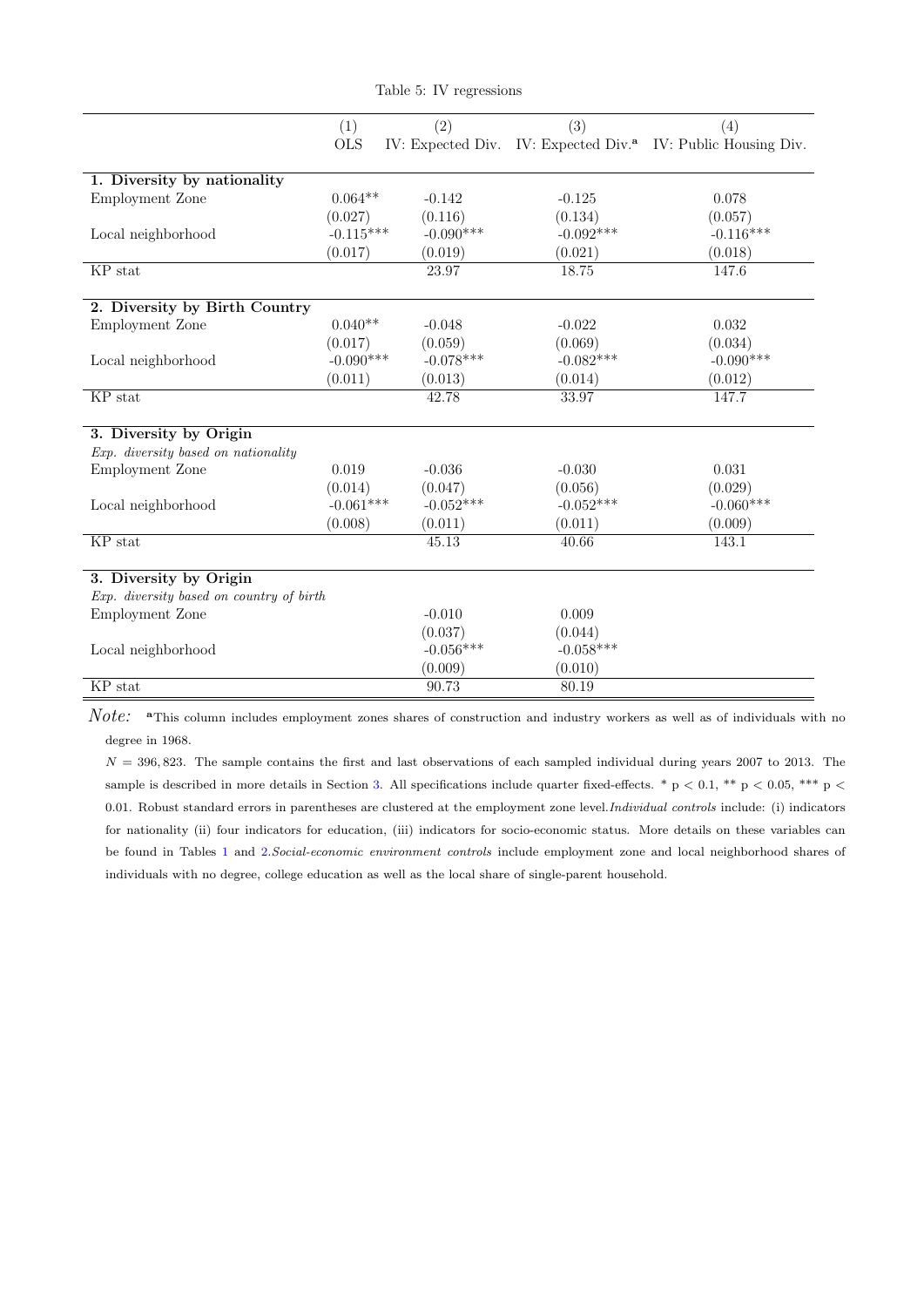| Table 6: Sorting test |  |  |
|-----------------------|--|--|
|-----------------------|--|--|

<span id="page-33-0"></span>

| Variable                | Unconditional | Departement FE | Sector FE | Subsector FE |
|-------------------------|---------------|----------------|-----------|--------------|
| Nationality             |               |                |           |              |
| French                  | $1.83\%$      | $1.01\%$       | $0.19\%$  | $0.26\%$     |
| South European          | $0.15\%$      | $0.11\%$       | $0.03\%$  | $0.04\%$     |
| Other European          | $0.10\%$      | $0.07\%$       | $0.02\%$  | $0.04\%$     |
| North African           | $0.66\%$      | $0.53\%$       | $0.07\%$  | $0.04\%$     |
| Other African           | $0.28\%$      | $0.20\%$       | $0.13\%$  | $0.15\%$     |
| Other nationality       | $0.15\%$      | $0.09\%$       | $0.03\%$  | $0.02\%$     |
| Education               |               |                |           |              |
| Master, PhD             | 4.91 $%$      | $2.15\%$       | $0.11\%$  | $0.10\%$     |
| Graduate                | $0.18\%$      | $0.11\%$       | $0.04\%$  | $0.03\%$     |
| Undergraduate           | $0.07\%$      | $0.05\%$       | $0.01\%$  | $0.03\%$     |
| Lower undergraduate     | $0.32\%$      | $0.28\%$       | $0.07\%$  | $0.08\%$     |
| Technical Baccalaureate | $0.16\%$      | $0.10\%$       | $0.03\%$  | $0.03\%$     |
| Lower degree            | 1.84 $%$      | $0.90\%$       | $0.19\%$  | $0.17\%$     |
| Drop-out                | 2.71 %        | $2.07\%$       | $0.22\%$  | $0.23\%$     |
| Other                   |               |                |           |              |
| Age                     | $2.72\%$      | $2.40\%$       | $0.70\%$  | $0.71\%$     |

Notes: In each neighborhood, we randomly draw an individual and compute the average characteristics among his/her neighbors (excluding members of his/her own household). For each observed characteristic, we regress the individual's observation on neighbors' average observation (including quarter fixed effects), and look at the R-squared of the regression. We repeat this process 10 times, and compute the average R-squared, which are reported in the table. Column (1) displays the average Rsquared from the unconditional regressions, while columns (2), (3) and (4) display the mean R-squared from regressions including "departement", "'sectors" and "subssectors" fixed effects respectively. The sample includes working age, non-student individuals from 2007 to 2013, in the first and sixth waves of neighborhoods' sampling.

Table 7: Local fixed effects

<span id="page-33-1"></span>

|                                 | $\left(1\right)$ | $\left( 2\right)$ | $\left( 3\right)$ |
|---------------------------------|------------------|-------------------|-------------------|
| 1. Diversity by nationality     |                  |                   |                   |
| Local neighborhood              | $-0.106***$      | $-0.065***$       | $-0.063***$       |
|                                 | (0.015)          | (0.008)           | (0.010)           |
| 2. Diversity by birth country   |                  |                   |                   |
| Local neighborhood              | $-0.085***$      | $-0.049***$       | $-0.048***$       |
|                                 | (0.010)          | (0.007)           | (0.008)           |
| 3. Diversity by parents origins |                  |                   |                   |
| Local neighborhood              | $-0.056***$      | $-0.033***$       | $-0.033***$       |
|                                 | (0.008)          | (0.007)           | (0.008)           |
| Département FE                  | Yes              | N <sub>0</sub>    | No                |
| Sector FE                       | N <sub>0</sub>   | Yes               | N <sub>0</sub>    |
| Sub Sector FE                   | No               | No                | Yes               |
|                                 |                  |                   |                   |

 $Note: N = 396,823.$  The sample contains the first and last observations of each sampled individual during years 2007 to 2013. The sample is described in more details in Section [3.](#page-12-0) All specifications include quarter fixed-effects. \*  $p < 0.1$ , \*\*  $p < 0.05$ , \*\*\* p < 0.01. Robust standard errors in parentheses are clustered at the employment zone level.*Individual controls* include: (i) indicators for nationality (ii) four indicators for education, (iii) indicators for socio-economic status. More details on these variables can be found in Tables [1](#page-30-0) and [2.](#page-30-1)Social-economic environment controls include employment zone and local neighborhood shares of individuals with no degree, college education as well as the local share of single-parent household.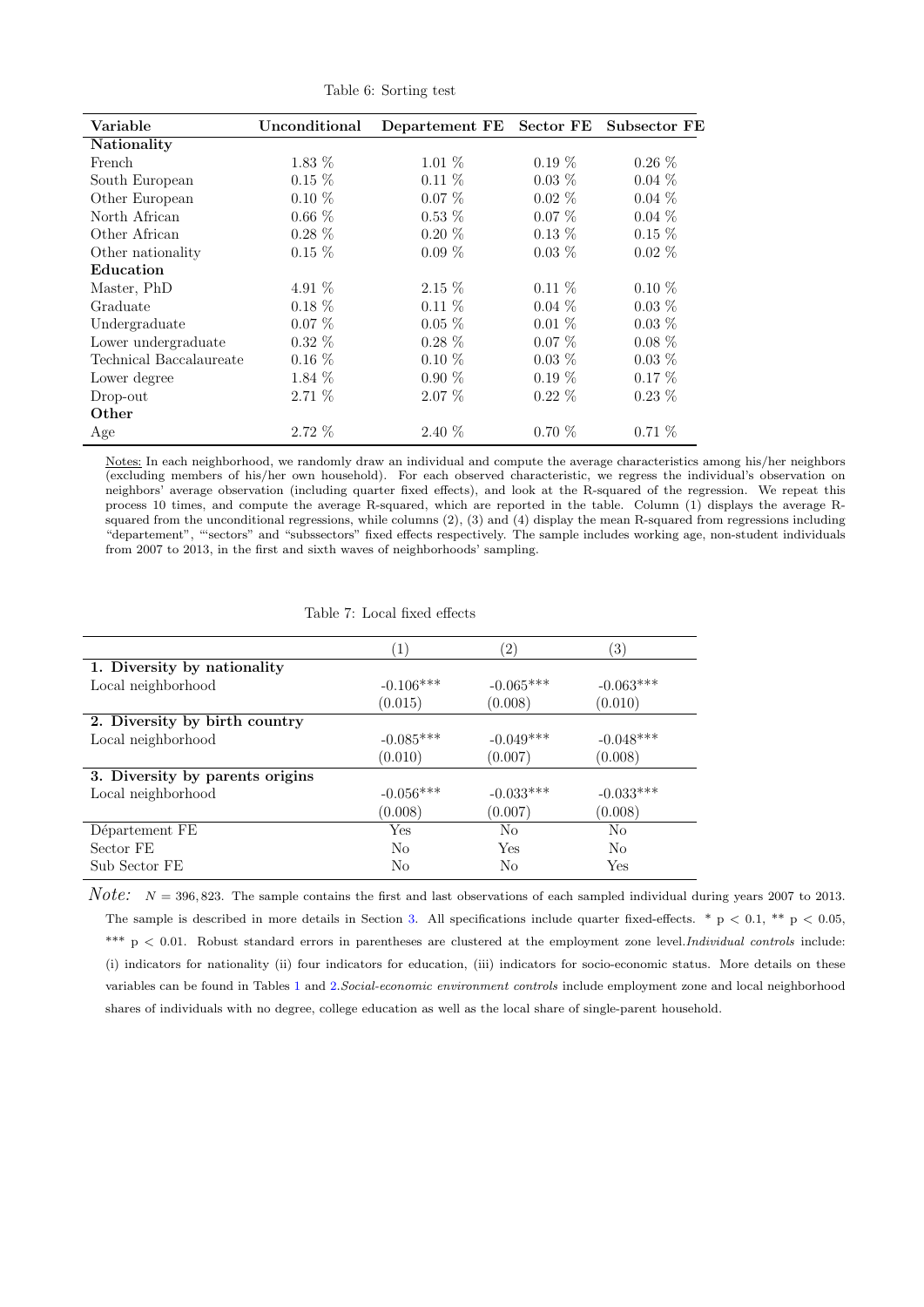Table 8: The impact of own share

<span id="page-34-0"></span>

| Dependent variable:             | Employment status |                                         |                     |                                    |
|---------------------------------|-------------------|-----------------------------------------|---------------------|------------------------------------|
|                                 | (1)               | (2)                                     | (3)                 | (4)                                |
| 1. Diversity by nationality     |                   |                                         |                     |                                    |
| Share of own group              |                   |                                         |                     | $0.078***0.074***0.052***0.054***$ |
|                                 |                   | $(0.012)$ $(0.012)$ $(0.017)$ $(0.017)$ |                     |                                    |
| Local neighborhood diversity    |                   |                                         |                     | $-0.033**$ $-0.030**$              |
|                                 |                   |                                         |                     | $(0.013)$ $(0.014)$                |
| 2. Diversity by birth country   |                   |                                         |                     |                                    |
| Share of own group              |                   | $0.022***0.018** -0.009 -0.007$         |                     |                                    |
|                                 |                   | $(0.007)$ $(0.007)$ $(0.010)$ $(0.010)$ |                     |                                    |
| Local neighborhood diversity    |                   |                                         |                     | $-0.054***-0.052***$               |
|                                 |                   |                                         |                     | $(0.010)$ $(0.011)$                |
| 3. Diversity by parents origins |                   |                                         |                     |                                    |
| Share of own group              | $0.012*$          | 0.010                                   | $-0.004$            | $-0.003$                           |
|                                 | (0.006)           | (0.007)                                 | $(0.007)$ $(0.008)$ |                                    |
| Local neighborhood diversity    |                   |                                         |                     | $-0.036***+0.035***$               |
|                                 |                   |                                         |                     | $(0.008)$ $(0.009)$                |
| Sector FE                       | Yes               | No                                      | Yes                 | N <sub>o</sub>                     |
| Sub Sector FE                   | No                | Yes                                     | N <sub>o</sub>      | Yes                                |

 $Note: N = 396, 823.$  The sample contains the first and last observations of each sampled individual during years 2007 to 2013. The sample is described in more details in Section [3.](#page-12-0) All specifications include quarter fixed-effects. \* p < 0.1, \*\* p < 0.05, \*\*\* p < 0.01. Robust standard errors in parentheses are clustered at the employment zone level.*Individual controls* include: (i) indicators for nationality (ii) four indicators for education, (iii) indicators for socio-economic status. More details on these variables can be found in Tables [1](#page-30-0) and [2.](#page-30-1)Social-economic environment controls include employment zone and local neighborhood shares of individuals with no degree, college education as well as the local share of single-parent household.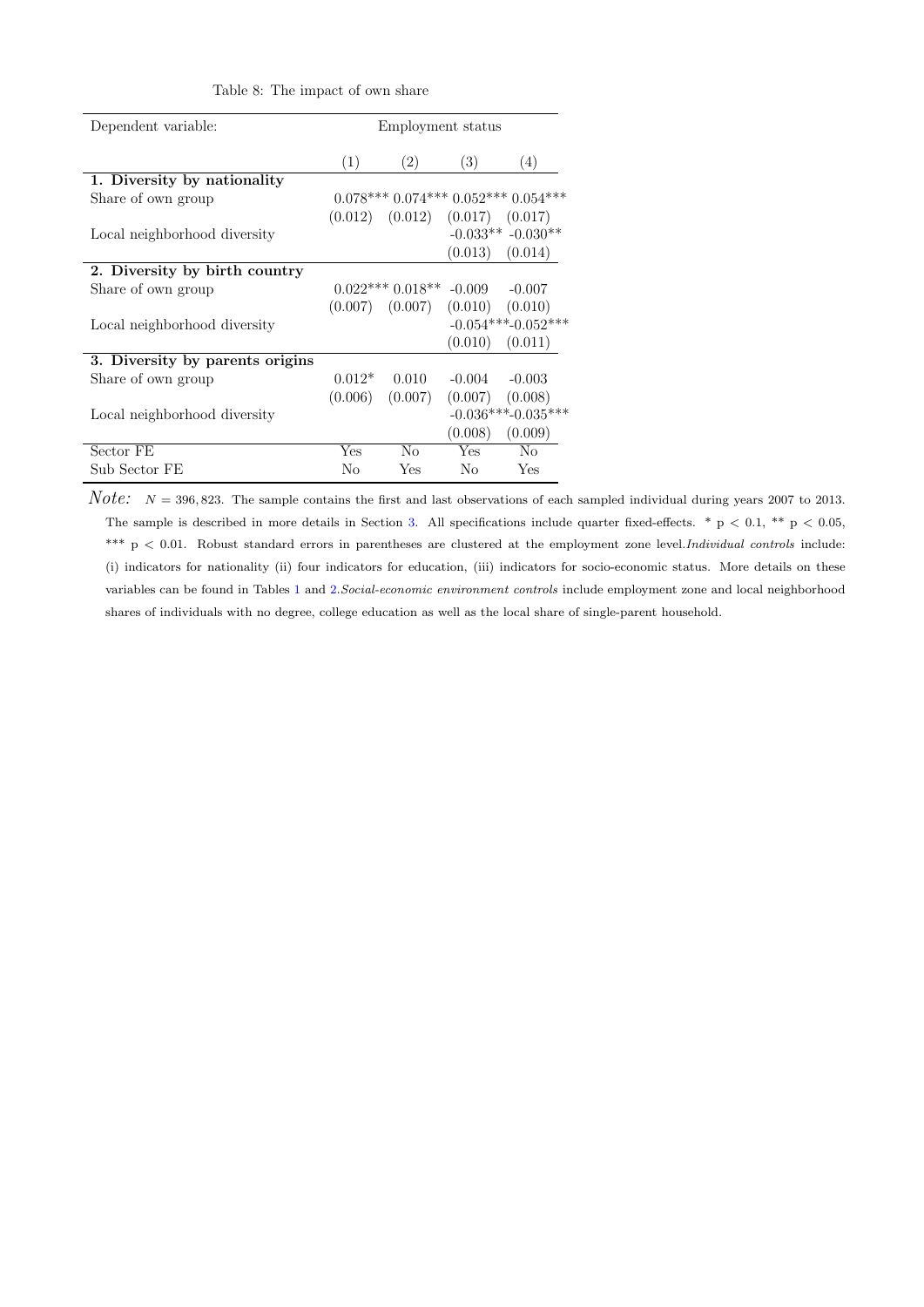### <span id="page-35-0"></span>A Appendix

#### A.1 Construction of the predicted level of employment zone diversity

In this appendix, we describe more formally the construction of the "shift-share" instrumental variable. Denote  $N_{France, 1968}^g$  the number of individuals from origin group  $g = 1, ..., g_{max}$  in France in 1968 and  $N_{EZ_j,1968}^g$  the number of individuals from origin group  $g = 1, ..., N_g$  in employment zone  $j = 1, ..., N<sub>j</sub>$  in 1968. Then, the share of group g individuals, living in employment zone j in 1968 (out of the total number of group  $g$  individuals in France in 1968) can be computed as follows:

$$
S_{EZ_j,1968}^g = \frac{N_{EZ_j,1968}^g}{N_{France,1968}^g} \tag{3}
$$

with  $\sum_{j=1}^{N_j} S_{EZ_j,1968}^g = 1$ , for any group g.

Then, the expected number of group q individuals living in employment zone j in year  $t =$ 2007, ..., 2010 is given by:

$$
\widehat{N_{EZ_j,t}^g} = S_{EZ_j,1968}^g * N_{France,t}^g \tag{4}
$$

From this, we can deduce the expected share of group  $g$  individuals in employment zone  $j$ in year t (out of the total number of individuals living in employment zone  $j$  in  $t$ , all groups included):

$$
\widehat{s_{EZ_j,t}^g} = \frac{\widehat{N_{EZ_j,t}^g}}{\sum_{g=1}^{N_g} \widehat{N_{EZ_j,t}^g}}
$$
\n
$$
\tag{5}
$$

with  $\sum_{g=1}^{N_g} s_{EZ_j,t}^g = 1$ , for any employment zone j.

Finally, the predicted measure of diversity in employment zone  $j$  in  $t$  is obtained as follows:

$$
\widehat{DIV_{EZ_j,t}} = 1 - \sum_{g=1}^{N_g} \widehat{s_{EZ_j,t}^g}^2 \tag{6}
$$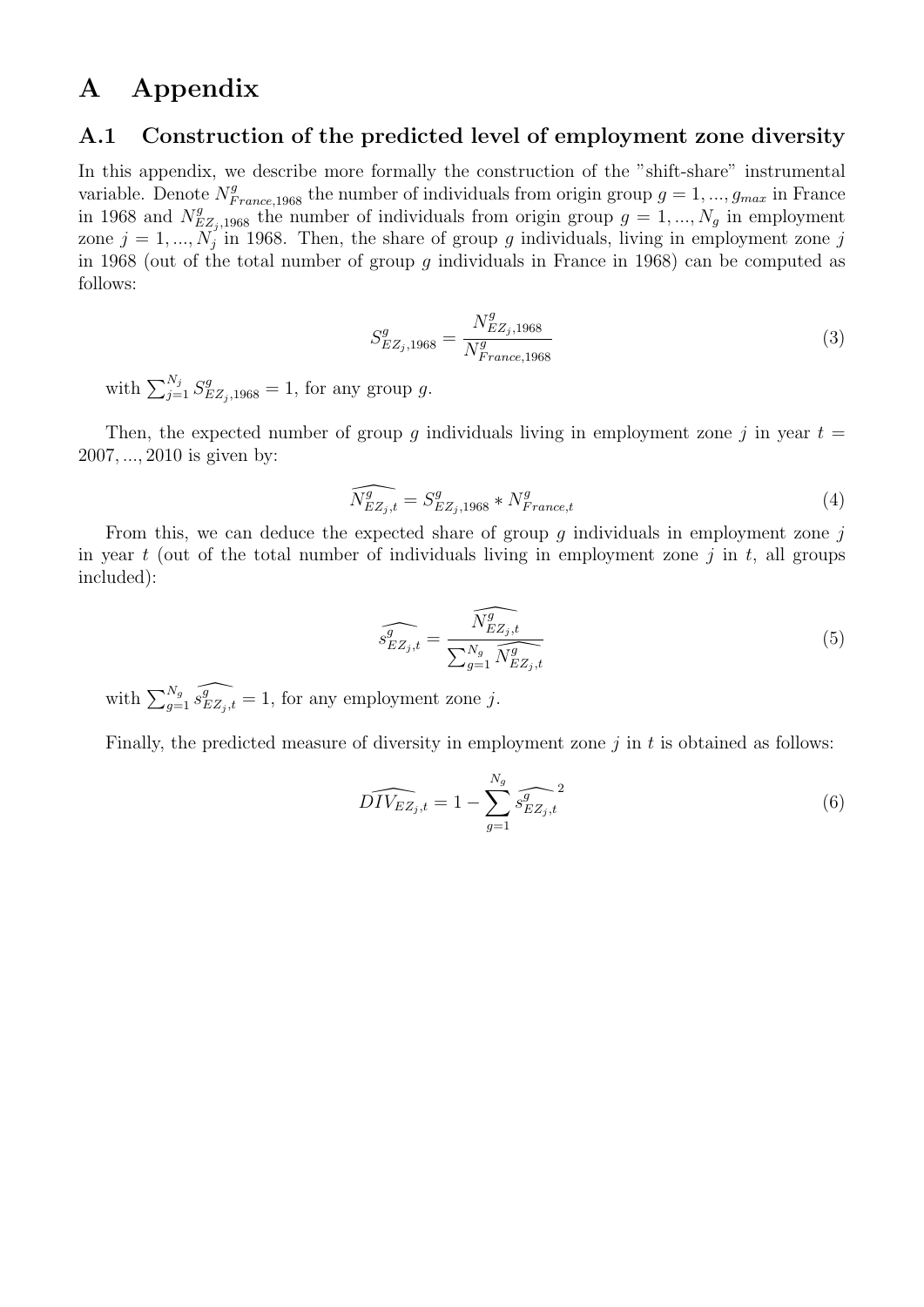## <span id="page-36-0"></span>A.2 Appendix tables

Table 9: OLS: all coefficients

<span id="page-36-1"></span>

|                                                 | (1)<br>Nationality     |
|-------------------------------------------------|------------------------|
| Diversity                                       |                        |
| Local neighborhood                              | $-0.091***$            |
|                                                 | (0.014)                |
| Employment Zone                                 | $0.091***$             |
| Individual Characteristics                      | (0.033)                |
| Nationality                                     |                        |
| French                                          | $0.126***$             |
|                                                 | (0.013)                |
| South Europe                                    | $0.203***$             |
| Rest of Europe                                  | (0.011)<br>0.003       |
|                                                 | (0.013)                |
| Maghreb                                         | $-0.013$               |
| Rest of Africa                                  | (0.012)<br>0.005       |
|                                                 | (0.015)                |
| Rest of the World                               | (Ref)                  |
|                                                 |                        |
| Education                                       |                        |
| No diploma                                      | $-0.073***$<br>(0.005) |
| Lower education                                 | $-0.018***$            |
|                                                 | (0.003)                |
| Higher education                                | $0.025***$             |
| High school degree                              | (0.002)<br>(Ref)       |
| Occupation                                      |                        |
| Craftsman, shopkeeper                           | $0.690***$             |
|                                                 | (0.011)                |
| Executive or other high position                | $0.675***$<br>(0.009)  |
| Intermediate occupation                         | $0.649***$             |
|                                                 | (0.010)                |
| Employee                                        | $0.631***$             |
| (Factory) worker                                | (0.010)<br>$0.586***$  |
|                                                 | (0.010)                |
| Unemployed worker that has never worked         | (Ref)                  |
| Others                                          | $0.009***$             |
| Experience                                      | (0.001)                |
| Experience Squared                              | $-0.000***$            |
|                                                 | (0.000)                |
| Age                                             | $0.057***$             |
| Age square                                      | (0.002)<br>$-0.001***$ |
|                                                 | (0.000)                |
| Male                                            | $0.077***$             |
| <b>Local Controls</b>                           | (0.003)                |
| % No degree (in local ngh'd)                    | $-0.113***$            |
|                                                 | (0.010)                |
| % Degree less than high school (in local ngh'd) | $-0.010$               |
|                                                 | (0.010)                |
| % College degree (in local ngh'd)               | $-0.038***$<br>(0.009) |
| % Single-parent household (in local ngh'd)      | $-0.094***$            |
|                                                 | (0.013)                |
| % North African (in local ngh'd)                | $-0.108***$            |
| % No degree (in Emp Zone)                       | (0.030)<br>$-0.038$    |
|                                                 | (0.034)                |
| % Degree less than high school (in Emp Zone)    | $-0.062**$             |
|                                                 | (0.028)                |
| % College degree (in Emp Zone)                  | $-0.025$<br>(0.029)    |
| % Single-parent households (in Emp Zone)        | $-0.085***$            |
|                                                 | (0.032)                |
| % North African in EZ                           | $-0.186*$              |
| Observations                                    | (0.109)<br>396813      |
| Individual controls                             | Yes                    |
| Quarter FE                                      | Yes                    |
| Departement FE                                  | Yes                    |
| Socio-economic Env.                             | Yes                    |

 $Note: N = 396, 823.$  The sample contains the first and last observations of each sampled individual during years 2007 to 2013. The sample is described in more details in Section [3.](#page-12-0) All specifications include quarter fixed-effects. \*  $p < 0.1$ , \*\*  $p < 0.05$ , \*\*\* p < 0.01. Robust standard errors in parentheses are clustered at the employment zone level.*Individual controls* include: (i) indicators for nationality (ii) four indicators for education, (iii) indicators for socio-economic status. More details on these variables can be found in Tables [1](#page-30-0) and [2.](#page-30-1)Social-economic environment controls include employment zone and local neighborhood shares of individuals with no degree, college education as well as the local share of single-parent household.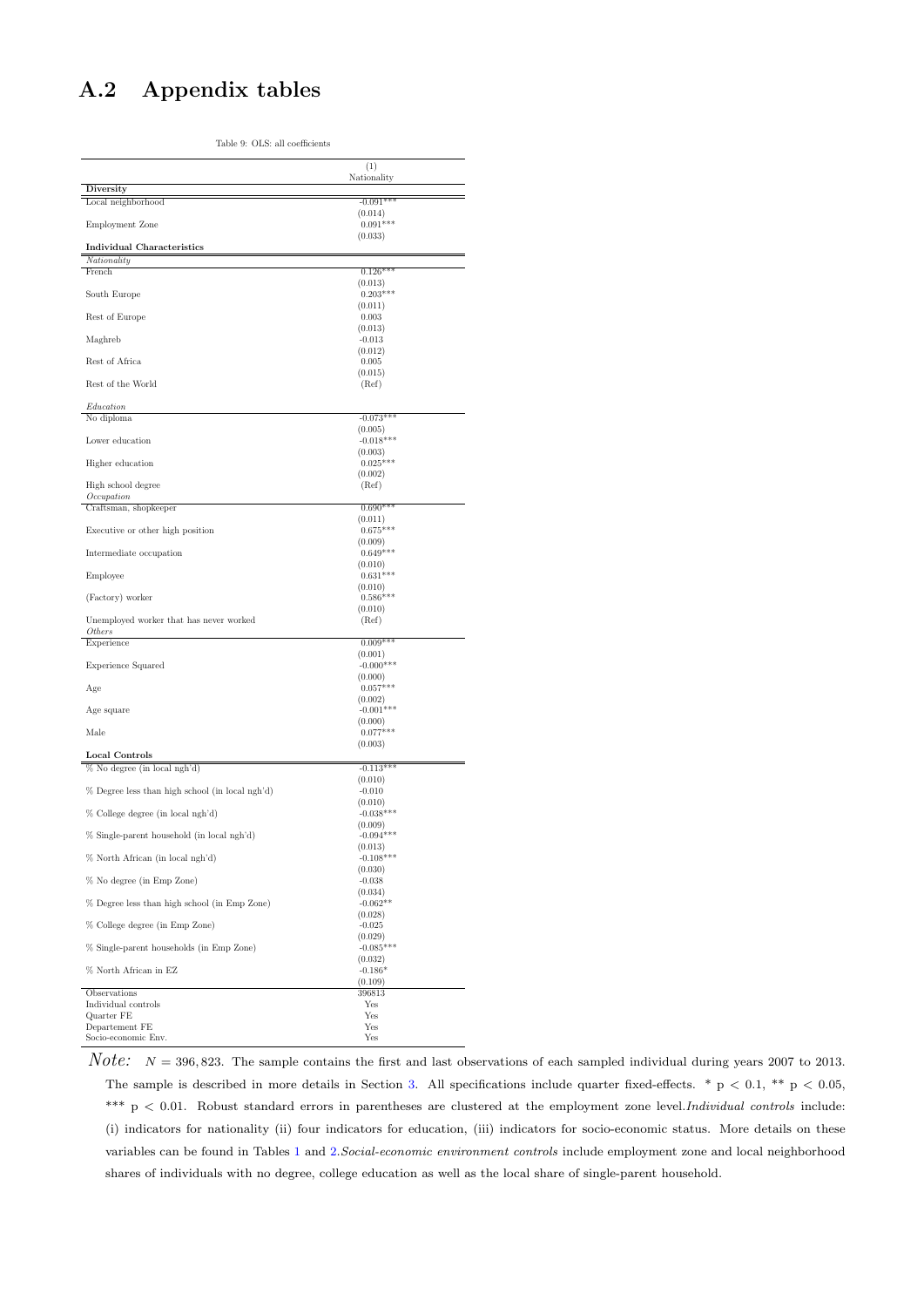<span id="page-37-0"></span>

|                                 | (1)          | $\left( 2\right)$           |
|---------------------------------|--------------|-----------------------------|
|                                 | All Controls | $(1)$ + share North African |
| 1. Diversity by nationality     |              |                             |
| Local neighborhood              | $-0.156***$  | $-0.162***$                 |
|                                 | (0.021)      | (0.022)                     |
| Employment Zone                 | 0.066        | 0.072                       |
|                                 | (0.063)      | (0.075)                     |
|                                 | b/se         | b/se                        |
| 2. Diversity by birth country   |              |                             |
| Local neighborhood              | $-0.140***$  | $-0.136***$                 |
|                                 | (0.017)      | (0.021)                     |
| Employment Zone                 | 0.049        | 0.074                       |
|                                 | (0.047)      | (0.060)                     |
|                                 | b/se         | b/se                        |
| 3. Diversity by parents origins |              |                             |
| Local neighborhood              | $-0.104***$  | $-0.094***$                 |
|                                 | (0.017)      | (0.019)                     |
| Employment Zone                 | $0.075*$     | $0.085*$                    |
|                                 | (0.040)      | (0.049)                     |
| Individual controls             | Yes          | Yes                         |
| Departement FE                  | <b>Yes</b>   | Yes                         |
| Socio-economic Env.             | Yes          | Yes                         |

Notes:  $N = 52,608$ . The sample contains the first and last observations of each sampled individual living in a public housing unit during the years 2007 to 2013. The sample is described in more details in Section [3.](#page-12-0) All specifications include quarter fixed-effects. \* p < 0.1, \*\* p < 0.05, \*\*\* p < 0.01. Robust standard errors in parentheses are clustered at the employment zone level. Individual

<span id="page-37-1"></span>controls include: (i) indicators for nationality (ii) four indicators for education, (iii) indicators for socio-economic status. More details on these variables can be found in Tables [1](#page-30-0) and [2.](#page-30-1)Social-economic environment controls include employment zone and local neighborhood shares of individuals with no degree, college education as well as the local share of single-parent household.

|  | Table 11: Quality of the relationships with neighbors and diversity |  |  |
|--|---------------------------------------------------------------------|--|--|
|  |                                                                     |  |  |

| Dep. Var.:                    | Bad<br>Average        |                                | Quality of Neighborhood Relationships (Ref: Good)<br>No relationship |  |  |
|-------------------------------|-----------------------|--------------------------------|----------------------------------------------------------------------|--|--|
| 1. Diversity by nationality   | (0.235)               | $1.434***$ 1.708***<br>(0.506) | $0.882***$<br>(0.179)                                                |  |  |
| 2. Diversity by birth country | $1.617***$<br>(0.273) | $1.958**$<br>(0.610)           | $1.206***$<br>(0.207)                                                |  |  |

 $Note:$  Each line reports the coefficients from a separate multinomial logit regression. The dependent variable indicates opinion about the relationships with the neighbors. It takes value 1 if the surveyed individual declares having good relationships with his/her neighbors (reference category), 2 if the relationships are average, 3 if they are bad, and 4 if there is no relationship at all. The main variable of interest is the level of diversity, computed at the block level, based on nationalities in the first regression and on birth countries in the second one. In each specification, the following controls are included: individual characteristics (age, gender, origin, employment status, education, household income), block level unemployment rate, department fixed effects and a detailed indicator of the social and economic composition of the neighborhood (27 categories). The data come from the 2002 French Housing Survey and the 1999 population census (INSEE). Standard errors clustered at the neighborhood level are reported in parentheses. \* p;0.10, \*\* p;0.05, \*\*\* p;0.001

Table 10: Public Housing Sample: OLS results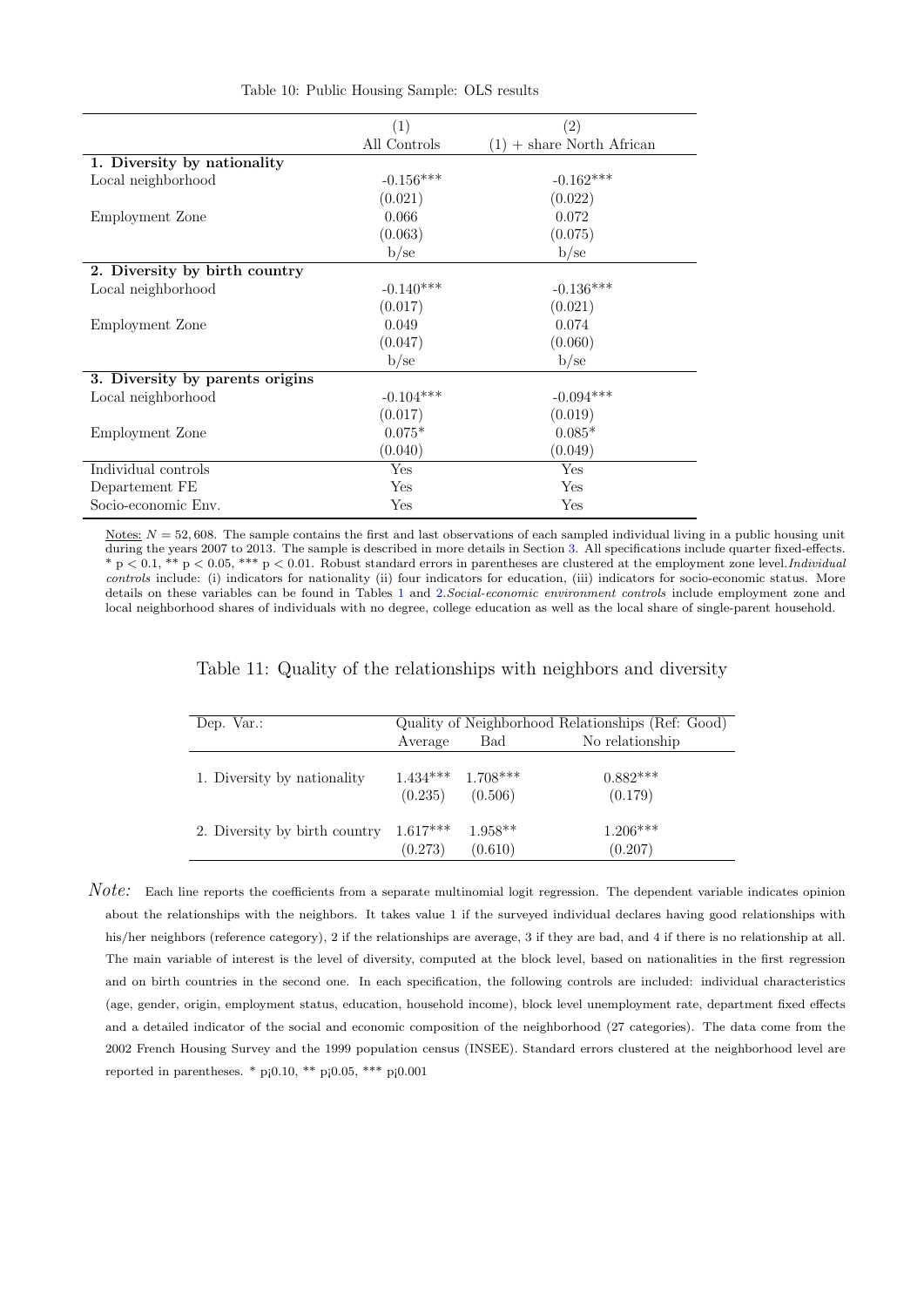# References

- <span id="page-38-6"></span>ALESINA, A., BAQIR, R. and EASTERLY, W. (1999). Public goods and ethnic divisions. The Quarterly Journal of Economics, 114 (4), 1243–1284.
- <span id="page-38-16"></span>—, Devleeschauwer, A., Easterly, W., Kurlat, S. and Wacziarg, R. (2003). Fractionalization. Journal of Economic Growth, 8 (2), 155–94.
- <span id="page-38-10"></span>—, Harnoss, J. and Rapoport, H. (2013). Birthplace Diversity and Economic Prosperity. NBER Working Papers 18699, National Bureau of Economic Research, Inc.
- <span id="page-38-7"></span>— and LA FERRARA, E.  $(2000)$ . Participation in heterogeneous communities. The Quarterly Journal of Economics, 115 (3), 847–904.
- <span id="page-38-9"></span>— and —  $(2002)$ . Who trusts others? *Journal of Public Economics*, **85** (2), 207–234.
- <span id="page-38-2"></span>— and — (2005). Ethnic diversity and economic performance. Journal of Economic Literature, 43 (3), 762–800.
- <span id="page-38-4"></span>ALGAN, Y., HÉMET, C. and LAITIN, D. (2016). The social effects of ethnic diversity at the local level: A natural experiment with exogenous residential allocation. Journal of Political Economy, forthcoming.
- <span id="page-38-14"></span>Ananat, E., Fu, S. and Ross, S. L. (2013). Race-Specific Agglomeration Economies: Social Distance and the Black-White Wage Gap. Working Paper 18933, National Bureau of Economic Research.
- <span id="page-38-13"></span>BATTU, H., SEAMAN, P. and ZENOU, Y. (2011). Job contact networks and the ethnic minorities. *Labour Economics*, **18** (1),  $48-56$ .
- <span id="page-38-0"></span>Bayer, P., Ross, S. L. and Topa, G. (2008). Place of work and place of residence: Informal hiring networks and labor market outcomes. Journal of Political Economy, 116 (6), 1150–1196.
- <span id="page-38-15"></span>BISIN, A., PATACCHINI, E., VERDIER, T. and ZENOU, Y. (2011). Formation and persistence of oppositional identities. European Economic Review, 55 (8), 1046 – 1071.
- <span id="page-38-1"></span>BORJAS, G. J. (2003). The labor demand curve is downward sloping: Reexamining the impact of immigration on the labor market. Quarterly Journal of Economics, 118 (4), 1335–1374.
- <span id="page-38-12"></span>Calv-Armengol, A. and Jackson, M. O. (2004). The effects of social networks on employment and inequality. American Economic Review, 94 (3), 426–454.
- <span id="page-38-17"></span>Cameron, A. C. and Miller, D. (2015). A practitioner's guide to cluster-robust inference. Journal of Human Resources, 50 (2), 317–372.
- <span id="page-38-5"></span>CARD, D. (2001). Immigrant inflows, native outflows, and the local labor market impacts of higher immigration. *Journal of Labor Economics*, **19** (1), 22–64.
- <span id="page-38-3"></span>Coleman, J. S. (1988). Social capital in the creation of human capital. American Journal of Sociology, 94 (Supplement: Organizations and Institutions:Sociological and Economic Approaches to the Analysis of Social Structure), S95–S120.
- <span id="page-38-11"></span>CORCORAN, M., DATCHER, L. and DUNCAN, G. (1980). Information and influence networks in labor markets. Five Thousand American Families: Patterns of Economic Progress, 7, 1–37.
- <span id="page-38-8"></span>Costa, D. L. and Kahn, M. E. (2003). Civic engagement and community heterogeneity: An economist's perspective. Perspectives on Politics, 1 (1), 103–111.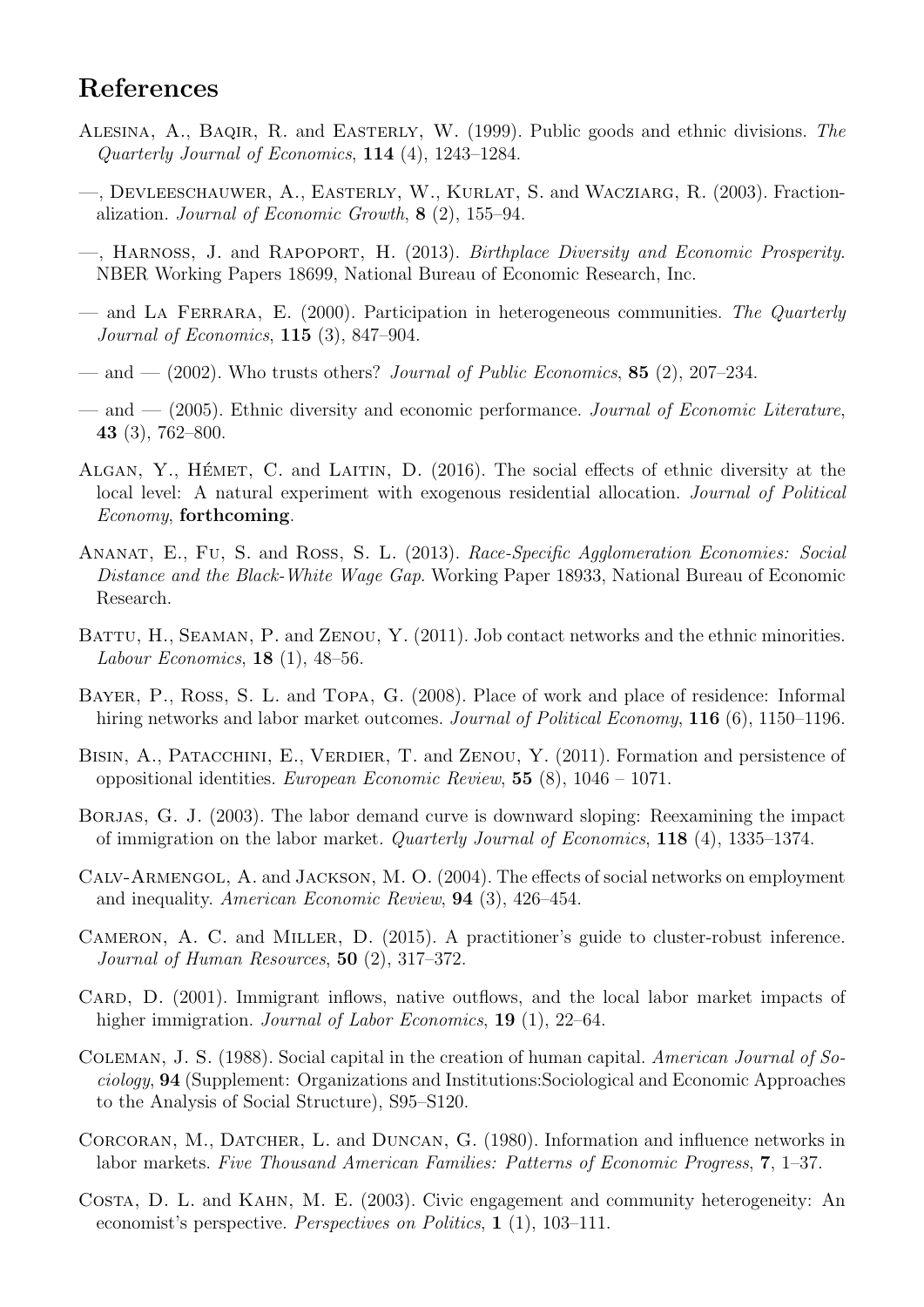- <span id="page-39-6"></span>EASTERLY, W. and LEVINE, R. (1997). Africa's growth tragedy: Policies and ethnic divisions. The Quarterly Journal of Economics, 112 (4), 1203–1250.
- <span id="page-39-9"></span>GLENNERSTER, R., MIGUEL, E. and ROTHENBERG, A. D. (2013). Collective action in diverse sierra leone communities. The Economic Journal, 123 (568), 285–316.
- <span id="page-39-10"></span>GRANOVETTER, M. S. (1995). Getting a Job: a Study of Contacts and Careers. Cambridge, MA. Harvard University Press, 2nd edn.
- <span id="page-39-15"></span>HELLERSTEIN, J. K., NEUMARK, D. and MCINERNEY, M. (2008). Spatial mismatch or racial mismatch? *Journal of Urban Economics*, **64** (2), 464-479.
- <span id="page-39-11"></span>Holzer, H. J. (1988). Search method use by unemployed youth. Journal of Labor Economics, 6  $(1)$ , 1–20.
- <span id="page-39-8"></span>Hong, L. and Page, S. E. (2001). Problem solving by heterogeneous agents. Journal of Economic Theory, **97** (1), 123-163.
- <span id="page-39-2"></span>IOANNIDES, Y. M. and DATCHER LOURY, L. (2004). Job information networks, neighborhood effects, and inequality. Journal of Economic Literature, 42 (4), 1056–1093.
- <span id="page-39-12"></span>— and Topa, G. (2010). Neighborhood effects: Accomplishments and looking beyond them. Journal of Regional Science, 50 (1), 343–362.
- <span id="page-39-3"></span>LAZEAR, E. P. (1999). Globalisation and the market for team-mates. *Economic Journal*, 109 (454), C15–40.
- <span id="page-39-14"></span>LIGHT, I. (2005). The Handbook of Economic Sociology, Princeton University Press, chap. 28. The Ethnic Economy. 2nd edn.
- <span id="page-39-13"></span>— and Rosenstein, C. (1995). Race, Ethnicity, and Entrepreneurship in Urban America. Walter deGruyter Inc.
- <span id="page-39-18"></span>MARTIN-HOUSSART, G. and TABARD, N. (2002). Représentation socio-économique du territoire, typologie des quartiers et communes de France selon la profession et l'activité socio-économique de leurs habitants. Working Papers F0208, INSEE.
- <span id="page-39-5"></span>MICHELIS, A. D., ESTEVO, M. and WILSON, B. A. (2013). Productivity or Employment: Is It a Choice? Working Paper 13/97, IMF.
- <span id="page-39-7"></span>Miguel, E. and Gugerty, M. K. (2005). Ethnic diversity, social sanctions, and public goods in kenya. Journal of Public Economics, 89 (11-12), 2325–2368.
- <span id="page-39-17"></span>Munshi, K. (2003). Networks in the modern economy: Mexican migrants in the u.s. labor market. The Quarterly Journal of Economics, 118 (2), 549–599.
- <span id="page-39-4"></span>NORDHAUS, W. (2005). The Sources of the Productivity Rebound and the Manufacturing Employment Puzzle. Working Paper Series 11354, NBER.
- <span id="page-39-1"></span>Ottaviano, G. I. and Peri, G. (2006). The economic value of cultural diversity: evidence from us cities. Journal of Economic Geography,  $6(1)$ , 9–44.
- <span id="page-39-0"></span>OTTAVIANO, G. I. P. and PERI, G. (2012). Rethinking the effect of immigration on wages. Journal of the European Economic Association, 10 (1), 152–197.
- <span id="page-39-16"></span>PATACCHINI, E. and ZENOU, Y. (2012). Ethnic networks and employment outcomes. Regional Science and Urban Economics, 42 (6), 938-949.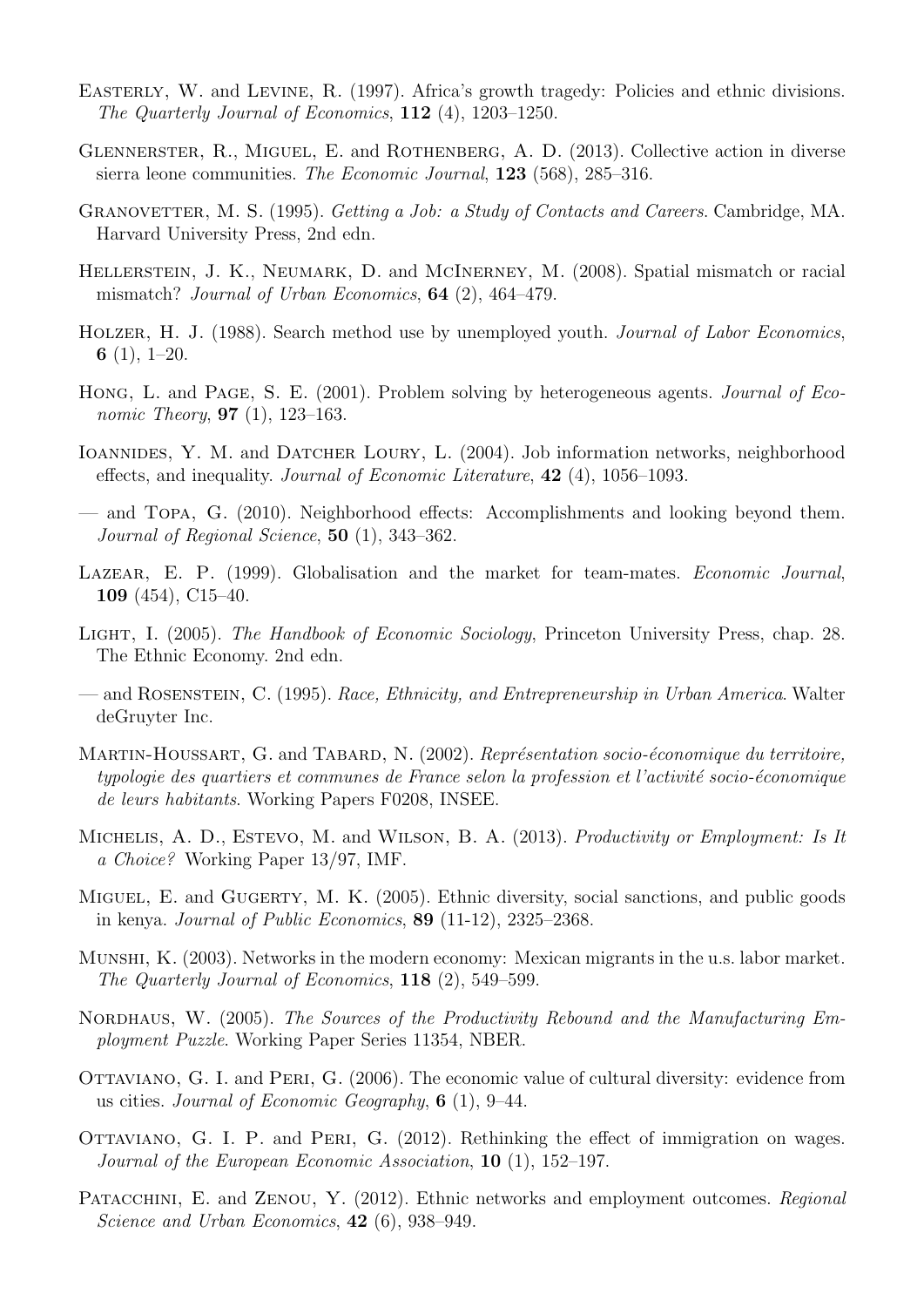- <span id="page-40-0"></span>PRAROLO, G., BELLINI, E., OTTAVIANO, G. I. and PINELLI, D. (2009). Cultural Diversity and Economic Performance: Evidence from European Regions. Working Papers 2009.63, Fondazione Eni Enrico Mattei.
- <span id="page-40-1"></span>SAIZ, A. (2007). Immigration and housing rents in american cities. Journal of Urban Economics, 61 (2), 345–371.
- <span id="page-40-6"></span>SCHMUTTE, I. M. (2015). Job referral networks and the determination of earnings in local labor markets. Journal of Labor Economics, 33 (1), 1–32.
- <span id="page-40-2"></span>WAHBA, J. and ZENOU, Y. (2005). Density, social networks and job search methods: Theory and application to egypt. Journal of Development Economics, 78, 443–473.
- <span id="page-40-4"></span>WEINBERG, B. A., REAGAN, P. B. and YANKOW, J. J. (2004). Do neighborhoods affect hours worked? evidence from longitudinal data. *Journal of Labor Economics*, 22 (4), 891–924.
- <span id="page-40-3"></span>WELLMAN, B. (1996). Are personal communities local? a dumptarian reconsideration. Social Networks, 18, 347–354.
- <span id="page-40-5"></span>WINTERS, P., DE JANVRY, A. and SADOULET, E. (2001). Family and community networks in mexico-u.s. migration. Journal of Human Resources, 36 (1), 159–184.